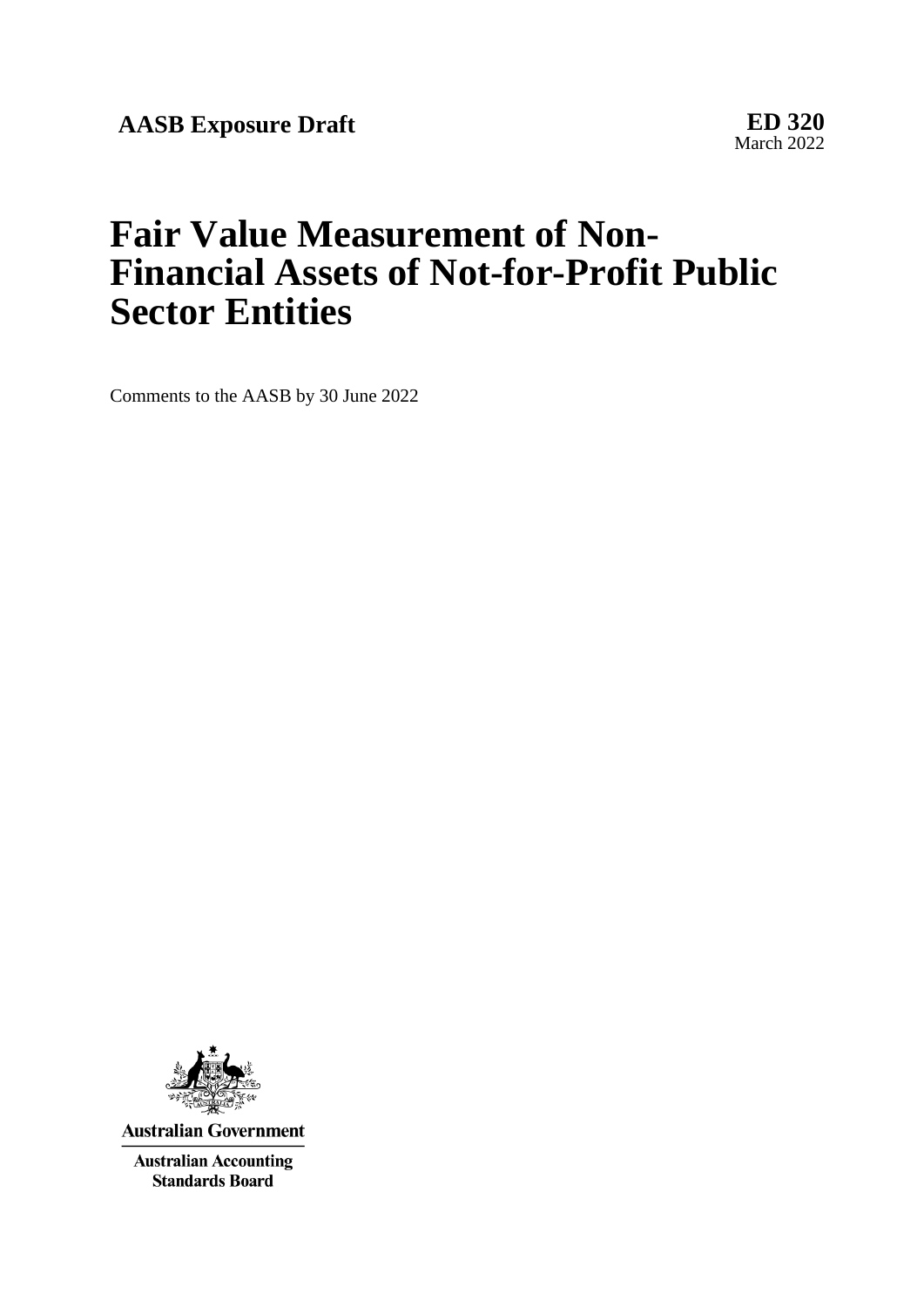# **Commenting on this AASB Exposure Draft**

Comments on this Exposure Draft are requested by 30 June 2022.

# **Formal Submissions**

Submissions should be lodged online via the "Current Projects – Open for Comment" page of the AASB website (www.aasb.gov.au/current-projects/open-for-comment) as a PDF document and, if possible, a Word document (for internal use only).

# **Other Feedback**

Other feedback is welcomed and may be provided via the following methods:

E-mail: standard@aasb.gov.au Phone: (03) 9617 7600

All submissions on possible, proposed or existing financial reporting requirements, or on the standard-setting process, will be placed on the public record unless the Chair of the AASB agrees to submissions being treated as confidential. The latter will occur only if the public interest warrants such treatment.

#### COPYRIGHT

© Commonwealth of Australia 2022

This work is copyright. Apart from any use as permitted under the *Copyright Act 1968*, no part may be reproduced by any process without prior written permission. Reproduction within Australia in unaltered form (retaining this notice) is permitted for personal and non-commercial use subject to the inclusion of an acknowledgment of the source. Requests and enquiries concerning reproduction and rights should be addressed to The National Director, Australian Accounting Standards Board, PO Box 204, Collins Street West, Victoria 8007.

ISSN 1030-5882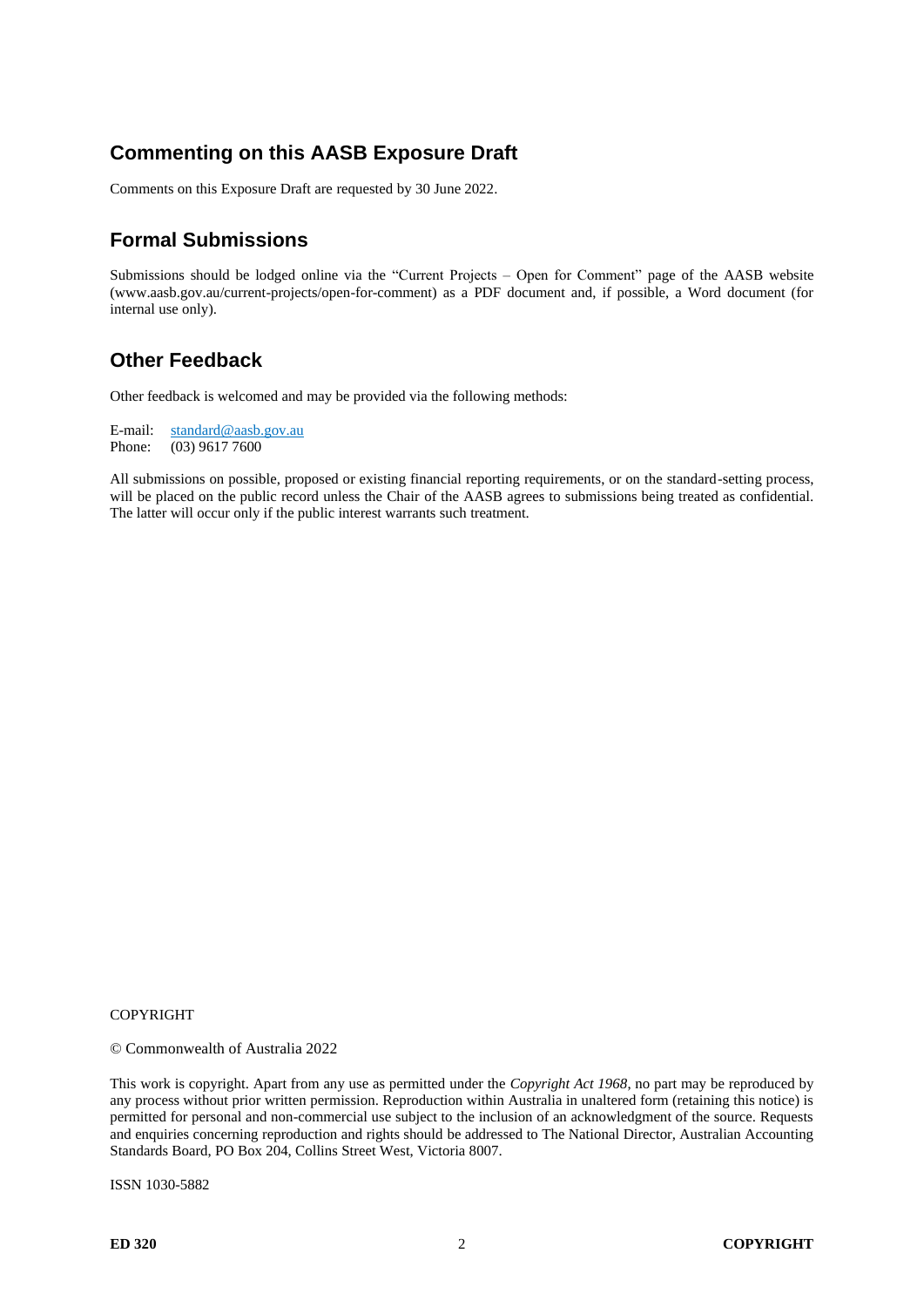### **Introduction**

# **Australian Accounting Standards**

The Australian Accounting Standards Board (AASB) develops, issues and maintains Australian Accounting Standards.

The AASB is a Commonwealth entity under the *Australian Securities and Investments Commission Act 2001*. AASB 1053 *Application of Tiers of Australian Accounting Standards* explains the two tiers of Australian Accounting Standards.

# **Exposure Drafts**

The publication of an Exposure Draft is part of the due process that the AASB follows before making a new Australian Accounting Standard or amending an existing one. Exposure Drafts are designed to seek public comment on the AASB's proposals for new Australian Accounting Standards or amendments to existing Standards.

#### **Why we are making these proposals**

Some stakeholders provided feedback to the AASB that there is divergent practice by not-for-profit public sector entities in applying the principles in AASB 13 *Fair Value Measurement* in measuring the fair value of non-financial assets. In particular, these stakeholders asked the AASB to provide guidance on how to measure the fair value of non-financial assets not held primarily for their ability to generate net cash inflows. The AASB considered the feedback received and decided to address the implementation issues.

### **What we are proposing**

This Exposure Draft proposes authoritative implementation guidance on AASB 13, and illustrative examples, for application by not-for-profit public sector entities.

Specifically, this Exposure Draft proposes implementation guidance in respect of non-financial assets not held primarily for their ability to generate net cash inflows, regarding:

- (a) the market participant assumptions to use in measuring the asset's fair value;
- (b) the asset's highest and best use; and
- (c) the application of the cost approach if used to measure the asset's fair value.

# **Who will be affected**

The proposals in this Exposure Draft are applicable to not-for-profit entities in the public sector that are required to prepare general purpose financial statements.

### **Transition**

It is proposed that the amending Standard would be applied prospectively.

### **Application date**

It is proposed that the amending Standard would be applicable to annual periods beginning on or after 1 January 2024, with earlier application permitted.

### **What happens next**

The AASB will consider feedback on this Exposure Draft at future meetings and, based on the information received, will determine whether the proposals should form the basis of an amending Standard, with or without further amendment.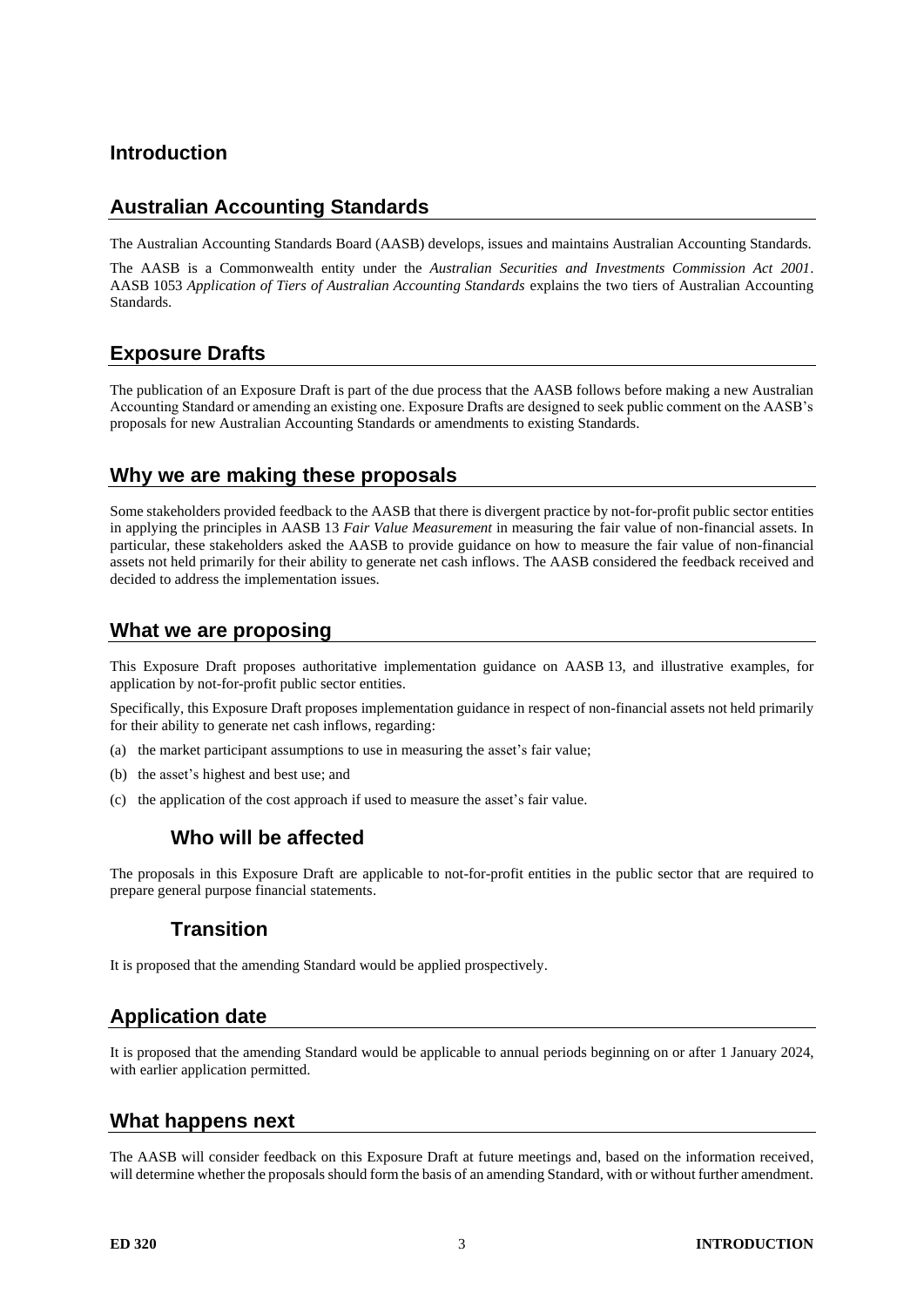Depending on the nature and extent of the feedback, the AASB may publish a Fatal-Flaw Review Draft to enable further consultation with stakeholders.

### **We need your feedback**

Comments are invited on any of the proposals in this Exposure Draft by 30 June 2022. Submissions play an important role in the decisions that the AASB will make in regard to a Standard. The AASB would prefer that respondents express a clear overall opinion on whether the proposals, as a whole, are supported and that this opinion be supplemented by detailed comments, whether supportive or otherwise, on the major issues. The AASB regards supportive and nonsupportive comments as essential to a balanced review of the issues and will consider all submissions, whether they address some or all specific matters, additional issues or only one issue (whether an issue specifically identified below or another issue).

# **Specific matters for comment**

**The AASB would particularly value comments on the following proposals made specifically in respect of not-forprofit (NFP) public sector entities regarding fair value measurement of non-financial assets not held primarily for their ability to generate net cash inflows:**

#### **Scope**

- $\mathbf{1}$ Do you consider that the proposed authoritative implementation guidance should be applicable also to NFP entities in the private sector? Please provide reasons to support your view.
- $\overline{\mathcal{L}}$ Do you agree with the AASB's conclusion that determining appropriate measurement techniques for measuring the fair value of land and improvements on land subject to public-sector-specific legal restrictions is best regarded as relating to detailed valuation assessments and should not be mandated in Australian Accounting Standards (see paragraphs [BC164](#page-38-0)[–BC170\)](#page-39-0)? Please provide reasons to support your view.

# **Market participant assumptions**

- 3 In respect of the assumptions used in measuring the fair value of a non-financial asset of an NFP public sector entity not held primarily for its ability to generate net cash inflows, do you agree with the proposals in paragraphs [F4](#page-10-0)[–F7](#page-10-1) that:
	- (a) if the market selling price of an identical asset is directly observable, that price (which incorporates implicitly the assumptions that other market participants would use when pricing the asset, negating the need to identify those assumptions) should be used to estimate the fair value of the asset; and
	- (b) if the market selling price of an identical asset is not directly observable, the entity would need to explicitly estimate the pricing assumptions that other market participants would use. In this case, to maximise the use of relevant observable inputs and minimise the use of unobservable inputs:
		- (i) if all relevant information about other market participant assumptions needed to estimate the fair value of the asset is reasonably available, the entity should use those assumptions in measuring the fair value of the asset; or
		- (ii) if not all relevant information about other market participant assumptions needed to estimate the fair value of the asset is reasonably available, the entity would need to develop unobservable inputs in measuring the fair value of the asset. When applying paragraph 89 to develop unobservable inputs, the entity should use its own assumptions as a starting point and make adjustments to those assumptions if reasonably available information indicates that other market participants would use different data; or
		- (iii) if no relevant information about other market participant assumptions is reasonably available, the entity should use its own assumptions in measuring the fair value of the asset?

Please provide reasons to support your view.

- $\overline{4}$ Paragraph [F8](#page-11-0) provides examples of assets for which:
	- (a) market selling prices of an identical or a comparable asset are unlikely to be directly observable; and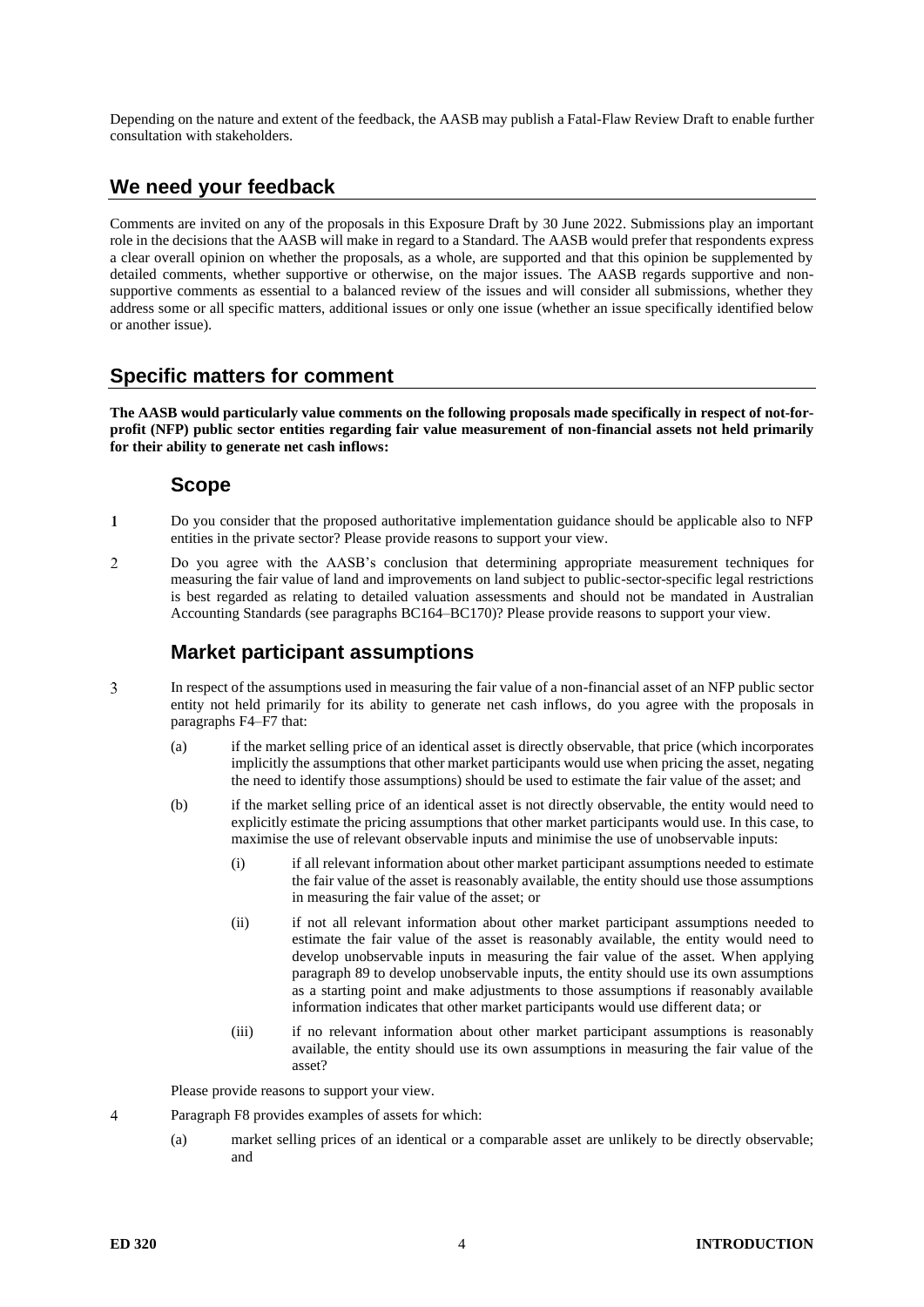(b) no relevant information about different assumptions of other market participants is likely to be reasonably available.

Do you agree with the examples in paragraph [F8?](#page-11-0) Please provide reasons to support your view.

#### **Highest and best use**

- 5 Do you agree with the proposal in paragraphs [F9](#page-11-1)[–F11](#page-11-2) that, for a non-financial asset of an NFP public sector entity not held primarily for its ability to generate net cash inflows, the presumption in AASB 13 paragraph 29 that the asset's current use is its highest and best use should be rebutted when, and only when, the appropriate level of the entity's management is committed at the measurement date to a plan to sell the asset or to use the asset for an alternative purpose? Please provide reasons to support your view.
- 6 Do you agree with the example in paragraph [F10](#page-11-3) of steps that might, in some circumstances of a particular entity, need to be completed before the appropriate level of the entity's management is committed at the measurement date to a plan to sell the asset or use the asset for an alternative purpose, namely:
	- (a) relevant field studies or a Ministerial briefing on whether there is a market for the asset (and, if so, its likely price) or for the alternative services that the asset could be used to provide;
	- (b) initial due diligence processes to determine that a sale of the asset or an alternative use of the asset is possible within the current socio-economic environment and would maximise the asset's value; and
	- (c) development of project milestones and expected timelines to complete the sale or the plan to use the asset for the alternative purpose?

Please provide reasons to support your view.

- $\overline{7}$ Do you agree with the proposal in paragraph [F12](#page-11-4) that an entity is only required to assess whether a use of the asset is physically possible, legally permissible and financially feasible in accordance with paragraph 28 when (per paragraph [F9\)](#page-11-1) the presumption in AASB 13 paragraph 29 that the asset's current use is its highest and best use is rebutted? Please provide reasons to support your view.
- 8 Do you agree with the draft implementation guidance in paragraph [F13](#page-11-5) for applying the 'financially feasible use' concept described in AASB 13 paragraph 28(c), namely that, for a non-financial asset of an NFP public sector entity not held primarily for its ability to generate net cash inflows, a use is financially feasible if market participants (including NFP public sector entities) would be willing to invest in the asset's service capacity, considering both the asset's ability to be used to provide needed goods or services to beneficiaries and the resulting cost of those goods or services? Please provide reasons to support your view.

# **Application of the cost approach**

**Question[s 9](#page-4-0)[–16](#page-5-0) relate to applying the cost approach under AASB 13 paragraphs B8–B9.**

- <span id="page-4-0"></span> $\overline{Q}$ Do you agree with the proposal in paragrap[h F14\(](#page-11-6)a) that the entity should assume the asset will be replaced in its existing location, even if it would be feasible to replace the asset in a cheaper location? Please provide reasons to support your view.
- 10 Do you agree with the proposal in paragraph [F14\(](#page-11-6)b) that the entity should assume that the asset subject to measurement (the subject asset) presently does not exist; and therefore, all necessary costs intrinsically linked to acquiring or constructing the subject asset at the measurement date should be included in the asset's current replacement cost? Please provide reasons to support your view.
- Do you agree with the proposal in paragraphs  $F14(b)$  and  $F14(c)$  that, when estimating the current replacement  $11$ cost of the subject asset, the entity should estimate the replacement cost of a reference asset (ie a modern equivalent asset or a replica asset) as input and adjust the estimated replacement cost of a reference asset for any differences between the current service capacity of the reference asset and the subject asset? Please provide reasons to support your view.
- 12 Do you agree with the proposal in paragraph [F15\(](#page-12-0)a) that once-only costs that would be expected to be necessarily incurred in a hypothetical acquisition or construction of the subject asset should be included in that asset's current replacement cost? Please provide reasons to support your view.
- 13 Do you agree with the proposal in paragrap[h F15\(](#page-12-0)b) that, when estimating the current replacement cost of the subject asset, an entity should determine, based on the circumstances of the subject asset, whether the following costs would (among other costs) need to be incurred upon the hypothetical acquisition or construction of that asset at the measurement date:
	- (a) unavoidable costs of removal and disposal of unwanted existing structures on land; and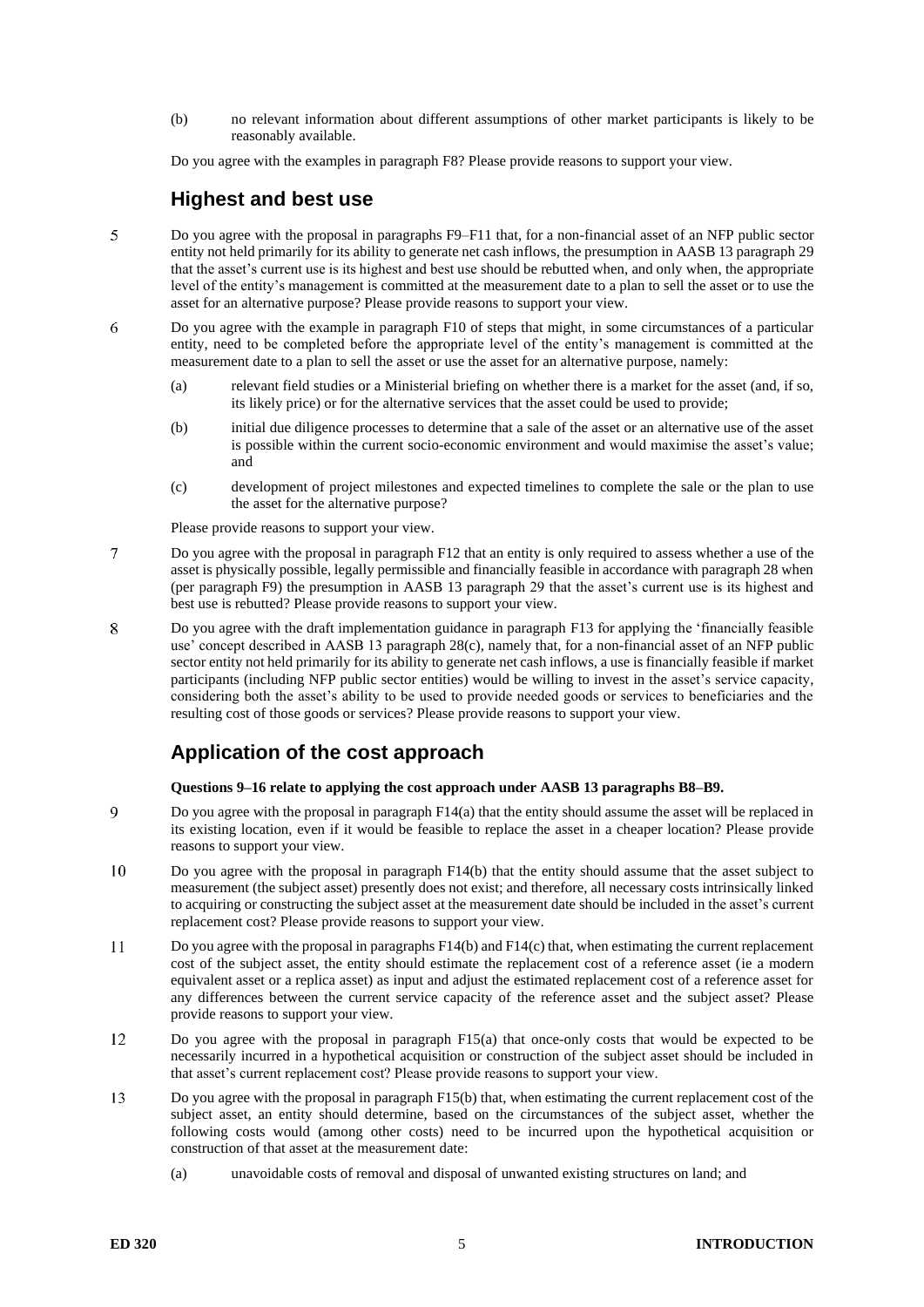(b) any disruption costs that would hypothetically be incurred, when acquiring or constructing the subject asset at the measurement date, including costs of restoring an asset not controlled by the consolidated group (if any) to which the entity belongs?

Please provide reasons to support your view.

 $14$ Do you agree with the proposal in paragraph [F15\(](#page-12-0)c) that an NFP public sector entity includes in the subject asset's current replacement cost all necessary costs required to be incurred in the context of the entity's expected manner of replacement in the ordinary course of operations, rather than necessarily including only the cheapest legally permitted costs to the entity? Please provide reasons to support your view.

Please note that Illustrative Examples 1 and 2 illustrate the application of paragraphs [F14](#page-11-6) an[d F15.](#page-12-0)

#### **Economic obsolescence**

- 15 Do you agree with the proposal in paragrap[h F16](#page-12-1) that identifying economic obsolescence should not be limited to circumstances in which a formal decision has been made to reduce the asset's physical capacity? Please provide reasons to support your view.
- <span id="page-5-0"></span>16 Do you agree with the proposal in paragraph [F17](#page-12-2) and the example in paragraph [F18](#page-12-3) that economic obsolescence should not be identified for any 'surplus capacity' of an asset that is necessary for stand-by or safety purposes (eg to deal with contingencies), even if it seldom or never is actively utilised? Please provide reasons to support your view.

### **Application of the proposed implementation guidance**

- <span id="page-5-1"></span>17 Do you agree with the proposal in paragraph AusC6.1 that the proposed authoritative implementation guidance set out in Appendix F should be applied prospectively? Please provide reasons to support your view.
- <span id="page-5-2"></span>If you agree with prospective application in Questio[n 17,](#page-5-1) do you consider that it would be appropriate for the 18 AASB to provide an option for an NFP public sector entity to elect to restate comparative information as if the authoritative implementation guidance in Appendix F had been applied from a preceding period? Please provide reasons to support your view.
- <span id="page-5-3"></span>19 If you consider it appropriate for the AASB to provide an option for an NFP public sector entity to restate comparative information (see Question [18\)](#page-5-2), do you consider it appropriate that, if an entity elects to restate comparative information, it should be required to disclose the amount of the adjustment for each financial statement line item affected, as if the implementation guidance had:
	- (a) always been applied (ie full retrospective application in accordance with AASB 108 *Accounting Policies, Changes in Accounting Estimates and Errors*); or
	- (b) been applied from a specific preceding period, for example, the beginning of the immediately preceding period presented in the financial statements (ie modified retrospective application)? If so, please specify which preceding period you think would be appropriate.

Please provide reasons to support your view.

- <span id="page-5-4"></span>20 Further to Question [19,](#page-5-3) do you consider it would be appropriate for such optional restatements, if elected, to be required for all affected assets, except to the extent it is impracticable for the entity to determine either the period-specific effects of the implementation guidance or the cumulative effect of the change? Please provide reasons to support your view.
- 21 Do you agree that the proposed authoritative implementation guidance set out in Appendix F should be applied for annual periods beginning on or after 1 January 2024, with earlier application permitted? Please provide reasons to support your view.

### **General matters for comment**

The AASB would also particularly value comments on the following general matters:

- 22 Whether the *AASB Not-for-Profit Entity Standard-Setting Framework* has been applied appropriately in developing the proposals in this Exposure Draft?
- 23 Whether there are any regulatory issues or other issues arising in the Australian environment that may affect the implementation of the proposals, including Government Finance Statistics (GFS) implications?
- 24 Whether, overall, the proposals would result in financial statements that would be useful to users?
- 25 Whether the proposals are in the best interests of the Australian economy?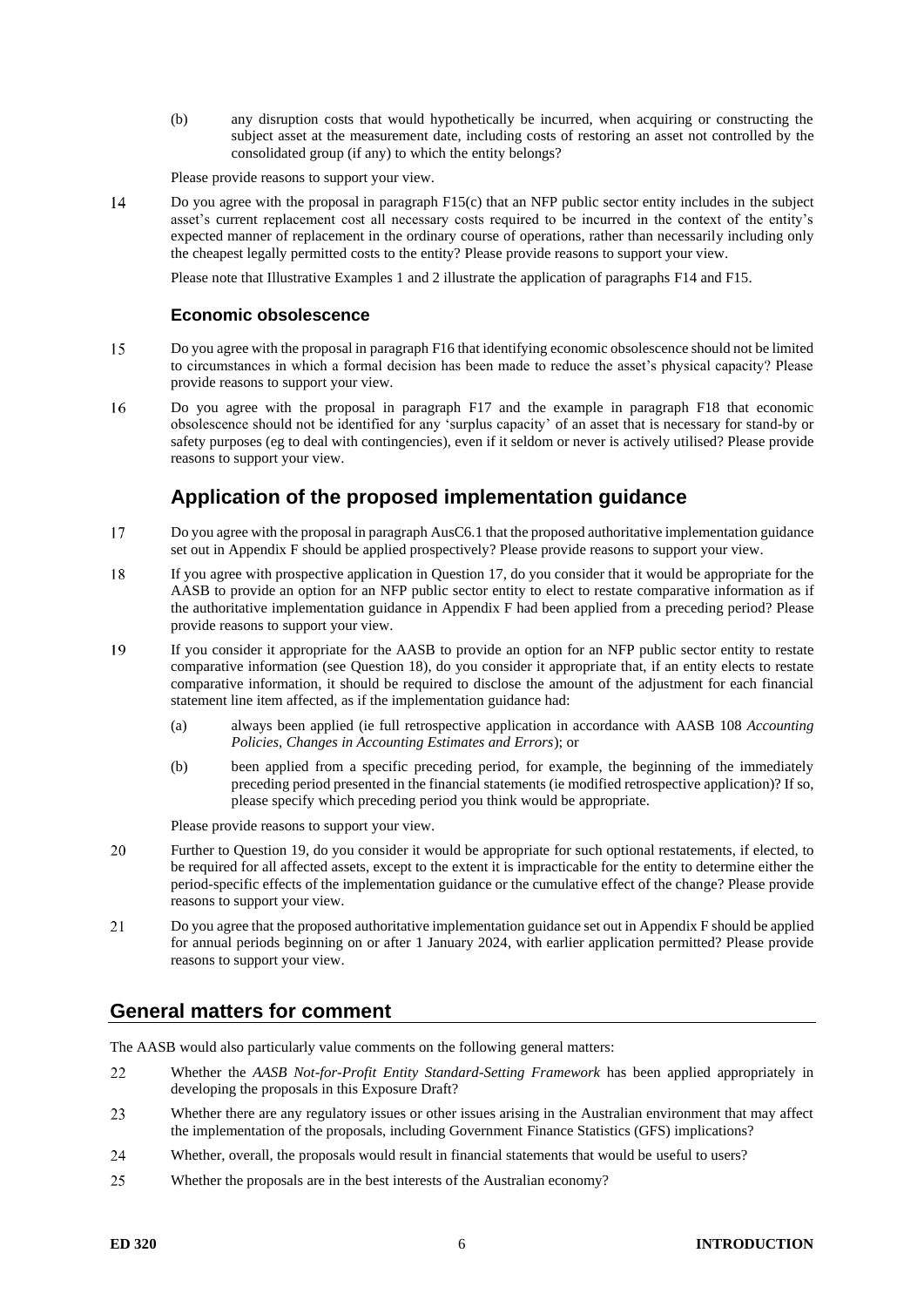- 26 Whether the proposals create any auditing or assurance challenges and, if so, an explanation of those challenges?
- 27 Unless already provided in response to specific matters for comment above, the costs and benefits of the proposals relative to the current requirements, whether quantitative (financial or non-financial) or qualitative. In relation to quantitative financial costs, the AASB is particularly seeking to know the nature(s) and estimated amount(s) of any expected incremental costs, or cost savings, of the proposals relative to the existing requirements.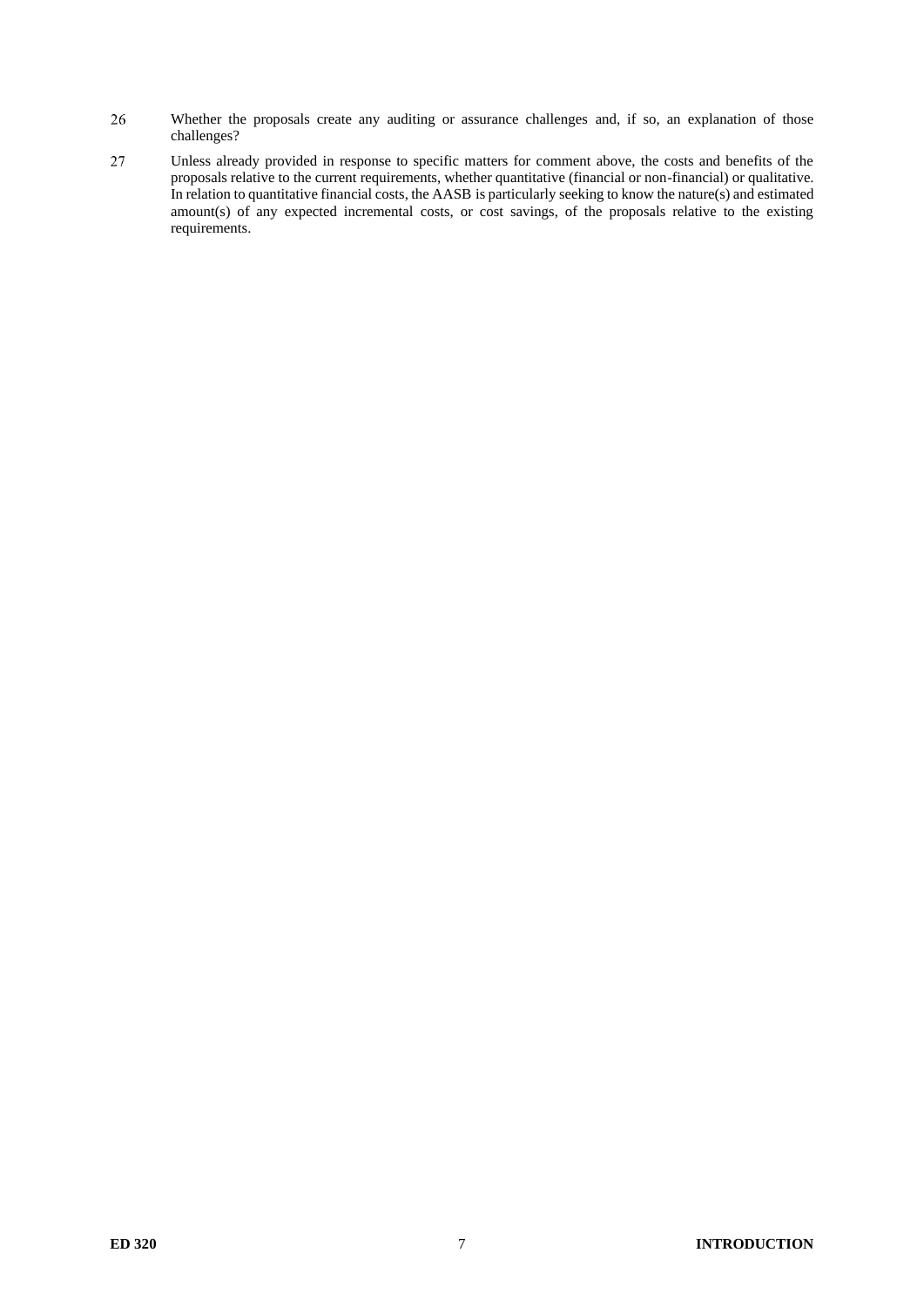# **Contents**

PREFACE

#### **[DRAFT] ACCOUNTING STANDARD AASB 2022-X** *AMENDMENTS TO AUSTRALIAN ACCOUNTING STANDARDS – FAIR VALUE MEASUREMENT OF NON-FINANCIAL ASSETS OF NOT-FOR-PROFIT PUBLIC SECTOR ENTITIES*

|                                                                                       | from paragraph |
|---------------------------------------------------------------------------------------|----------------|
| <b>OBJECTIVE</b>                                                                      |                |
| APPLICATION                                                                           |                |
| AMENDMENTS TO AASB 13                                                                 | $\Delta$       |
| <b>COMMENCEMENT OF THE LEGISLATIVE INSTRUMENT</b>                                     | 7              |
| <b>APPENDIX</b>                                                                       |                |
| <b>F</b> Australian implementation guidance for not-for-profit public sector entities |                |
|                                                                                       |                |

**Australian illustrative examples for not-for-profit public sector entities**

#### **[DRAFT] BASIS FOR CONCLUSIONS**

[Draft] Australian Accounting Standard AASB 2022-X *Amendments to Australian Accounting Standards – Fair Value Measurement of Non-Financial Assets of Not-for-Profit Public Sector Entities* is set out in paragraphs 1–7. All the paragraphs have equal authority.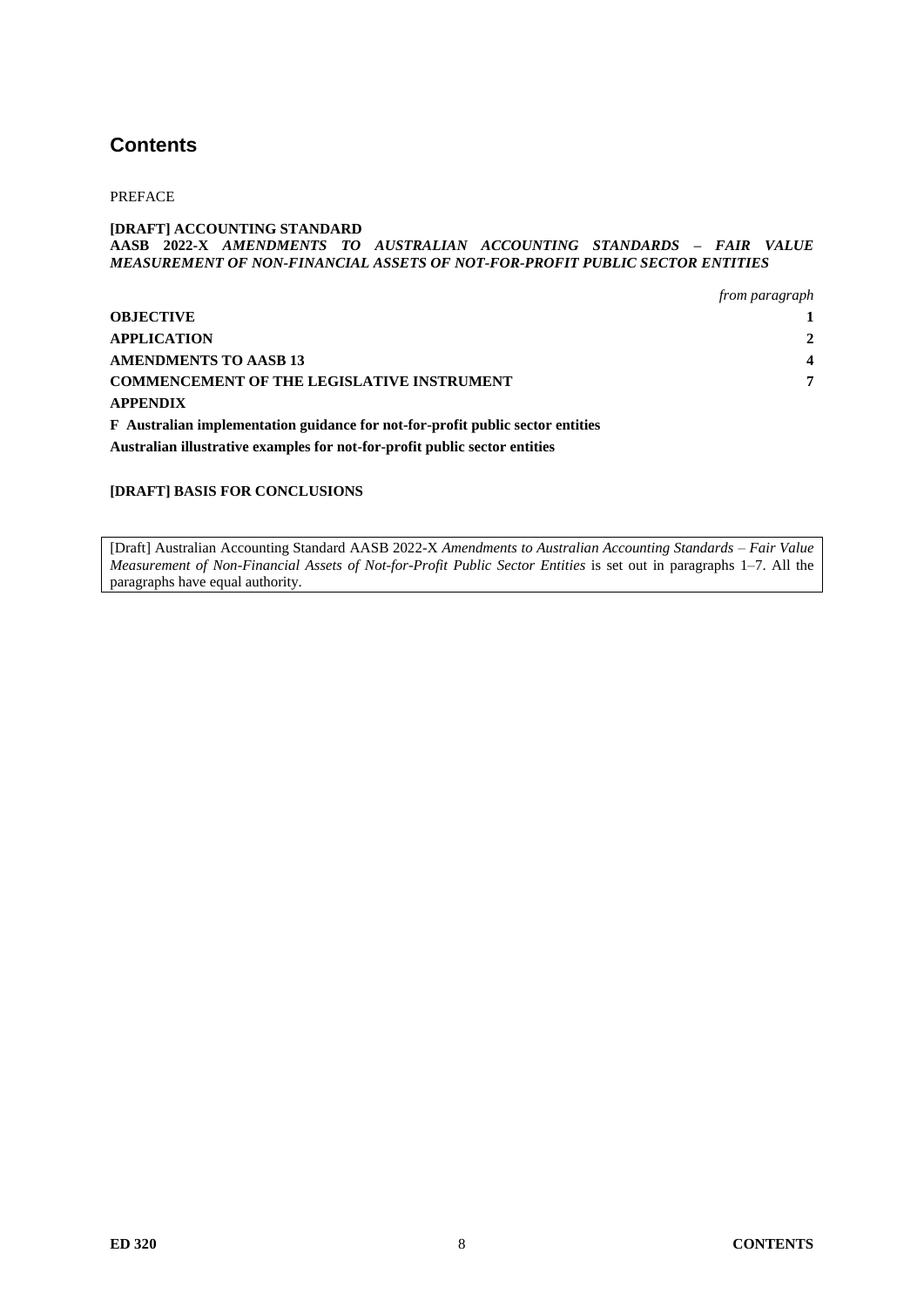# **Preface**

# **Standards amended by AASB 2022-X**

This [draft] Standard makes amendments to AASB 13 *Fair Value Measurement* (August 2015) for application by notfor-profit public sector entities.

### **Main features of this Standard**

#### **Main requirements**

This [draft] Standard adds authoritative implementation guidance to AASB 13 and related illustrative examples for application by not-for-profit public sector entities. Specifically, this Standard clarifies that, in respect of fair value measurements of non-financial assets not held primarily for their ability to generate net cash inflows:

- (a) if the market selling price of an identical asset is not directly observable, the entity still maximises the use of observable inputs in measuring the fair value of the asset; however, if the entity needs to develop unobservable inputs, the entity uses its own assumptions as a starting point and makes adjustments to those assumptions if reasonably available information indicates that other market participants would use different data;
- (b) the circumstance in which market or other factors indicate that an alternative use to the entity's current use of the asset has become the asset's highest and best use (referred to in AASB 13 paragraph 29) is when the appropriate level of the entity's management is committed at the measurement date to a plan to sell the asset or to use the asset for an alternative purpose;
- (c) the requirements in AASB 13 paragraph 28 are applied only when the presumption in AASB 13 paragraph 29 that an asset's current use is its highest and best use is rebutted;
- (d) when applying AASB 13 paragraph 28(c), an asset's use would be considered financially feasible if market participants (including not-for-profit public sector entities) would be willing to invest in the asset's service capacity, considering both the asset's ability to be used to provide needed goods or services to beneficiaries and the resulting cost of those goods or services; and
- (e) when applying the cost approach to measure such an asset's fair value:
	- (i) it is assumed that the asset will be replaced in its existing location, even if it would be feasible to replace the asset in a cheaper location;
	- (ii) all necessary costs intrinsically linked to acquiring or constructing the asset subject to measurement (the subject asset) at the measurement date are included in the asset's current replacement cost because it is assumed that the subject asset presently does not exist and all components of the asset need to be replaced. The subject asset's current replacement cost is measured by adjusting the estimated replacement cost of a reference asset for any differences between the current service capacity of the reference asset and the subject asset;
	- (iii) identification of economic obsolescence is not limited to circumstances in which a formal decision has been made to reduce the asset's physical capacity; and
	- (iv) 'surplus capacity' of an asset that is necessary for stand-by or safety purposes is not identified as representing economic obsolescence.

# **Application date**

This [draft] Standard applies prospectively to annual periods beginning on or after … [1 January 2024], with earlier application permitted.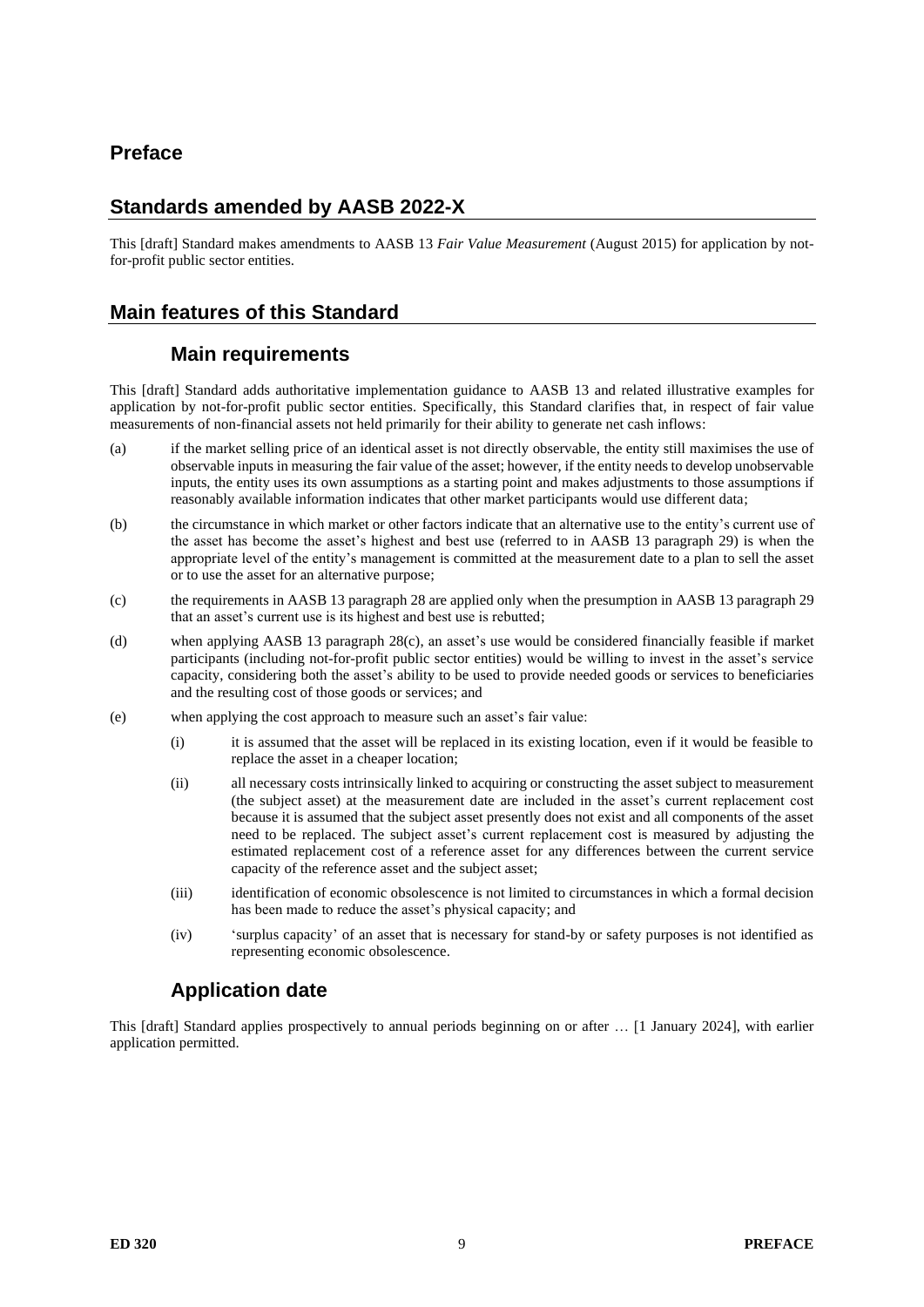# **[Draft] Accounting Standard AASB 2022-X**

The Australian Accounting Standards Board makes Accounting Standard AASB 2022-X *Amendments to Australian Accounting Standards – Fair Value Measurement of Non-Financial Assets of Not-for-Profit Public Sector Entities* under section 334 of the *Corporations Act 2001*.

Dated ... [date]

Keith Kendall<br>Chair – AASB

# **[Draft] Accounting Standard AASB 2022-X** *Amendments to Australian Accounting Standards – Fair Value Measurement of Non-Financial Assets of Not-for-Profit Public Sector Entities*

#### **Objective**

 $\mathbf{1}$ This Standard adds authoritative implementation guidance to AASB 13 *Fair Value Measurement* (August 2015), and related illustrative examples, for application by not-for-profit public sector entities.

#### **Application**

- $\overline{2}$ The amendments set out in this Standard apply to entities and financial statements in accordance with the application of AASB 13 set out in AASB 1057 *Application of Australian Accounting Standards.*
- 3 This Standard applies to annual periods beginning on or after … [1 January 2024]. This Standard may be applied to annual periods beginning before … [1 January 2024].

# **Amendments to AASB 13**

 $\overline{4}$ Paragraph AusC6.1 is added to Appendix C *Effective date and transition*.

> AusC6.1 AASB 2022-X *Amendments to Australian Accounting Standards – Fair Value Measurement of Non-Financial Assets of Not-for-Profit Public Sector Entities*, issued in … [Month] 2022, added Appendix F *Australian implementation guidance for not-forprofit public sector entities*. A not-for-profit public sector entity shall apply Appendix F prospectively for annual periods beginning on or after … [1 January 2024]. Earlier application is permitted. If an entity applies Appendix F for an earlier period, it shall disclose that fact.

- 5 Appendix F *Australian implementation guidance for not-for-profit public sector entities* is added as set out on pages 11–13 of this Standard.
- 6 *Australian illustrative examples for not-for-profit public sector entities* is attached to accompany AASB 13 as set out on pages 14–15 of this Standard.

### **Commencement of the legislative instrument**

 $\tau$ For legal purposes, this legislative instrument commences on … [31 December 2023].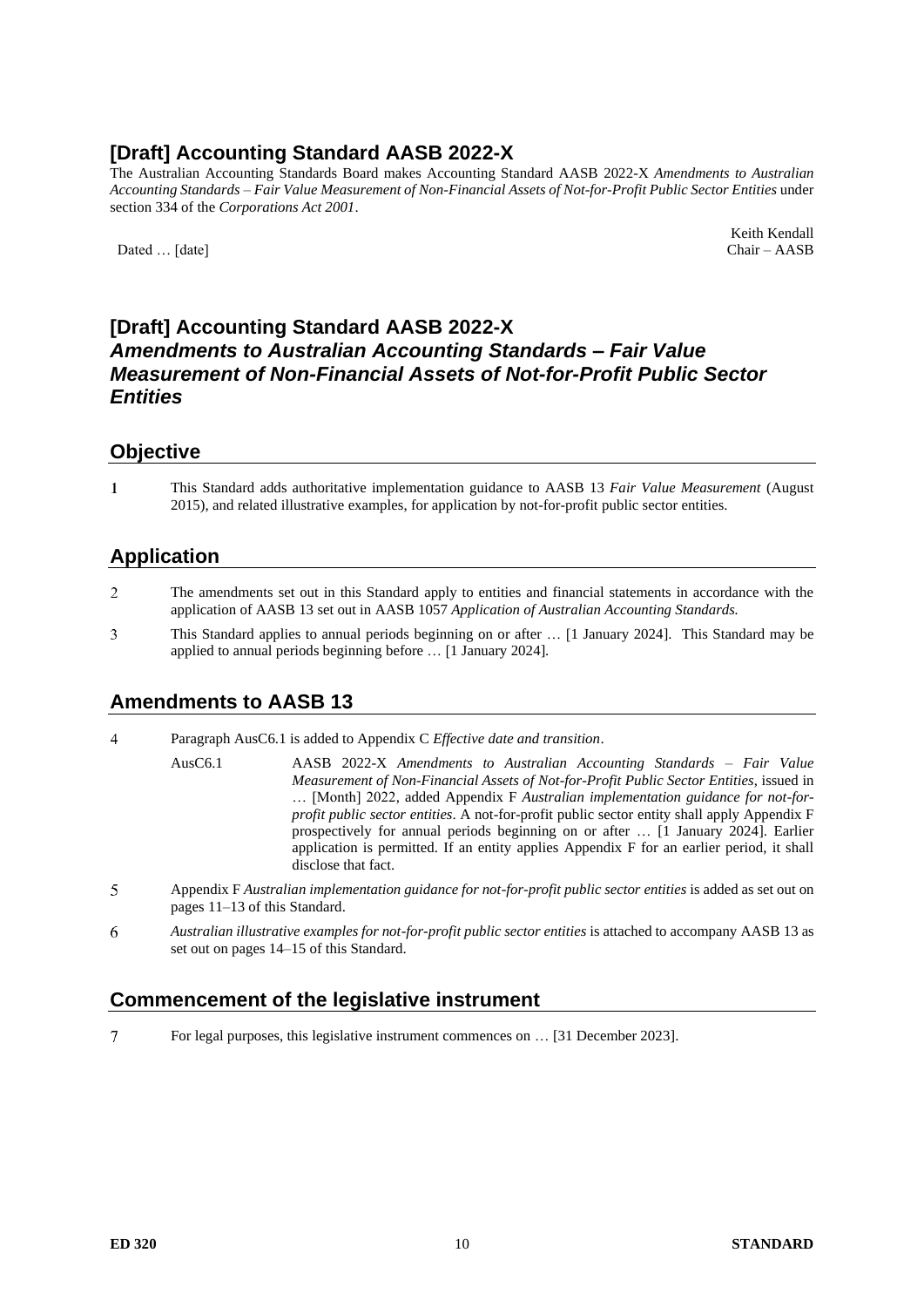# **Appendix F [FOR AASB 13] Australian implementation guidance for not-for-profit public sector entities**

*This appendix is an integral part of the Standard. It describes the application of paragraphs 22, 23, 28, 29, 61, 89, B8 and B9 and has the same authority as the other parts of the Standard. The appendix applies only to not-for-profit public sector entities.*

#### **Introduction**

- F1 AASB 13 *Fair Value Measurement* incorporates International Financial Reporting Standard IFRS 13 *Fair Value Measurement*, issued by the International Accounting Standards Board. Consequently, the text of AASB 13 is generally expressed from the perspective of for-profit entities. The AASB prepared this appendix to explain and illustrate the application of the principles of paragraphs 22, 23, 28, 29, 61, 89, B8 and B9 of the Standard by not-for-profit public sector entities in relation to fair value measurement of non-financial assets not held primarily for their ability to generate net cash inflows. This appendix does not apply to for-profit entities or not-for-profit private sector entities or affect their application of AASB 13.
- F2 This appendix should be read in conjunction with the requirements of this Standard.

#### **Market participant assumptions (paragraphs 22 and 23, 61 and 89)**

- <span id="page-10-4"></span>F3 Paragraph 22 requires an entity to measure the fair value of an asset using the assumptions that market participants would use when pricing the asset, assuming that market participants act in their economic best interest. Paragraph 23 states that, in developing those assumptions, an entity need not identify specific market participants; and paragraph 89 states that (in relation to unobservable inputs for an asset) an entity need not undertake exhaustive efforts to obtain information about market participant assumptions.
- <span id="page-10-0"></span>F4 For a non-financial asset of a not-for-profit public sector entity not held primarily for its ability to generate net cash inflows:
	- (a) if the market selling price of an identical asset is directly observable, that price (which incorporates implicitly the assumptions that other market participants would use when pricing the asset, as referred to in paragraph 22) shall be used to estimate the fair value of the asset; and
	- (b) if the market selling price of an identical asset is not directly observable, the entity explicitly estimates the pricing assumptions that other market participants would use by maximising the use of relevant observable inputs and minimising the use of unobservable inputs.
- <span id="page-10-2"></span>F5 For a non-financial asset of the type referred to in paragraph [F4,](#page-10-0) in applying the principles in paragraphs 61 and paragrap[h F4\(](#page-10-0)b) to maximise the use of relevant observable inputs and minimise the use of unobservable inputs:
	- (a) if all relevant information about other market participant assumptions needed to estimate the fair value of the asset is reasonably available, the entity shall use those assumptions in measuring the fair value of the asset. For example, the entity uses the observable market price of a comparable asset to measure the fair value of the asset subject to measurement, by adjusting for the differences between the comparable asset and the asset subject to measurement using relevant market data; or
	- (b) if not all relevant information about other market participant assumptions needed to estimate the fair value of the asset is reasonably available, the entity would need to develop unobservable inputs in measuring the fair value of the asset. When applying paragraph 89 to develop unobservable inputs, the entity shall use its own assumptions as a starting point and make adjustments to those assumptions if reasonably available information indicates that other market participants would use different data.
- <span id="page-10-3"></span>F6 For the purpose of paragraph [F5\(](#page-10-2)b), if no relevant information about other market participant assumptions is reasonably available, the entity shall use its own assumptions in measuring the fair value of the asset.
- <span id="page-10-1"></span>F7 For the purposes of paragraphs [F5](#page-10-2) and [F6,](#page-10-3) exhaustive efforts need not be undertaken to identify whether relevant information about other market participant assumptions is reasonably available or whether the entity's own data should be adjusted.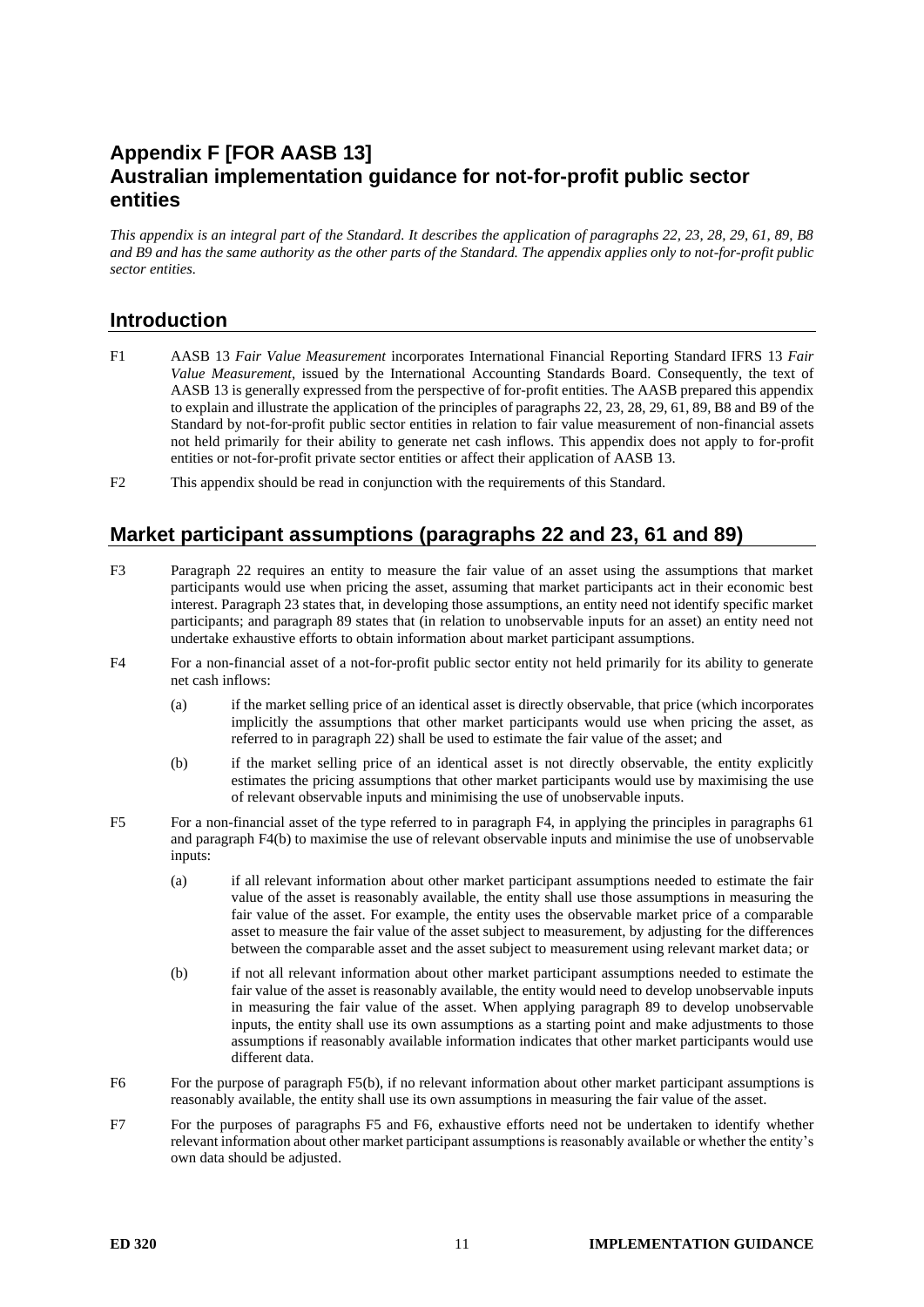<span id="page-11-0"></span>F8 Examples of assets for which market selling prices of an identical or a comparable asset are unlikely to be directly observable and no relevant information about different assumptions of other market participants is likely to be reasonably available include infrastructure (eg roads, drainage and sewerage works), prisons, parliament houses, fire stations, police stations, war memorials, traffic or pedestrian facilities, community facilities (eg toilet blocks) and most defence weapon platforms.

# **Highest and best use (paragraphs 28 and 29)**

- <span id="page-11-1"></span>F9 Paragraph 29 states that an entity's current use of a non-financial asset is presumed to be its highest and best use, unless market or other factors suggest that a different use by market participants would maximise the value of the asset. For a non-financial asset of a not-for-profit public sector entity not held primarily for its ability to generate net cash inflows, the presumption that the asset's current use is its highest and best use is rebutted when, and only when, the appropriate level of the entity's management is committed at the measurement date to a plan to sell the asset or to use the asset for an alternative purpose. The presumption can be rebutted even if implementation of the committed-to plan has not yet been initiated or communicated to external parties by the measurement date.
- <span id="page-11-3"></span>F10 For the purposes of paragraph F9, at the measurement date, the appropriate level of the entity's management is not committed to a plan to sell the asset or to use the asset for an alternative purpose if it has only commenced exploring the possibility of taking such action. For example, the following steps might, in the circumstances of a particular entity, need to be completed before the appropriate level of the entity's management is committed at the measurement date to a plan to sell the asset or use the asset for an alternative purpose:
	- (a) relevant field studies or a Ministerial briefing on whether there is a market for the asset (and, if so, its likely price) or for the alternative services that the asset could be used to provide;
	- (b) initial due diligence processes to determine that a sale of the asset or an alternative use of the asset is possible within the current socio-economic environment and would maximise the asset's value; and
	- (c) development of project milestones and expected timelines to complete the sale or the plan to use the asset for the alternative purpose.
- <span id="page-11-2"></span>F11 Examples of the appropriate level of management of a not-for-profit public sector entity include a local government council and, where the entity is controlled by a government, the entity's responsible Minister or the Cabinet of that government. The appropriate level of management for approving a plan to sell or redeploy an asset might depend on, for example, the asset's significance and the governance structure affecting the notfor-profit public sector entity. Identification of that appropriate level of management will depend on the circumstances.
- <span id="page-11-4"></span>F12 If the presumption that an asset's current use is its highest and best use is rebutted in accordance with paragraph [F9,](#page-11-1) an entity needs to assess whether the alternative use committed to by the appropriate level of the entity's management is physically possible, legally permissible and financially feasible in accordance with paragraph 28.
- <span id="page-11-5"></span>F13 When applying paragraph 28(c) to a non-financial asset of a not-for-profit public sector entity not held primarily for its ability to generate net cash inflows, a use is financially feasible if market participants (including not-for-profit public sector entities) would be willing to invest in the asset's service capacity, considering both the asset's ability to be used to provide needed goods or services to beneficiaries and the resulting cost of those goods or services.

# <span id="page-11-7"></span>**Application of the cost approach (paragraphs B8 and B9)**

- <span id="page-11-6"></span>F14 When measuring the fair value of a non-financial asset of a not-for-profit public sector entity not held primarily for its ability to generate net cash inflows using the cost approach under paragraphs B8 and B9, the entity:
	- (a) assumes the asset will be replaced in its existing location, even if it would be feasible to replace the asset in a cheaper location;
	- (b) estimates the replacement cost of the asset subject to measurement (the subject asset) assuming that the asset presently does not exist, and uses the replacement cost of a reference asset as input. All necessary costs intrinsically linked to acquiring or constructing the subject asset at the measurement date are included in the subject asset's current replacement cost; and
	- (c) adjusts the estimated replacement cost of a reference asset for any differences between the current service capacity of the reference asset and the subject asset. A reference asset could be a modern equivalent asset or a replica asset (where the utility offered by the subject asset could be provided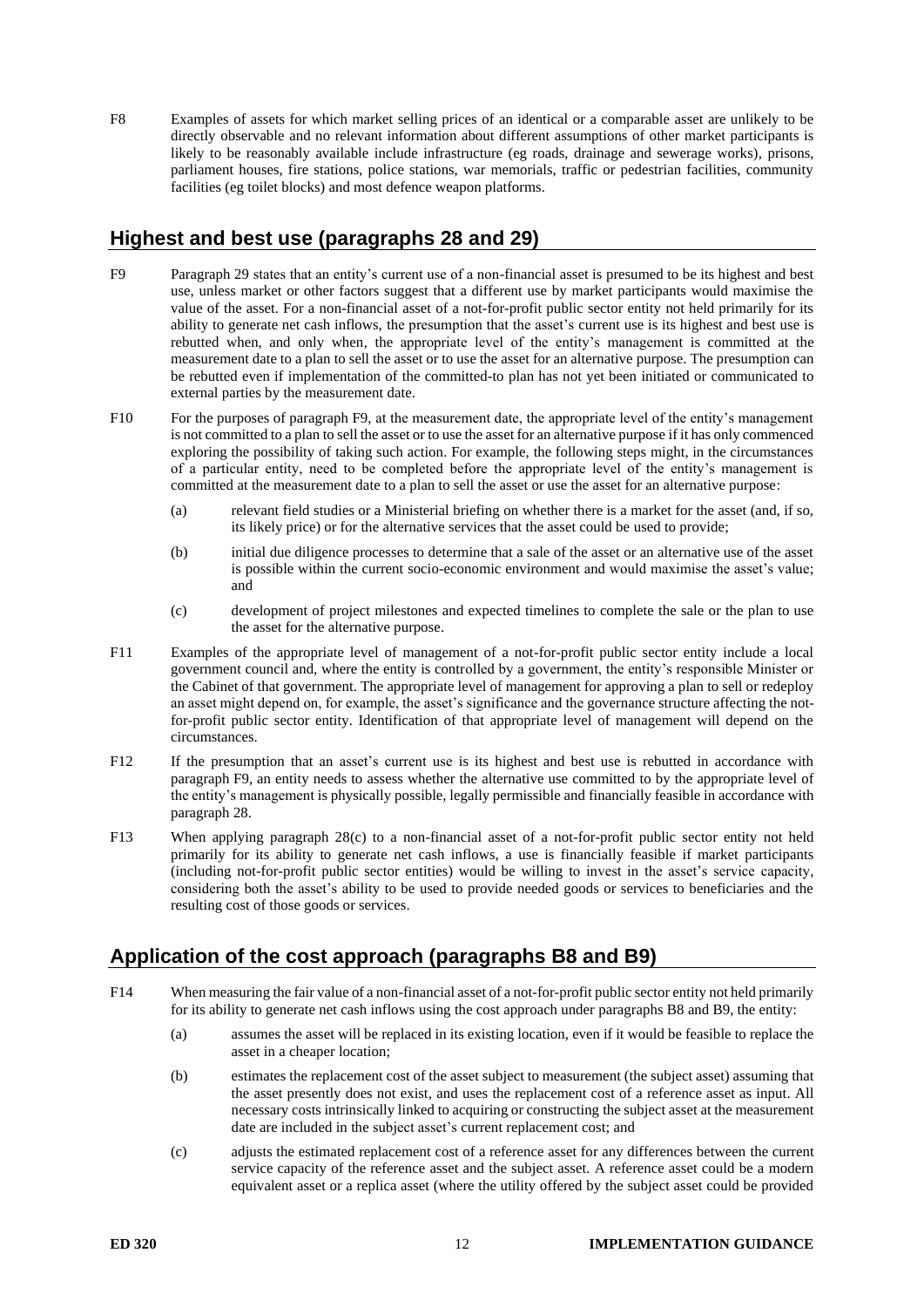only, or more cheaply, by a replica rather than a modern equivalent asset). A modern equivalent asset is an asset that provides similar function and equivalent utility to the subject asset, but which is of a current design and constructed or made using current cost-effective materials and techniques.

- <span id="page-12-0"></span>F15 For the purposes of paragrap[h F14\(](#page-11-6)b), the entity:
	- (a) includes once-only costs in the replacement cost of the subject asset, that is, costs of parts of an asset not expected to actually be replaced in the future (because they are not expected to wear out) but that would need to be incurred in a hypothetical acquisition or construction of the subject asset, assuming it does not presently exist;
	- (b) determines, based on the circumstances of the subject asset, whether the following costs would (among other costs) need to be incurred upon the hypothetical acquisition or construction of the subject asset at the measurement date:
		- (i) costs of removal and disposal of any unwanted existing structures on land that would hypothetically be incurred unavoidably when acquiring or constructing the subject asset at the measurement date; and
		- (ii) any disruption costs that would hypothetically be incurred, when acquiring or constructing the subject asset at the measurement date, including costs of restoring an asset not controlled by the consolidated group (if any) to which the entity belongs; and
	- (c) uses the costs necessarily incurred in the context of the entity's expected manner of replacement in the ordinary course of operations, rather than using only the cheapest legally permitted costs to the entity. For example, where replacement of the surface of a road would necessarily, in the ordinary course of operations, occur at night rather than during daytime to minimise disruption to drivers, the more costly night-time costs should be included in the asset's current replacement cost rather than the lower daytime costs. This would occur when it is necessary for the entity to incur the higher night-time cost, that is, if replacement of the surface of the road in the daytime would be incompatible with the entity's required continuity of service.

#### **Economic obsolescence**

- <span id="page-12-1"></span>F16 When a non-financial asset of a not-for-profit public sector entity not held primarily for its ability to generate net cash inflows has suffered a reduction in demand for its services, the identification of 'external (ie economic) obsolescence' (referred to in paragraph B9) does not require a formal decision to have been made to reduce the physical capacity of that asset.
- <span id="page-12-2"></span>F17 When an asset described in paragraph [F16](#page-12-1) apparently has surplus capacity in view of current demand for its services, economic obsolescence is not identified for that asset if that 'surplus capacity' is necessary for standby or safety purposes (eg to deal with contingencies), even if it seldom or never is actively utilised.
- <span id="page-12-3"></span>F18 An example of where economic obsolescence of an asset would be identified when applying the principles in paragraph[s F16](#page-12-1) an[d F17](#page-12-2) is a public school building that has a capacity for 500 students but, due to demographic changes, a school for 100 students would meet current and reasonably foreseeable requirements, including a buffer needed for any temporary or underestimated student demand. In this example, the school building's gross replacement cost would be based on the school's needed capacity (for 100 students), from which any other accumulated obsolescence related to the condition of the school building (eg physical obsolescence) would be deducted. Consistent with paragraph [F16,](#page-12-1) this would be the case regardless of whether a formal decision has been made to reduce the school building's capacity.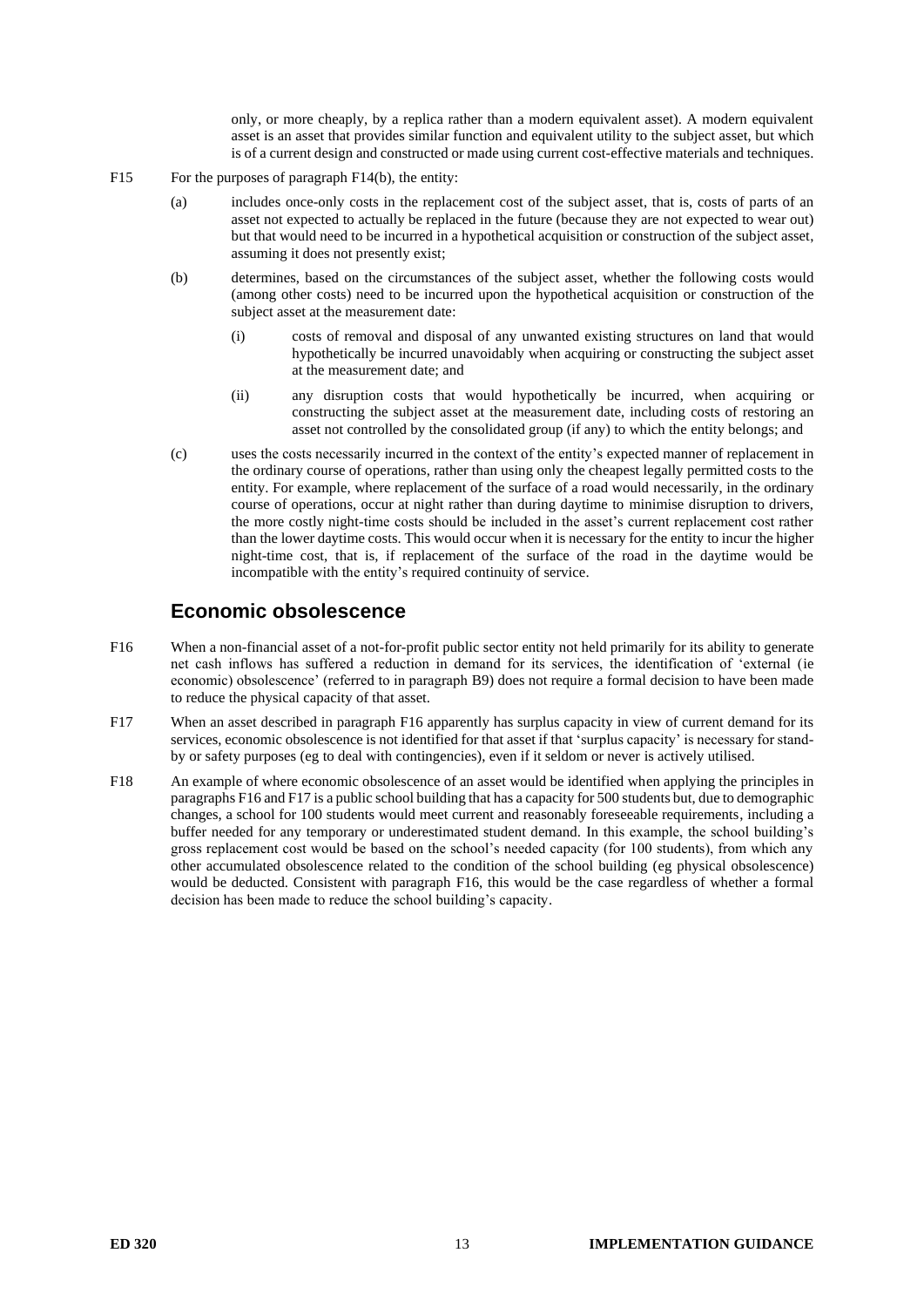# **Australian illustrative examples for not-for-profit public sector entities**

*These illustrative examples accompany, but are not part of, AASB 13. They illustrate aspects of the Australian guidance for not-for-profit public sector entities in AASB 13, but are not intended to provide interpretative guidance.*

*These examples illustrating aspects of the Australian guidance for not-for-profit public sector entities in AASB 13 complement, and have the same status as, the Illustrative Examples accompanying IFRS 13* Fair Value Measurement*, which are available on the AASB website to website users in Australia.*

IE1 The following examples portray hypothetical situations. They are intended to illustrate how a not-for-profit public sector entity might apply some requirements of AASB 13 *Fair Value Measurement* to particular types of assets, on the basis of the limited facts presented. Although some aspects of the examples might be present in actual fact patterns, all relevant facts and circumstances of a particular fact pattern would need to be evaluated when applying AASB 13. The evaluations in each example are not intended to represent the only manner in which AASB 13 could be applied.

#### **Fair value of a non-financial asset not held primarily for its ability to generate net cash inflows and measured under the cost approach**

IE2 Examples 1 and 2 illustrate the costs included in the current replacement cost (before deducting obsolescence) of a non-financial asset not held primarily for its ability to generate net cash inflows under the cost approach in paragraphs B8 and B9, and in paragraphs [F14](#page-11-6) and [F15.](#page-12-0)

#### **Example 1 – Costs included in the current replacement cost of a road**

A local government (Council A) measures its roads at fair value using the roads' current replacement cost. Council A applies the revaluation model after recognition of each class of property, plant and equipment, as referred to in paragraph 31 of AASB 116 *Property, Plant and Equipment*.

Council A recognises land under roads as a separate class of asset, the valuation of which is not addressed in this example.

Year ending 30 June 20X2

As at 30 June 20X2, Council A controls a new road to which the following costs (measured using prices as at that measurement date) relate. Council A assesses whether each of these costs should be included in the road's current replacement cost (before deducting obsolescence) as at the measurement date.

In this example, it is assumed that the construction of the road subject to measurement occurred within a year and, consequently, in the current market environment, material financing costs (from the perspective of the market participant) were not incurred.

|                                                          | Estimated cost as at |
|----------------------------------------------------------|----------------------|
|                                                          | 30 June 20X2         |
|                                                          | \$'000               |
| Design work                                              | 2,200                |
| Earthworks                                               | 10,000               |
| Formation                                                | 5,000                |
| Pavement                                                 | 3,000                |
| Surfacing                                                | 2,000                |
| Disruption of traffic (traffic control and detour costs) | 1,000                |
| Total                                                    | 23,200               |

Council A's road is situated in a densely populated area, and when the road was constructed there were no vacant sites in the surrounding area. Consequently, Council A needed to acquire land with unwanted existing structures and incurred a cost of \$1,000,000 to remove those structures. Council A assesses that, to construct the road in a hypothetical acquisition, a market participant buyer would also need to incur a similar cost (which it estimated to be unchanged at \$1,000,000 as at 30 June 20X2).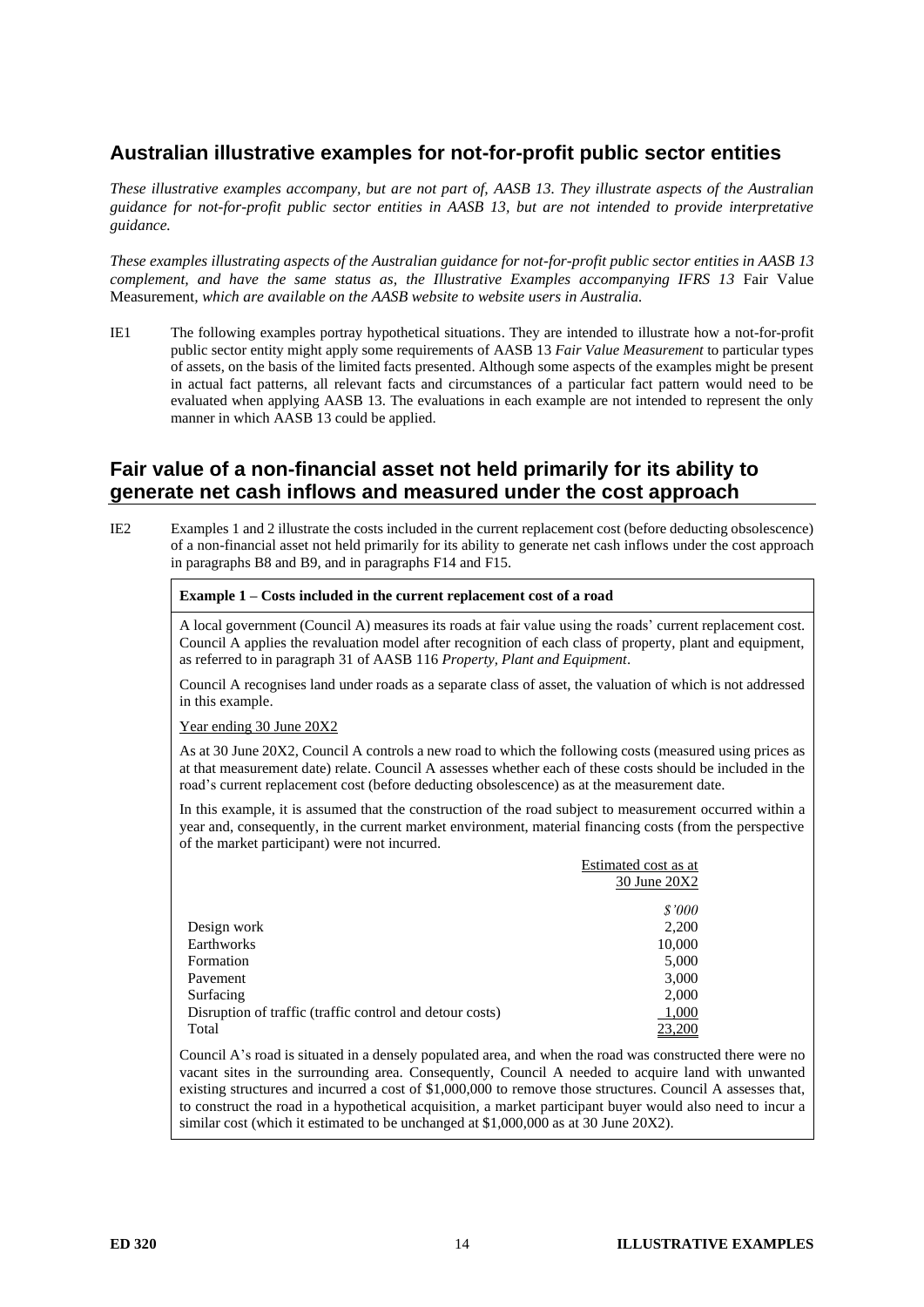#### **Current replacement cost considerations as at 30 June 20X2**

#### *Once-only costs*

In accordance with paragraphs [F14](#page-11-6) and [F15,](#page-12-0) Council A concludes that each of the estimated costs listed above (which total \$23,200,000) should be included in the road's current replacement cost because that measure assumes that the road asset presently does not exist and all components of the road, including the once-only earthworks and formation works, would need to be undertaken in a hypothetical replacement of the road at the measurement date. This is because the cost to a market participant buyer to acquire or construct a substitute road of comparable utility at the asset's existing location would include each of those costs, including any intrinsically linked disruption costs (ie traffic control and detour costs).

#### *Costs of removal and disposal of unwanted existing structures*

In addition, Council A includes the estimated costs of removal and disposal of unwanted existing structures at \$1,000,000 as at 30 June 20X2 in the road's current replacement cost. This is because it is reasonable to expect that a market participant buyer would need to incur such costs if it was to construct a substitute road at the asset's existing location since there is no vacant land available in the area.

Consequently, Council A measures the road's current replacement cost (before deducting any obsolescence) as at 30 June 20X2 as \$24,200,000 (ie \$23,200,000 + \$1,000,000).

#### **Example 2 – Change in the asset's operating environment affecting the current replacement cost of a road after its initial fair value measurement**

In this example, the facts of Example 1 apply, and it is also assumed that:

- during the year ending 30 June 20X3 another entity's drainage works were installed under the road;
- Council A determines that, if its road was to be replaced as at the measurement date of 30 June 20X3, the other entity's drainage works would be disrupted;
- the current costs required to restore those drainage works disrupted during the hypothetical replacement of the components of Council A's road (ie another type of intrinsically linked disruption cost) is \$2,500,000;
- Council A is not part of a group of entities that prepares consolidated financial statements;
- none of the replacement costs as at 30 June 20X2 changed during the year ending 30 June 20X3 (for simplicity in this Example); and
- the effect of depreciation of the road for the year ending 30 June 20X3 is ignored (for simplicity).

#### **Current replacement cost considerations as at 30 June 20X3**

#### *Restoration costs for disrupted assets of another entity*

In addition to the unchanged replacement cost estimate of \$24,200,000 for the components of that cost existing at 30 June 20X2, Council A also includes in the road's current replacement cost the \$2,500,000 restoration costs for the drainage works necessarily disrupted during hypothetical replacement of the road's components.

This is because the cost to a market participant buyer to acquire or construct a substitute road at the current location would necessarily include those restoration costs. In addition, because Council A is not part of a group of entities that prepares consolidated financial statements, the 'same group' scope exclusion for such costs in paragraph [F15\(](#page-12-0)b)(ii) does not apply to Council A.

Consequently, as at 30 June 20X3, Council A measures the road's current replacement cost (before deducting any obsolescence) as  $$26,700,000$  (ie  $$24,200,000 + $2,500,000$ ). Ignoring the effect of depreciation of the road for the year ending 30 June 20X3, this represents an increase of \$2,500,000 in the road's carrying amount, which is recognised as a revaluation increase in accordance with paragraphs 39 and Aus39.1 of AASB 116.

As at 30 June 20X2, Council A did not anticipate in its financial statements the cost of \$2,500,000 to restore another entity's drainage works. This is because the operating environment of the road as at 30 June 20X2 did not require incurring the restoration cost if the road were replaced as at 30 June 20X2. In contrast, the change in the operating environment of the road during the year ending 30 June 20X3 – that is, the installation of new drainage works under the road – caused such restoration costs to be necessarily incurred if Council A's road was hypothetically replaced as at 30 June 20X3.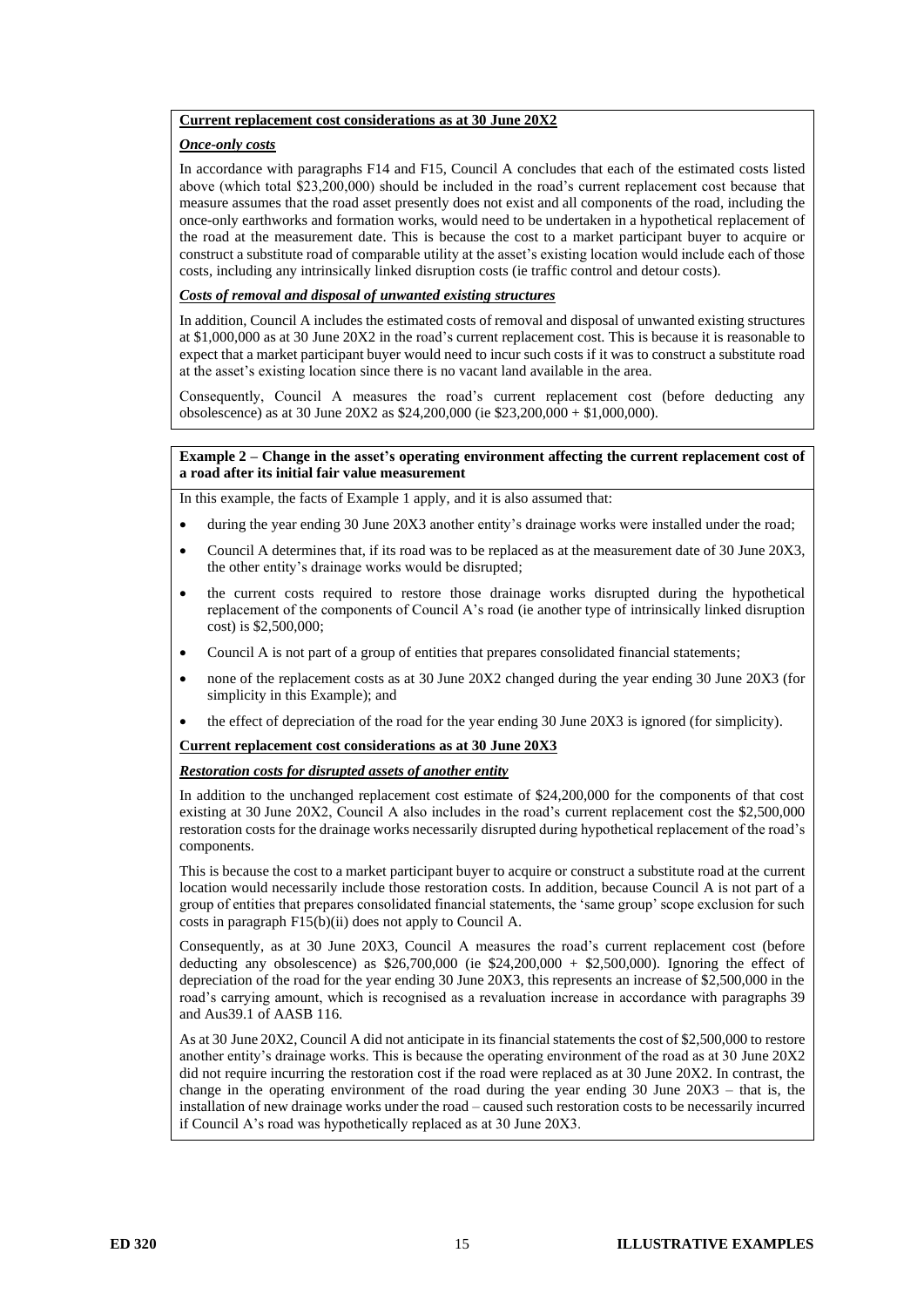# **Basis for Conclusions**

*This Basis for Conclusions accompanies, but is not part of, AASB 2022-X* Amendments to Australian Accounting Standards – Fair Value Measurement of Non-Financial Assets of Not-for-Profit Public Sector Entities*.*

#### **Introduction**

BC1 This Basis for Conclusions summarises the Australian Accounting Standards Board's considerations in reaching the conclusions in this Exposure Draft. It sets out the reasons why the Board developed the Exposure Draft, the approach taken to developing the proposals and the key decisions made. In making decisions, individual Board members gave greater weight to some factors than to others.

#### **Reasons for undertaking the 'Fair Value Measurement for Not-for-Profit Public Sector Entities' Project**

#### **Majority of non-financial assets in the public sector are measured at fair value**

- BC2 The Financial Reporting Council (FRC) issued a direction to the Board to require the Whole of Government (WoG) and the General Government Sector (GGS) to harmonise with Government Finance Statistics (GFS) requirements. Consequently, AASB 1049 *Whole of Government and General Government Sector Financial Reporting* requires each WoG and GGS to elect an accounting treatment that aligns with GFS principles and requirements where an Accounting Standard permits a choice (AASB 1049 paragraph 13). Because GFS requires assets and liabilities to be measured at current market value, this has resulted in each WoG and GGS electing to apply the revaluation model as their accounting policy and measure their non-financial assets, such as property, plant and equipment, at fair value under AASB 13 *Fair Value Measurement*.
- BC3 Although AASB 1049 requires only WoG and GGS to align with GFS principles, some stakeholders from the public sector have informed the Board that the Treasury or Finance Department (or other authority) and the Office of Local Government in each jurisdiction has issued instructions to require the other public sector entities in their jurisdiction to also elect the accounting treatments that align with GFS principles, which has led to the majority of non-financial assets of public sector entities being measured at fair value.

# **Diversity and inconsistency in applying the requirements of AASB 13**

- BC4 The Board initially considered the application of AASB 13 for not-for-profit and public sector entities in 2011 when IFRS 13 *Fair Value Measurement* was issued. At its March and June 2011 meetings, the Board decided not to include any not-for-profit entity modifications to IFRS 13 in AASB 13. At that time, the Board considered that even though many non-financial assets in the public sector might have a specialised nature or that observable market inputs might not be readily available, a public sector entity would be able to measure the fair value of such assets at current replacement cost, under the cost approach in IFRS 13.
- BC5 At its December 2014 meeting, the Board considered feedback from stakeholders regarding the application of AASB 13. The Board decided to undertake a narrow-scope project to give relief from certain AASB 13 disclosures, limited to items of property, plant and equipment within the scope of AASB 116 *Property, Plant and Equipment* that are held primarily for their current service capacity rather than primarily to generate future net cash inflows, in relation to disclosure of quantitative and qualitative information about the significant unobservable inputs used in the fair value measurement of such assets. This project resulted in AASB 2015-7 *Amendments to Australian Accounting Standards ─ Fair Value Disclosures of Not-for-Profit Public Sector Entities*.
- BC6 During the due process of developing AASB 2015-7 and consideration of Invitation to Comment ITC 34 *AASB Agenda Consultation 2017*–*2019* (in which the Board sought views on its priorities for its work program for the period 2017–2019), some stakeholders in the public sector asked the Board to provide guidance clarifying how to apply the requirements in AASB 13 to the fair value measurement of public sector entity assets.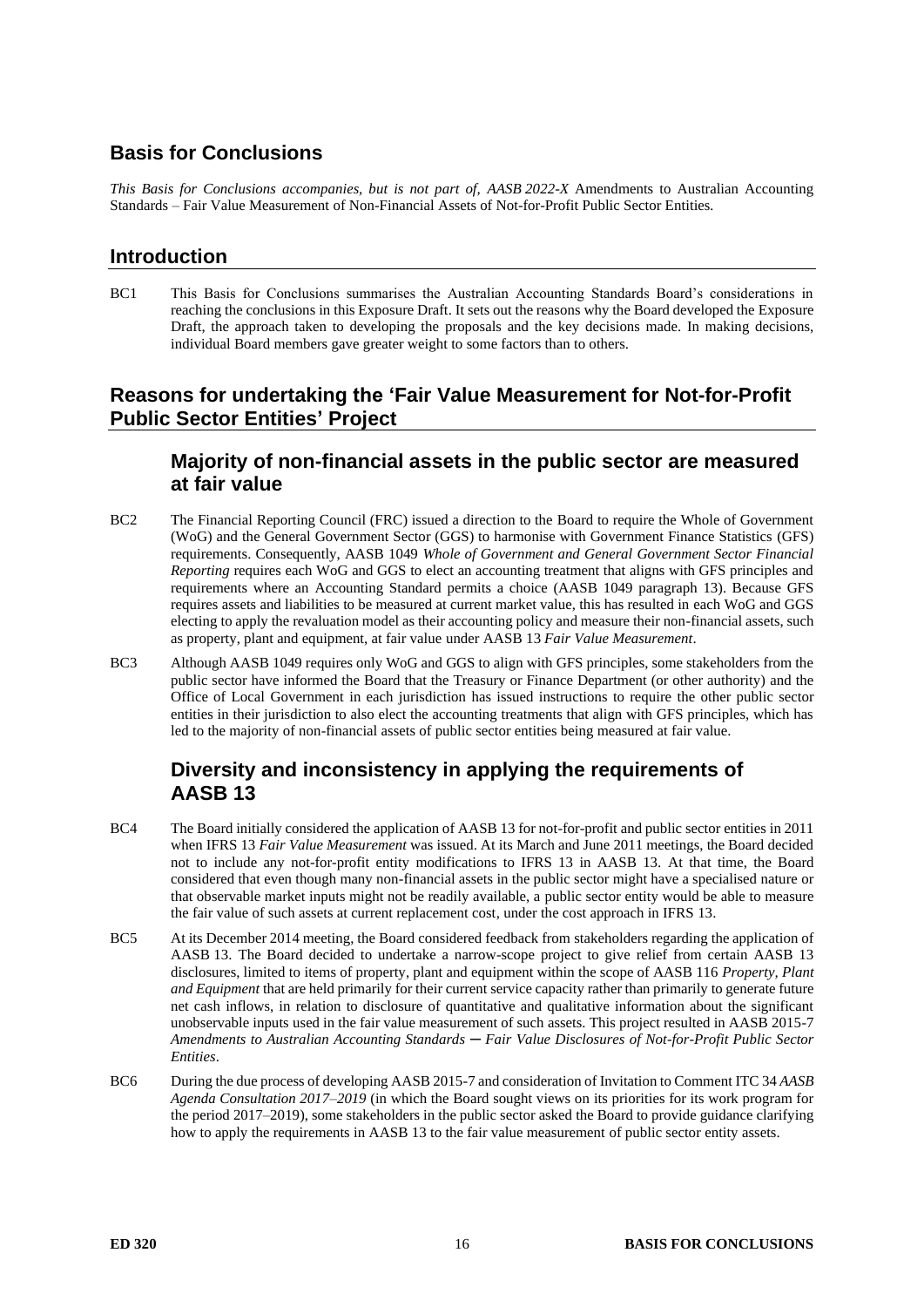- <span id="page-16-0"></span>BC7 Many stakeholders in the public sector commented that applying AASB 13 had been challenging and costly. They requested guidance on how to measure the fair value of non-financial assets of not-for-profit public sector entities not held primarily for their ability to generate net cash inflows, in particular (but not limited to):
	- (a) the market participant assumptions to use in measuring fair value where a public sector entity's asset has few or no market participants (other than the holder of the asset) and where information about market participants' inputs to a current replacement cost model may be scarce;
	- (b) how government-imposed public-sector-specific restrictions on non-financial assets should be taken into account;
	- (c) how to measure the fair value of public sector entity assets using the cost approach; and
	- (d) the concept of obsolescence under the cost approach.
- BC8 The Board was advised that the measurement issues are pervasive in the not-for-profit public sector and involve divergence in practice.
- BC9 In addition, in considering its Service Concession Arrangements: Grantors project, the Board decided at its February 2016 meeting that, because a service concession asset is an asset that the grantor uses for its service potential to achieve public service objectives (rather than to generate net cash inflows), only the cost approach to measuring fair value is relevant and, where the operator has been granted the right to future cash flows, this need not be considered in the measurement of the grantor's service concession asset. In developing AASB 1059 *Service Concession Arrangements: Grantors*, the Board noted that it did not provide guidance on the measurement of service concession assets on the grounds that this would best be developed in a future project on the measurement of public sector assets – the Fair Value Measurement for Not-for-Profit Public Sector Entities Project (FVM project).

# **Fair Value Project Advisory Panel and outreach activities in developing the Exposure Draft**

- BC10 The Board established the Fair Value Project Advisory Panel (the Panel) to provide a forum for the Board to consult on specific fair value measurement issues. The Panel consists of industry experts with experience in dealing with fair value measurement issues, and includes asset valuers and financial statement preparers and auditors. The Board held numerous meetings with the Panel over the course of the project. The FVM project has been assisted considerably by extensive input from Panel members.
- BC11 As part of the FVM project, the Board also consulted with some asset valuers and the Australian Valuation Standards Committee to seek understanding of how asset valuations are carried out in practice, and whether (and, if so, in what manner) the principles in AASB 13 differ from these practices.

### **Stakeholder feedback on the IPSASB's Measurement project**

- BC12 In April 2021, the International Public Sector Accounting Standards Board (IPSASB) issued Exposure Draft ED 77 *Measurement*. If approved as a final pronouncement, ED 77 would establish a single comprehensive Standard that identifies and defines the measurement bases used in IPSAS for not-for-profit public sector entities.
- BC13 ED 77 was developed based on the view that the fair value measurement basis under IFRS 13 (which is adopted in AASB 13) would be applicable to assets held for their financial capacity, but would be inappropriate for measuring the current value of assets held for their operational capacity (ie assets not held primarily for their ability to generate net cash inflows). Instead, the IPSASB proposed a different current value measurement basis – current operational value – for measuring the current value of assets held for their operational capacity.
- BC14 In contrast with fair value, which is a market-participants-based exit value reflecting an asset's highest and best use, current operational value is proposed to be an entity-specific entry value based on an asset's current use. The IPSASB proposed that the same three measurement techniques – the market, income and cost approach – would be applicable in estimating both:
	- (a) an asset's fair value, for assets held primarily for their financial capacity; and
	- (b) an asset's current operational value, for assets held primarily for their operational capacity.
- BC15 In accordance with paragraph 20 of *The AASB's Approach to International Public Sector Accounting Standards* (October 2019), in May 2020 the Board issued ITC 45 *Request for Comment on IPSASB Exposure Drafts* ED 76 Conceptual Framework Update: Chapter 7, *Measurement of Assets and Liabilities in Financial Statements* and ED 77 *Measurement*, to obtain Australian stakeholders' views on the IPSASB's proposals.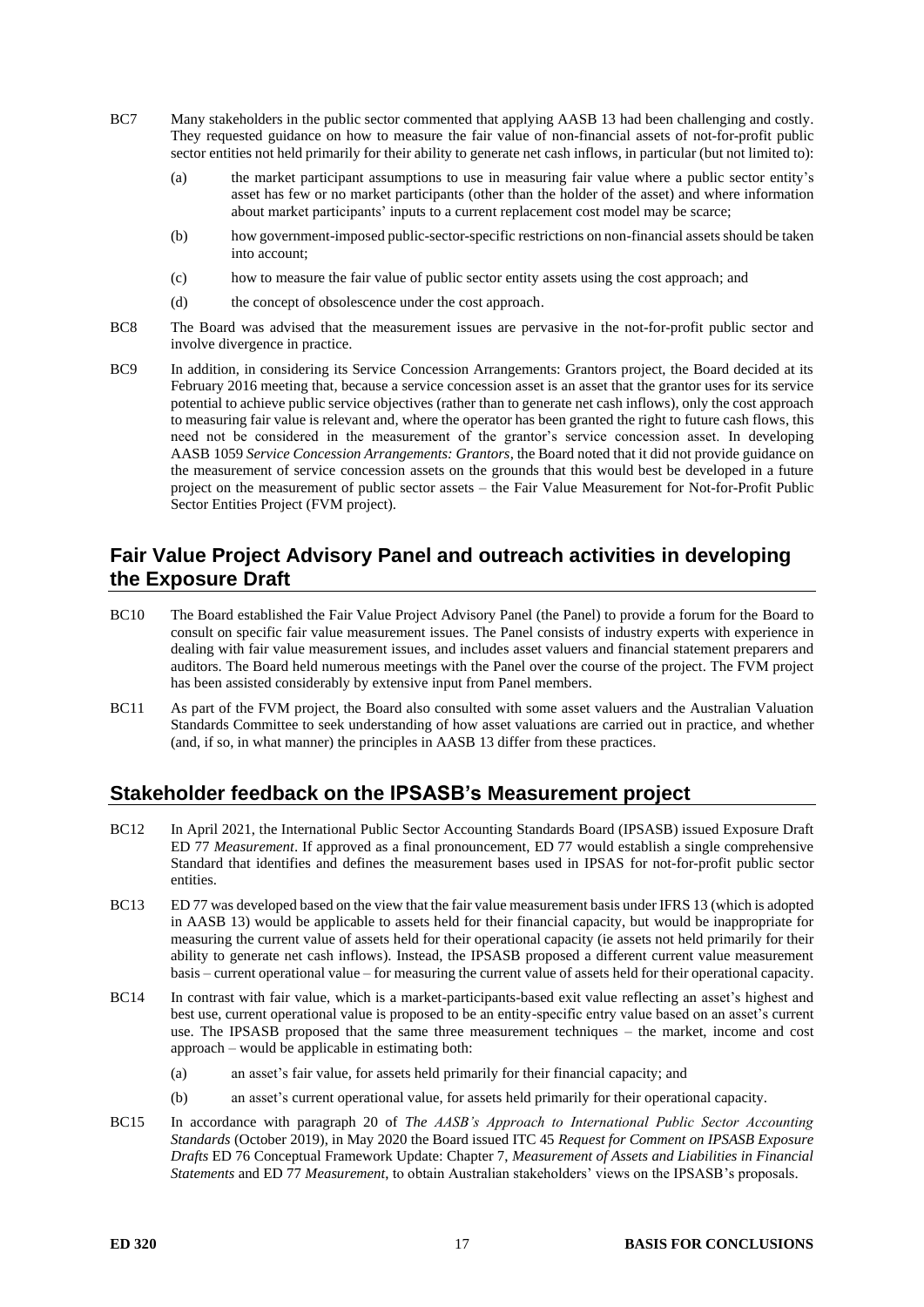- BC16 The Board added AASB Specific Matters for Comment in ITC 45 to specifically obtain views on whether Australian stakeholders would prefer that the Board adopts, in respect of current value measurement of nonfinancial assets of not-for-profit entities not held primarily for their ability to generate net cash inflows, the IPSASB's proposed current operational value measurement basis or continues applying the fair value measurement basis.
- BC17 The Board received six comment letters on ITC 45. Based on those comment letters and on the feedback received from related outreach activities, the Board noted that a significant majority of stakeholders that responded to ITC 45, including not-for-profit public sector entities' financial statement preparers, auditors and valuers, indicated that fair value under AASB 13 is appropriate for measuring the current value of all nonfinancial assets held by not-for-profit public sector entities, whether held primarily for their financial capacity or operational capacity, and should remain the sole current value measurement basis.
- BC18 The majority of these stakeholders also commented that they agree with applying the 'highest and best use' and 'market participants' concepts under fair value for measuring the current value of non-financial assets not held primarily for their ability to generate net cash inflows, although some stakeholders have sought the Board's guidance to assist entities to understand better how these concepts should be applied in the not-forprofit public sector context. They considered that applying the fair value basis to all non-financial assets, despite the need to exercise judgement in applying those concepts, would be preferable to applying two measurement bases, as proposed in the IPSASB's Exposure Drafts. This is because it would avoid:
	- (a) the need for financial statement preparers, auditors and valuers to understand the requirements of two measurement bases;
	- (b) imposing potential additional costs and effort to assess which measurement basis is appropriate for each asset or class of assets, or to reassess the appropriate measurement basis when there is a change in how an entity uses an asset; and
	- (c) reporting to users of financial statements of not-for-profit public sector entities current values based on mixed measurement bases, which would reduce the comparability and understandability of the totals reported.

#### **Reasons for developing the Exposure Draft**

- BC19 The Board considered the comments received on ITC 45 and decided to propose that the fair value measurement basis should continue to be applied when measuring the current value of all non-financial assets of not-for-profit public sector entities, including those that are not held primarily for their ability to generate net cash inflows.
- BC20 Accordingly, the Board proceeded to develop additional guidance to assist not-for-profit public sector entities to apply the principles of AASB 13 more consistently in measuring their non-financial assets not held primarily for their ability to generate net cash inflows, in addressing the stakeholders' requests noted in paragrap[h BC7.](#page-16-0) Another key purpose of developing additional guidance is to enable application of AASB 13 in a more cost-effective manner by clarifying its application, including clarifying the extent to which preparers of financial statements need to search for information in the absence of observable market inputs.
- <span id="page-17-0"></span>BC21 The Board considers that it presently is not sufficiently clear under AASB 13 how to apply the following principles in measuring the fair value of a non-financial asset not held primarily for its ability to generate net cash inflows:
	- (a) the market participant assumptions to use;
	- (b) the circumstances in which the presumption that the asset's current use is its highest and best use would be rebutted;
	- (c) the 'financially feasible use' aspect of highest and best use (AASB 13 paragraph 28(c)); and
	- (d) how to measure the current replacement cost of such a non-financial asset, including the nature of component costs to include in that amount, the factors to consider in identifying economic obsolescence, and whether current replacement cost should be measured assuming the asset's replacement occurs in its existing location.
- BC22 Therefore, the Board decided to propose adding implementation guidance to assist not-for-profit public sector entities to apply those principles referred to in paragraph [BC21.](#page-17-0) The Board observed that the proposals:
	- (a) would not necessarily change practice for some not-for-profit public sector entities; and
	- (b) do not indicate that entities changing practice in how they measure those assets made an error in applying the existing requirements of AASB 13.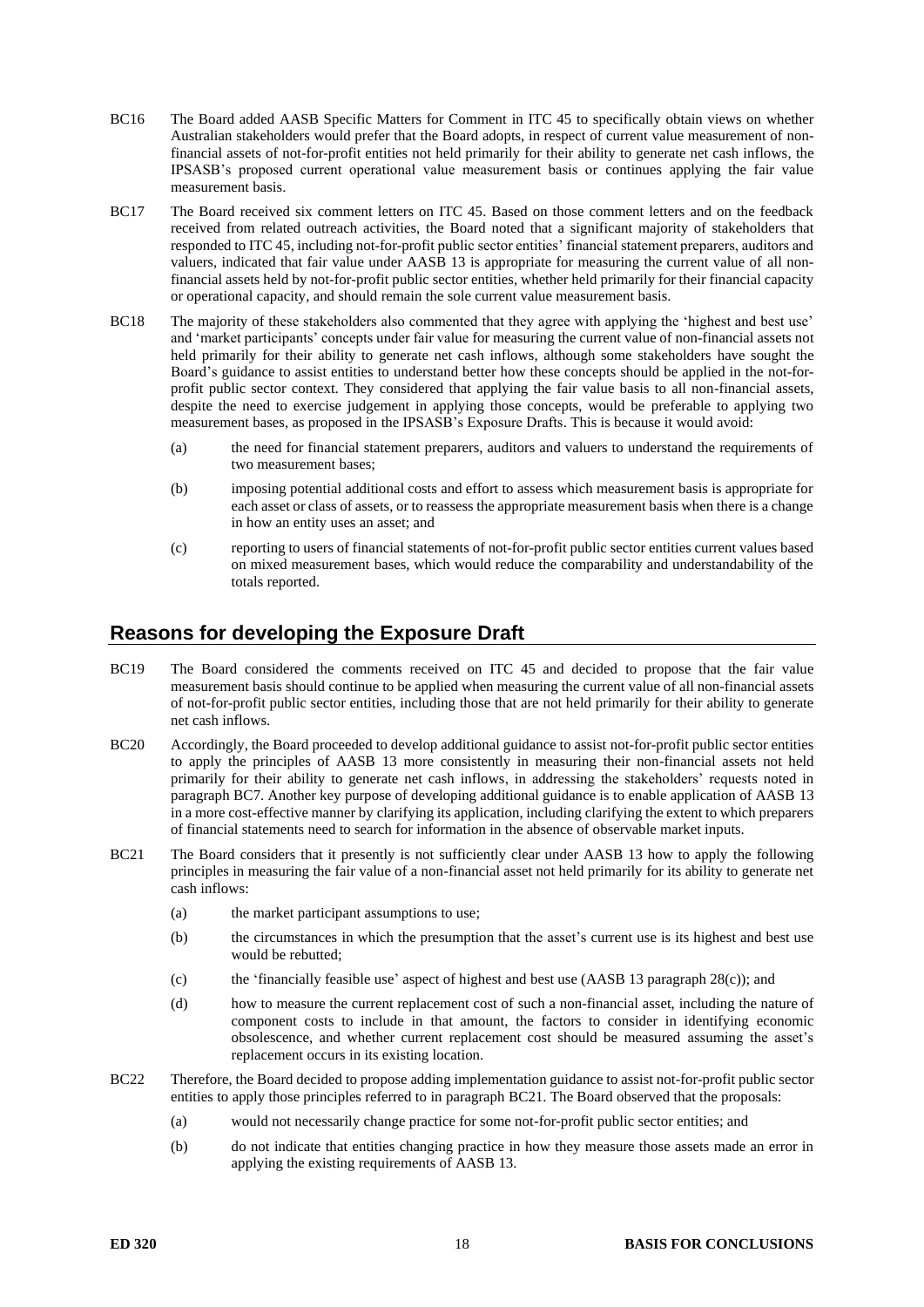### **Market participant assumptions about a non-financial asset not held primarily for its ability to generate net cash inflows (paragraphs [F3–](#page-10-4)[F8\)](#page-11-0)**

- BC23 Consistent with IFRS 13, when measuring the fair value of an asset under AASB 13, the objective is to estimate an exit price from the perspective of a market participant for the asset at the measurement date. Therefore, fair value assumes that a market participant's assumptions when pricing an asset are identifiable.
- BC24 Some stakeholders expressed the view that, in some cases, a market participant for a non-financial asset of a not-for-profit public sector entity not held primarily for its ability to generate net cash inflows is not readily identifiable. This is because the services provided by such an asset sometimes are unique; and therefore, they argued that:
	- (a) there would not be a private sector entity, another government or another not-for-profit public sector entity that would provide such services; and, in turn,
	- (b) there would not be another identifiable market participant for many assets held by not-for-profit public sector entities. Therefore, the market selling price of many such assets, or of identical assets, is unlikely to be directly observable.
- BC25 In this respect, the Board noted that AASB 13 paragraph 23 states that an entity need not identify specific market participants, reflecting the focus of AASB 13 paragraph 22 on the *assumptions* that market participants would use when pricing the asset. In addition, the Board noted that, when the market selling price of an identical asset is directly observable, the entity does not need to consider what those market participant assumptions would be, because that price incorporates implicitly the assumptions that market participants would use.
- <span id="page-18-0"></span>BC26 When the market selling price of an identical asset is not directly observable, the entity would need to explicitly estimate the pricing assumptions that other market participants (ie market participants other than the holder of the asset) would use by maximising the use of relevant observable inputs and minimising the use of unobservable inputs.
- BC27 In light of the stakeholder comment that many non-financial assets of not-for-profit public sector entities not held primarily for their ability to generate net cash inflows are unique to the holder of the asset and another identifiable market participant for the asset would be unlikely to exist (ie the entity would be unlikely to find observable inputs for measuring the fair value of such unique assets), the Board considered that the holder of such unique assets (such as those assets listed in paragraph [F8\)](#page-11-0) would need to develop at least some unobservable inputs in order to measure the fair value of those assets.
- BC28 AASB 13 paragraph 89 (in relation to developing unobservable inputs) states that:

<span id="page-18-1"></span>"An entity shall develop unobservable inputs using the best information available in the circumstances, which might include the entity's own data. In developing unobservable inputs, **an entity may begin with its own data**, but it shall **adjust those data if reasonably available information indicates that other market participants would use different data** or there is something particular to the entity that is not available to other market participants (eg an entityspecific synergy). An entity need not undertake exhaustive efforts to obtain information about market participant assumptions. However, an entity shall take into account all information about market participant assumptions that is reasonably available. **Unobservable inputs developed in the manner described above are considered market participant assumptions and meet the objective of a fair value measurement**." [emphasis added]

- BC29 AASB 13 paragraph 89 permits the use of an entity's own data in developing unobservable inputs. In relation to applying the principle noted in paragraph [BC26,](#page-18-0) the Board proposes to:
	- (a) re-express the requirements of AASB 13 paragraph 89 so that an entity's own assumptions are required to be used at a starting point if some relevant information about other market participant assumptions needed to estimate the fair value of the asset is not reasonably available;
	- (b) retain the requirement for a not-for-profit public sector entity to adjust its own data if reasonably available information indicates that other market participants would use different data or there is something particular to the entity that is not available to other market participants (eg an entityspecific synergy). This would preclude an entity from using its own unadjusted data where those data are inconsistent with reasonably available information about the inputs that other market participants (eg other not-for-profit public sector entities, such as other local governments) would use in pricing the asset; and
	- (c) replicate the statement in AASB 13 paragraph 89 that an entity need not undertake exhaustive efforts to obtain information about other market participant assumptions.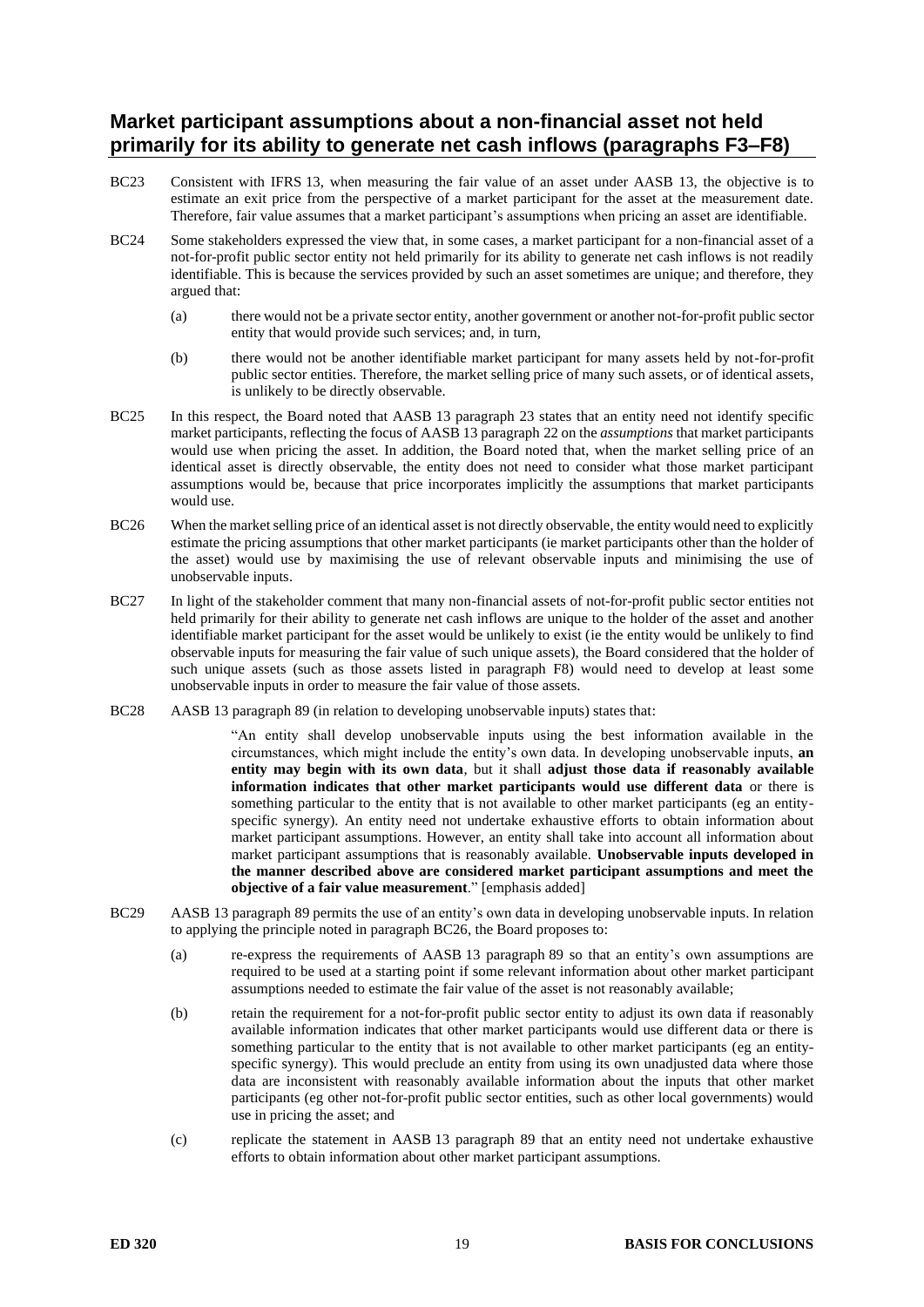- BC30 The Board considers that the re-expression of AASB 13 paragraph 89 described in paragraph [BC29](#page-18-1) would reduce the potential for confusion regarding when the search for assumptions of other market participants ends, and in turn should reduce the cost and effort required to identify which market participant assumptions to use in measuring the fair value of non-financial assets of not-for-profit public sector entities not held primarily for their ability to generate net cash inflows. This is because:
	- (a) if the market selling price of an identical asset is directly observable, that price would be used to measure the asset's fair value and the entity would not need to consider what assumptions market participants are using;
	- (b) if the market selling price of an identical asset is not directly observable:
		- (i) the entity would explicitly estimate the pricing assumptions that other market participants would use by maximising the use of relevant observable inputs and minimising the use of unobservable inputs; and
		- (ii) if relevant information about other market participant assumptions needed to estimate the fair value of the asset is reasonably available, those assumptions would be used to measure fair value of the asset (albeit, in conjunction with the entity's own data, which would be the starting point where only some data of other market participants are reasonably available); and
	- (c) in relation to (b)(ii), if no relevant information about the assumptions of other market participants is reasonably available, the entity would use its own data to estimate the fair value of the asset without the need to incur exhaustive efforts to identify other market participant data.
- BC31 In accordance with paragraphs 24(a)(iii) and 30(h) of the *AASB Not-for-Profit Entity Standard-Setting Framework*, the Board considered there would be merit in re-expressing the requirements of AASB 13 paragraph 89 to avoid undue cost and effort required to identify the market participant assumptions to use in measuring such assets.

# **Specialised asset considerations**

- BC32 Since most stakeholders' requests for guidance on fair value measurement pertain to non-financial assets that either have limited market inputs, or are specialised, or both, the Board considered whether to provide guidance on identifying the market participant assumptions to use when measuring specialised assets only, rather than providing guidance more broadly on all non-financial assets not held primarily for their ability to generate net cash inflows.
- BC33 The Board decided not to provide guidance limited to specialised assets because:
	- (a) the application of AASB 13 should not be based on the nature of the asset, in view of AASB 13 providing a fair value hierarchy focused on the nature and extent of observable inputs; and
	- (b) it would be difficult to clearly distinguish specialised assets from other assets.

### **Other considerations**

- <span id="page-19-0"></span>BC34 The Board considered, but rejected, providing guidance on market participant assumptions based on whether a market participant other than the holder of the asset subject to measurement (the subject asset) is readily identifiable, and on identifying the entity likely to be the highest bidder for the subject asset in a hypothetical sale.
- BC35 The Board made this decision after considering comments received from stakeholders in targeted outreach that many non-financial assets of not-for-profit public sector entities not held primarily for their ability to generate net cash inflows are not sold regularly and may not have market participants other than the holder of the asset. Two main concerns were raised by stakeholders regarding the approach described in paragraph [BC34,](#page-19-0) namely that:
	- (a) some assets might have multiple market participants, and requiring an entity to identify the likely highest bidder for an asset would impose greater costs in preparing and auditing financial statements; and
	- (b) it would be difficult to apply the concept of a hypothetical highest bidder for assets that are unlikely to be sold (eg because of a Government directive preventing an entity from selling the asset).
- BC36 Re-expressing the requirements of AASB 13 paragraph 89 in the manner described in paragraphs [F4](#page-10-0)[–F7](#page-10-1) would address these two key concerns raised by stakeholders.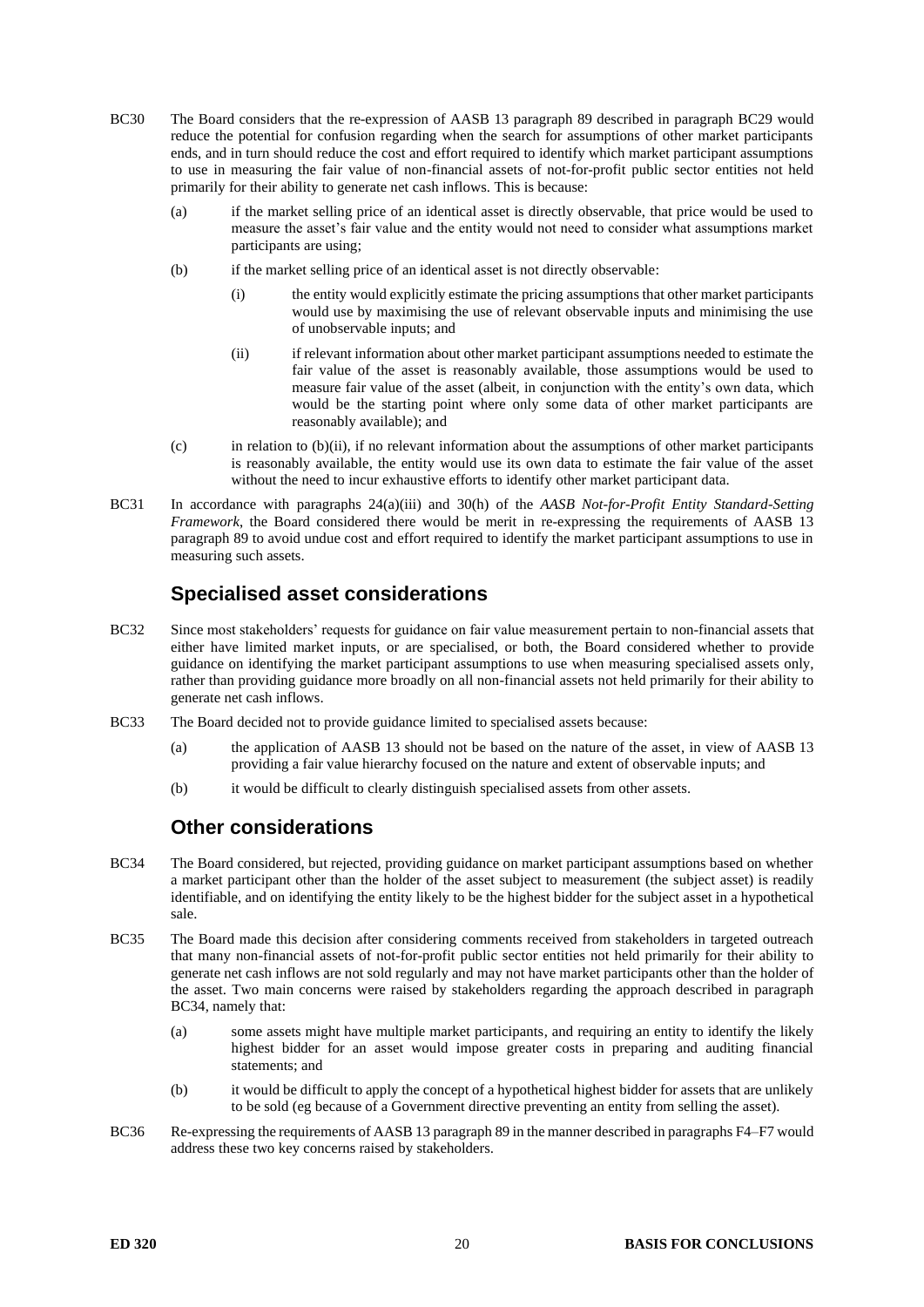# **The highest and best use of a non-financial asset not held primarily for its ability to generate net cash inflows (paragraphs [F9](#page-11-1)[–F13\)](#page-11-5)**

- <span id="page-20-1"></span>BC37 The Board noted that AASB 13 paragraph 29 states a rebuttable presumption that an asset's current use is its highest and best use. AASB 13 paragraph 29 states that "... an entity's current use of a non-financial asset is presumed to be its highest and best use unless market or other factors suggest that a different use by market participants would maximise the value of the asset."
- BC38 The Board observed that logically an asset's current use must be physically possible, legally permissible and financially feasible (referred to in AASB 13 paragraph 28). An entity need not assess whether a potential alternative use of the asset meets those three criteria in AASB 13 paragraph 28 unless the presumption that the asset's current use is its highest and best use is rebutted. The Board decided to add paragraphs [F9](#page-11-1)[–F11](#page-11-2) in the implementation guidance to clarify that for a non-financial asset of a not-for-profit public sector entity not held primarily for its ability to generate net cash inflows, the presumption is rebutted when, and only when, at the measurement date, the appropriate level of the entity's management has committed to a plan to sell the asset or to use the asset for an alternative purpose. The Board's rationale for this proposal is set out in paragraphs [BC41](#page-20-0)[–BC53.](#page-22-0)
- BC39 In addition, stakeholders requested the Board to provide guidance assisting not-for-profit public sector entities to apply the three concepts specified in AASB 13 paragraph 28 for identifying the highest and best use of nonfinancial assets not held primarily for their ability to generate net cash inflows (which has practical effect when the presumption that the asset's current use is its highest and best use is rebutted). The Board decided that, in respect of such assets, implementation guidance is needed for the 'financially feasible use' concept in paragraph 28(c) of AASB 13, but implementation guidance is not needed regarding the application of the 'physically possible use' and 'legally permissible use' concepts in paragraphs 28(a) and 28(b). The Board's views on the 'physically possible use' and 'legally permissible use' concepts are set out in paragraph[s BC54–](#page-22-1) [BC70.](#page-24-0)
- BC40 The Board concluded that, although the 'financially feasible use' concept should apply to fair value measurements of any non-financial asset, for an asset of a not-for-profit public sector entity not held primarily for its ability to generate net cash inflows, AASB 13 paragraph 28(c) should be clarified in terms relevant to the not-for-profit public sector environment. Therefore, the Board proposed adding paragraph [F13](#page-11-7) in the implementation guidance. This is explained in paragraphs [BC71](#page-24-1) and [BC72.](#page-24-2)

### **The presumption that an asset's current use is its highest and best use (paragraphs [F9](#page-11-1)[–F11\)](#page-11-2)**

<span id="page-20-0"></span>BC41 Regarding whether the current use of a non-financial asset of a not-for-profit public sector entity not held primarily for its ability to generate net cash inflows is presumed to be its highest and best use, the Board observed that IFRS 13 paragraph 29 (quoted in paragraph [BC37\)](#page-20-1) and the related IASB Basis for Conclusions paragraph (quoted below) provide guidance:

> "IFRS 13 does not require an entity to perform an exhaustive search for other potential uses of a non-financial asset if there is no evidence to suggest that the current use of an asset is not its highest and best use … the IASB concluded that in many cases it would be unlikely for an asset's current use not to be its highest and best use after taking into account the costs to convert the asset to the alternative use." (IFRS 13 paragraph BC71)

- BC42 However, despite that IASB text, some stakeholders requested the Board to provide additional guidance about the highest and best use of non-financial assets referred to in paragraph [BC41.](#page-20-0) These stakeholders do not consider the cost incurred to search for possible alternative uses of such an asset is justified when such an asset is very unlikely to be used for a purpose other than its current use for the many cases in which the asset is:
	- (a) specialised, especially if the costs to convert the asset to the alternative use are high; and
	- (b) being used to provide necessary services to the public and, therefore, the public sector entity holding the asset is highly likely to continue using the asset to provide those services.
- BC43 The Board considered the request and, in respect of a not-for-profit public sector entity's non-financial asset not held primarily for its ability to generate net cash inflows, decided to provide implementation guidance specifying a rebuttable presumption that:
	- (a) identifies the particular circumstances in which market or other factors indicate that an alternative use to the entity's current use of the asset has become the asset's highest and best use (ie the alternative use by market participants would maximise the asset's value), consistent with the principle in AASB 13 paragraph 29 quoted in paragraph [BC37;](#page-20-1) and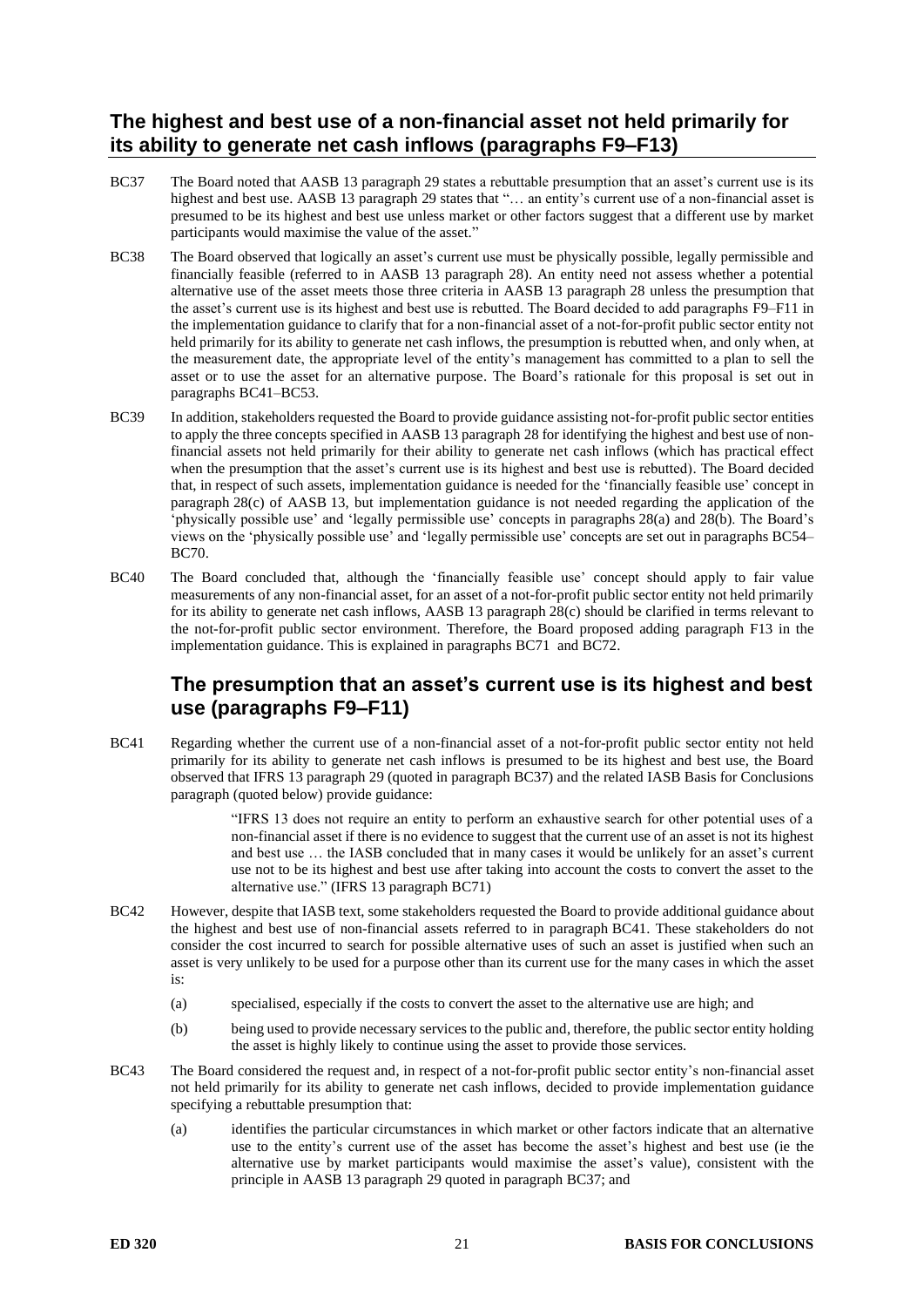(b) avoids the cost and effort of such an entity searching unnecessarily for possible alternative uses of such an asset in other circumstances.

That implementation guidance is set out in paragraph[s F9–](#page-11-1)[F11](#page-11-2) in Appendix F.

- BC44 The Board considered that, for a non-financial asset of a not-for-profit public sector entity not held primarily for its ability to generate net cash inflows, the asset's current use – to provide particular public services – should be presumed to maximise the value of the asset (unless that presumption is rebutted by the following circumstances). The current use presumption of such an asset is rebutted only if there is evidence that, at the measurement date, the appropriate level of management of the entity has committed to a plan to sell the asset or to use the asset for an alternative purpose. The Board considered that if a not-for-profit public sector entity has committed to a plan to sell such an asset or to use the asset for an alternative use, the entity would have determined that the alternative use will generate greater benefits than its current use. In this case, the highest and best use of that asset would be the planned alternative use (if that alternative use is physically possible, legally permissible and financially feasible in accordance with AASB 13 paragraph 28).
- BC45 The Board noted that the appropriate level of management of a not-for-profit public sector entity would include a local government council and, where the entity is controlled by a government, the entity's responsible Minister or the Cabinet of that government. The appropriate level of management for approving a plan to sell or redeploy an asset might depend on, for example, the asset's significance and the governance structure affecting the not-for-profit public sector entity. Identification of that appropriate level of management will depend on the circumstances.

#### **Interaction with AASB 5** *Non-current Assets Held for Sale and Discontinued Operations*

- BC46 Under AASB 5 paragraphs 6–8, among other conditions, a non-current asset is classified as held for sale only if the asset is available for immediate sale and its sale must be highly probable. For the sale to be highly probable, the appropriate level of management must be committed to a plan to sell the asset, and an active programme to locate a buyer and complete the plan must have been initiated.
- BC47 For the purposes of paragrap[h F9,](#page-11-1) in respect of a non-financial asset not held primarily for its ability to generate net cash inflows, the presumption that the asset's current use is its highest and best use can be rebutted even if the conditions in AASB 5 are not met. That is, for the presumption to be rebutted, the entity's appropriate level of management need not have initiated at the measurement date an active programme to:
	- (a) locate a buyer; or
	- (b) complete the plan to use the asset for an alternative purpose.
- BC48 In contrast with AASB 5, under paragraph [F9,](#page-11-1) it is not essential that the committed-to plan is for the sale of the asset: the plan may be to use the asset for an alternative purpose.
- BC49 Some stakeholders questioned whether, for an asset for which the appropriate level of management has committed to a plan to sell the asset, it would be appropriate to require an entity to reassess the asset's highest and best use (with a potential consequence that the asset's fair value would be remeasured) if the asset has not met the classification requirement as 'held for sale' under AASB 5. They noted that, when the second event occurs, another fair value estimate would need to be determined for the asset, and expressed concern that this outcome would cause undue cost and effort. They argued that, unlike for most assets held by for-profit entities, the sale of various assets held by not-for-profit public sector entities requires a complex and lengthy approval process (sometimes requiring legislative amendment) that can cause the elapse of a significant period between when an asset satisfies the 'committing to a plan to sell the asset' condition in paragraph [F9](#page-11-1) and when the classification requirements in AASB 5 are satisfied. Therefore, they argued that this issue is a public-sectorspecific issue that warrants deeming that a higher and better use than current use does not arise until the classification requirement as 'held for sale' under AASB 5 is satisfied.
- BC50 The Board noted that the requirement to measure a non-financial asset's fair value based on its highest and best use is a universal requirement of IFRS 13, as adopted as AASB 13, and that disregarding (even temporarily) an alternative use by market participants that would maximise an asset's value would be incompatible with that universal requirement.
- BC51 The Board considered that waiting until all the classification conditions in AASB 5 are met could deprive users of financial statements of a not-for-profit public sector entity of valuable information about an alternative use having become an asset's highest and best use, as supported by the due diligence underpinning a decision by the entity's appropriate level of management to commit to a plan to take one of those steps. For example, if an appropriate level of management commits to begin using an asset (such as equipment) for a commercial purpose (eg by leasing out that equipment) while awaiting approval of the asset's sale, it could deprive users of information about the asset's value if an entity waits until the classification conditions for being 'held for sale' in AASB 5 are met before taking into account the commitment to change the asset's use. It should be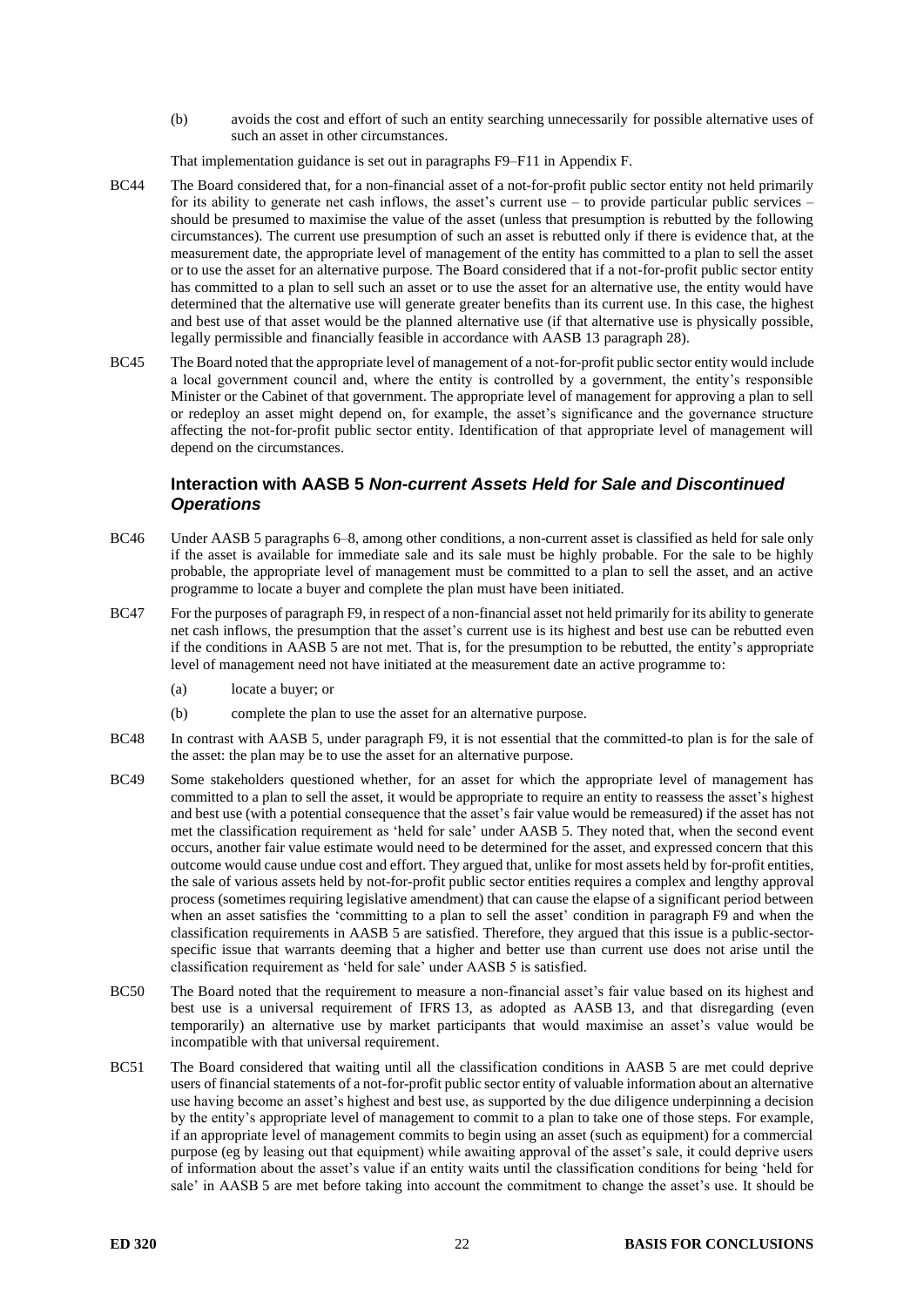noted that if a non-financial asset's alternative use is identified as its highest and best use and the alternative use has a primary purpose of generating net cash inflows, the asset would subsequently be outside the scope of the proposed implementation guidance set out in Appendix F.

- BC52 The Board noted that identifying a higher and better alternative use than the asset's current use would not necessarily cause a change in the measurement of the asset's fair value, particularly if the asset's fair value is measured at current replacement cost (ie under the cost approach). The asset's current replacement cost might not change, although the asset might provide services (or be capable of adaptation to providing services) of higher utility than those provided by the asset's current use to the entity's service recipients. However, the Board acknowledged that cost and effort might need to be incurred in establishing whether this is the case.
- <span id="page-22-0"></span>BC53 In asking for comment on the proposed criteria in paragraph [F9](#page-11-1) for when, for a non-financial asset of a notfor-profit public sector entity not held primarily for its ability to generate net cash inflows, the presumption that the asset's current use is its highest and best use is rebutted, the Board seeks comments on the likely costs and benefits of that proposal.

# **Physically possible**

- <span id="page-22-1"></span>BC54 As stated in AASB 13 paragraph 22, fair value measurement of an asset is based on the assumptions that market participants would use when pricing the asset. Specifically, when the presumption that an asset's current use is its highest and best use is rebutted, to identify the highest and best use of an asset, an entity takes into account the use of the asset that is physically possible, legally permissible and financially feasible.
- BC55 Stakeholders requested guidance regarding whether, and if so how, physical constraints should be considered when measuring an asset's fair value. These physical constraints can be:
	- (a) naturally occurring, for example land under water (eg marine parks) and old growth forests (eg national parks), where both examples are of assets that are not readily replaceable or cannot be relocated to an alternative location; and
	- (b) the result of the entity's activities, for example:
		- (i) land that has been used as a council garbage tip, where the resulting risk of methane emissions might limit the land's potential uses to only being suitable for conversion to parkland; and
		- (ii) cemetery land, where the issue is not only the legal restriction for use as a cemetery but involves human remains that cannot be moved to another location should the entity be required to 'replace the service potential' embodied in the cemetery.

#### **Naturally occurring physical constraints**

- BC56 The Board concluded that a naturally occurring physical constraint leading to an inability in practice (rather than hypothetically) to replace or relocate the asset, such as a marine park, does not of itself preclude measuring the asset at fair value because a fair value measurement assumes a hypothetical transaction.
- BC57 However, for some marine parks and old growth forests there might be insufficient market data available to enable reliable estimates of the asset's fair value. The Board noted that AASB 116 paragraph 31 specifies that for an asset to be subsequently measured at a revalued amount, the fair value of the asset must be able to be measured reliably.

#### **Physical constraints resulting from the entity's activities**

- BC58 The Board noted that some activities of the entity, such as using a parcel of land as a garbage tip, affect the physical characteristics of the asset that market participants would take into account when pricing the asset (eg using land as a garbage tip would limit the physically possible use of the land, as referred to in AASB 13 paragraph 28(a)).
- BC59 In the case of cemetery land, even if the land were not legally restricted to being used only as a cemetery, the number of plots used for interred human remains would affect the cash-generating ability of the cemetery land because it reduces the number of remaining plots that a market participant could sell. This would be considered in measuring the fair value of cemetery land by reference, directly or indirectly, to the land's ability to generate net cash inflows or income.
- BC60 The Board considered that any specific guidance regarding how physical constraints should be considered in estimating the fair value of an asset does not belong in principles-based Australian Accounting Standards.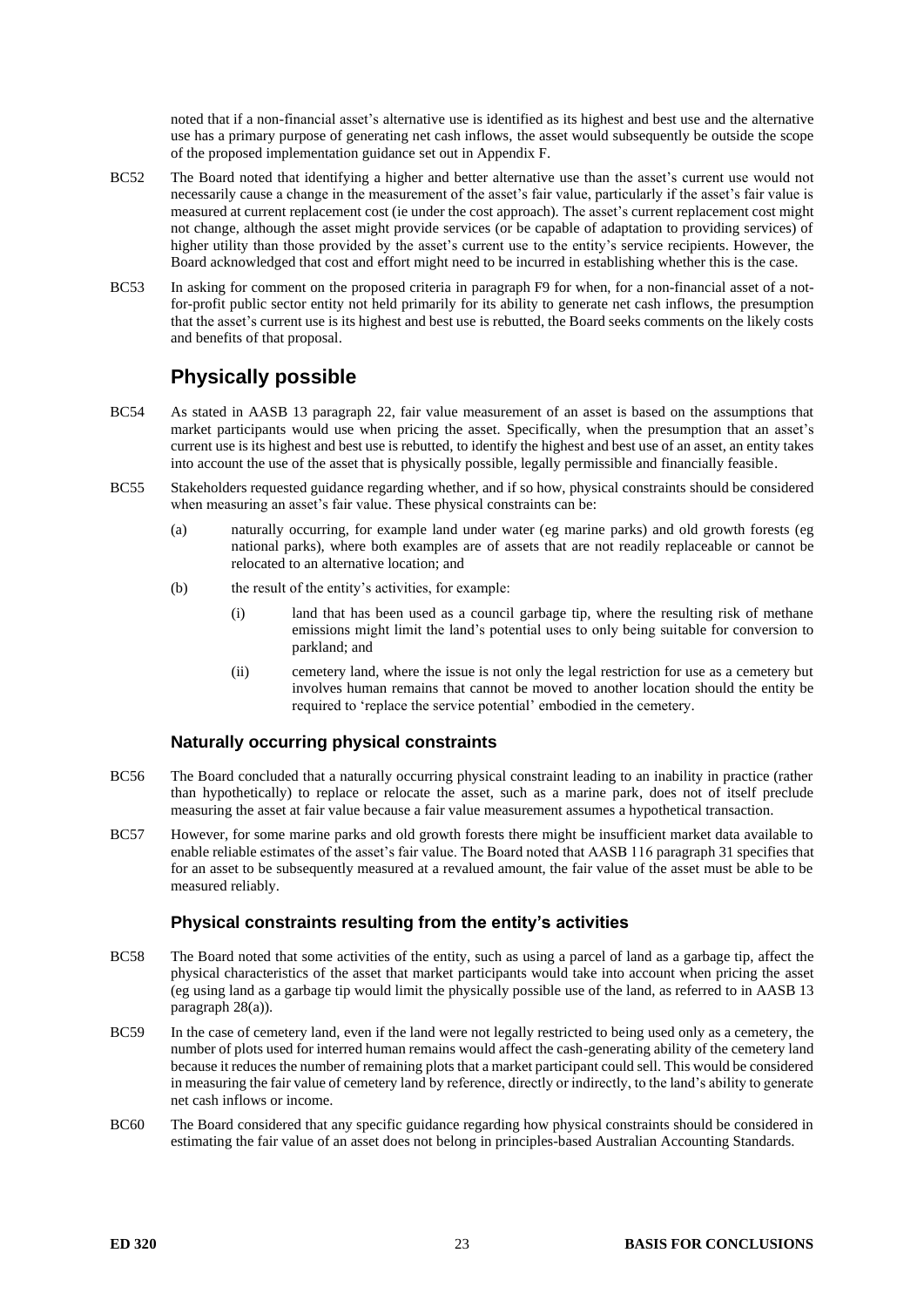# **Legally permissible use**

<span id="page-23-0"></span>BC61 Paragraph IE29 of the Illustrative Examples accompanying IFRS 13 provides the following example of legally permissible uses of a non-financial asset:

> "A donor contributes land in an otherwise developed residential area to a not-for-profit neighbourhood association. The land is currently used as a playground. The donor specifies that the land must continue to be used by the association as a playground in perpetuity. Upon review of relevant documentation (eg legal and other), the association determines that the fiduciary responsibility to meet the donor's restriction would not be transferred to market participants if the association sold the asset, ie the donor restriction on the use of the land is specific to the association. Furthermore, the association is not restricted from selling the land. Without the restriction on the use of the land by the association, the land could be used as a site for residential development. In addition, the land is subject to an easement (ie a legal right that enables a utility to run power lines across the land)."

- <span id="page-23-1"></span>BC62 Consistent with the IASB's analysis in the illustrative example quoted in paragraph [BC61,](#page-23-0) the Board noted that the fair value measurement of an asset:
	- (a) would not take into account a restriction that is specific to the entity holding the asset, ie would not transfer to market participants in a hypothetical sale transaction (eg the restriction on the use of land in the IASB's example); but
	- (b) would take into account the effect of restrictions that would transfer to market participants in a hypothetical sale transaction (eg the easement restriction in the IASB's example).

#### **Prohibitions on sale**

- BC63 AASB 13 paragraph 28(b) is silent regarding whether prohibitions on the sale of an asset are to be considered in identifying an asset's highest and best use; that paragraph only specifies that certain restrictions on the *use* of asset should be taken into account when identifying an asset's highest and best use. Some stakeholders requested guidance on the highest and best use of a non-financial asset of a not-for-profit public sector entity not held primarily for its ability to generate net cash inflows that the entity is prohibited from selling, and how that prohibition should be taken into account in measuring the asset's fair value.
- BC64 The Board noted that the fair value of an asset is based on a hypothetical sale transaction, notwithstanding any prohibition on the asset's sale. The restrictions taken into account when determining an asset's highest and best use are those that transfer upon the asset's sale to the hypothetical market participant. Therefore, a prohibition on sale of such an asset is not a factor in the determination of its highest and best use, and consequently should be disregarded when measuring the asset's fair value.

#### **Legal restrictions on an asset's use**

BC65 Some stakeholders requested guidance regarding restrictions relating to caveats attached to land, such as where biodiversity rights have been sold through a biodiversity scheme and the land cannot be used for another purpose. The Board considered that if the caveats would remain attached to the land upon its sale to a market participant, such caveats should be considered in identifying the asset's highest and best use.

#### **'Implied restrictions' on an asset's use**

- BC66 Some stakeholders have informed the Board that sometimes a non-financial asset of a not-for-profit public sector entity not held primarily for its ability to generate net cash inflows, although not subject to any legal restrictions, is subject to an 'implied restriction' limiting the asset's use to its current use – that is, where there is no legal restriction imposed on the asset but, because of social or political expectations or other factors, the not-for-profit public sector entity holding the asset would be unable to use the asset for an alternative use.
- BC67 Those stakeholders consider that those assets with implied restrictions would never be sold by the entity holding them because of the legal mandates applying generally to the not-for-profit public sector entity. Therefore, they consider that the entity can only use those assets for their current use. They argued that implied restrictions over the use of an asset should be treated as substantially the same as legal restrictions referred to in AASB 13 paragraph 28(b) in identifying the highest and best use of the asset when measuring the asset's fair value.
- BC68 The Board decided that the general principles in AASB 13, as described in paragraph [BC62,](#page-23-1) are sufficient in determining the highest and best use of an asset subject to implied restrictions – that is, the highest and best use of an asset takes into account physical characteristics of the asset that market participants would take into account when pricing the asset, and legal restrictions on use that would be transferred to market participants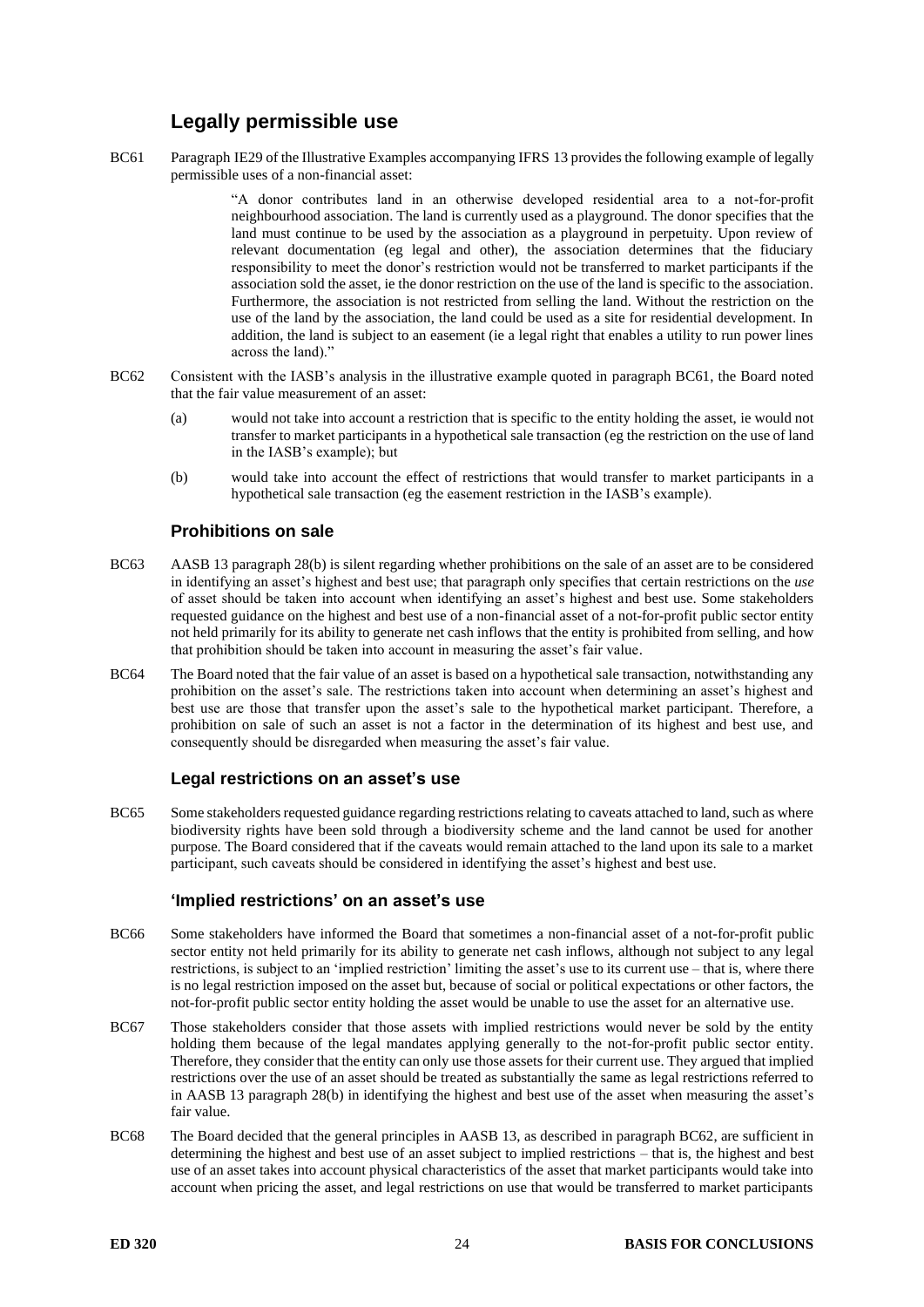in a hypothetical sale transaction. Any guidance different from this principle would be a departure from AASB 13. In addition, the Board noted that the strict criteria proposed in paragraph [F9](#page-11-1) for rebutting the presumption that an asset's current use is its highest and best use should restrict the circumstances in which the fair value of an asset with implied restrictions would be measured based on an alternative use.

#### **Public-sector-specific legal restrictions on prices that can be charged**

- BC69 Consistent with the Board's view noted in paragraph [BC62,](#page-23-1) legal restrictions imposed on the prices that a notfor-profit public sector entity may charge for using an asset not held primarily for its ability to generate net cash inflows that would not be transferred to market participants are not considered in fair value measurement of the asset. The Board observed that, in various cases, such legal restrictions on prices that can be charged are entity-specific restrictions (ie restrictions that are not expected to transfer to market participant buyers).
- <span id="page-24-0"></span>BC70 For example, a city council might provide car parking at below-market prices to provide enhanced access (and entice more visitors) to the city centre. Because a market participant buyer in a hypothetical sale of the city council's car park would not be restricted to providing car parking at below-market prices, it would price the city council's car park without regard to the discounts currently provided to patrons. Therefore, the fair value estimate of the car park should not be reduced (compared with the value determined for a for-profit entity) because of a self-imposed restriction to charge below-market prices for the use of car spaces.

# **Financially feasible use (paragraph [F13\)](#page-11-7)**

- <span id="page-24-1"></span>BC71 The Board was also asked to clarify the application of 'financially feasible use' in AASB 13 paragraph 28(c) to non-financial assets of not-for-profit public sector entities not held primarily for their ability to generate net cash inflows, because those assets are not held primarily to produce an investment return. AASB 13 paragraph 28(c) refers to an asset's use that "generates adequate income or cash flows … to produce an investment return …".
- <span id="page-24-2"></span>BC72 The Board considered that adding the guidance in paragrap[h F13](#page-11-7) is necessary to avoid the risk that AASB 13 paragraph 28(c) is interpreted to preclude measuring the fair value of a non-financial asset not held primarily for its ability to generate net cash inflows at an amount exceeding the present value of cash inflows generated directly by the asset. Such an interpretation could result in measurements that do not reflect faithfully the service potential embodied in those assets for which market participants would be prepared to pay in a hypothetical sale transaction. The Board noted that for many assets not held primarily for their ability to generate net cash inflows, their fair value would be measured at current replacement cost (under the cost approach), and although these assets often generate considerable cash inflows through 'indirect' sources, such as appropriations and grants, these cash inflows typically would not be included in assessments of 'investment returns' such as the cash inflows used in applying the income approach.

#### **When the current use of land and improvements on land might not be their highest and best use**

- <span id="page-24-3"></span>BC73 A group of stakeholders asked the Board to clarify whether, in relation to land and improvements of a not-forprofit public sector entity not held primarily to generate net cash inflows, the fair value of improvements on land should be measured at nil if it has been concluded that the highest and best use of the land used jointly with improvements is different from its current use (to provide services to the community) and the highest and best use assumes the existing improvements on the land would be demolished. The Board noted that:
	- (a) the IASB considered this issue in the context of for-profit entities when developing IFRS 13 (see paragraphs [BC75](#page-25-0) and [BC76\)](#page-25-1); however,
	- (b) the IFRS Interpretations Committee issued an Agenda Decision *Valuation of biological assets using a residual method* in March 2013. The Agenda Decision concerned biological assets that are physically attached to land, which have no separate market value and are measured at fair value using a residual method. The Committee noted that "IFRS 13 does not explicitly address the accounting implications if those circumstances arise and the fair value measurement of the asset based on its highest and best use assumes that other assets in the group need to be converted or destroyed." The Committee also noted that this issue might affect the accounting for assets in scope of other Standards than IAS 41 *Agriculture*, and for these reasons decided not to undertake a project to address this issue; and
	- (c) this issue is not specific to not-for-profit entities.
- BC74 Therefore, the Board decided not to develop implementation guidance on this issue. In addition, the Board noted that, since receiving the stakeholder group's request for guidance noted in paragraph [BC73,](#page-24-3) the Board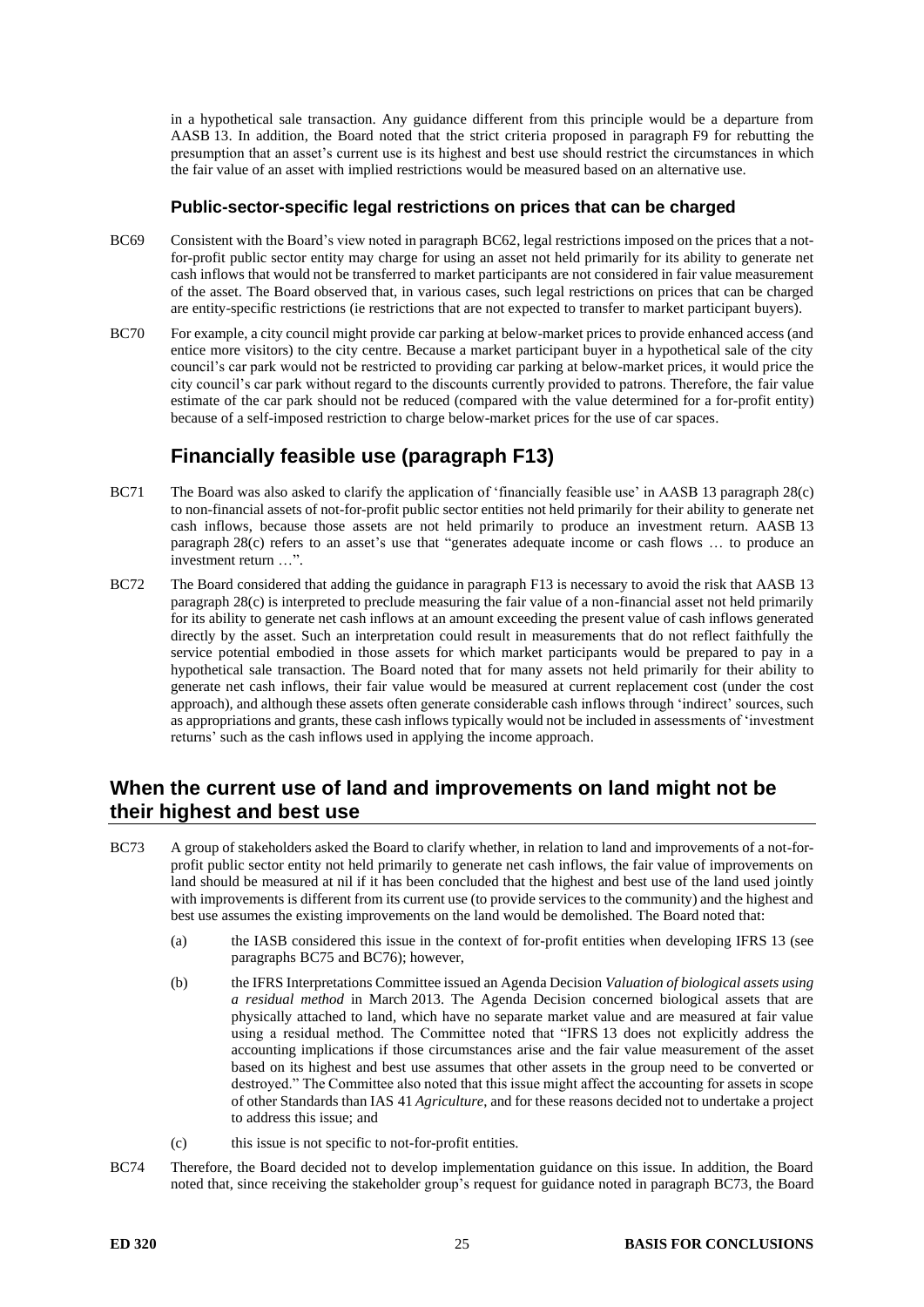developed the proposed rebuttable presumption in paragraph [F9,](#page-11-1) which has implications for identifying the highest and best use of the land and improvements – specifically, in various circumstances, it might nullify the premise of the question (namely, that the assets' current use is not their highest and best use). Under that proposal, for an alternative feasible use of land and buildings currently used for a community purpose to be identified as the highest and best use of those assets (thus potentially imply that the buildings have a fair value of nil), it would be necessary to meet the criteria proposed in paragraph [F9](#page-11-1) for rebutting the presumption that an asset's current use is its highest and best use. If those proposed criteria for rebutting the 'current use is highest and best use' presumption are met, the discussion in paragraphs [BC75–](#page-25-0)[BC79](#page-25-2) would be relevant.

- <span id="page-25-0"></span>BC75 In relation to this issue generally, paragraphs BC72 and BC73 of the IASB's Basis for Conclusions for IFRS 13 use an example of a factory. Paragraph BC72 states that "The IASB concluded when developing the exposure draft" [of IFRS 13] "that measuring the factory at nil would not provide useful information when an entity is using that factory in its operations. In particular, users would want to see depreciation on that factory so that they could assess the economic resources consumed in generating cash flows from its operation." Prior to finalising IFRS 13, the IASB had exposed a proposed requirement for an entity to separate the fair value of the asset group into its current use and fair value components.
- <span id="page-25-1"></span>BC76 However, after considering responses from its stakeholders that preparing separate valuations for each asset in the group of assets would be costly, the IASB noted in paragraph BC73 that "… when an entity uses a nonfinancial asset in a way that differs from its highest and best use (and that asset is measured at fair value), the entity must simply disclose that fact and why the asset is being used in a manner that differs from its highest and best use." That disclosure requirement is stated in IFRS 13 paragraph 93(i).
- BC77 Therefore, when the highest and best use of land and improvements collectively within a group of assets of a not-for-profit public sector entity not held primarily for its ability to generate net cash inflows is different from their current use by the entity (after applying the proposed requirement in paragrap[h F9](#page-11-1) that an alternative use would be identified as highest and best use if, and only if, the appropriate level of the entity's management has committed to a plan to sell the assets or to use the assets for an alternative purpose), the entity would nonetheless conform to the general principle that each asset's fair value is based on its highest and best use (which may mean that the factory in the IASB's example would be measured at nil), but include a disclosure note explaining why the asset is being used in a manner that differs from its highest and best use, in accordance with AASB 13 paragraph 93(i).
- BC78 The Board noted that AASB 13 paragraph 31(a)(iii) states that: "assumptions about the highest and best use of a non-financial asset shall be consistent for all the assets (for which highest and best use is relevant) of the group of assets or the group of assets and liabilities within which the asset would be used." In relation to the question from the group of stakeholders noted in paragraph [BC73,](#page-24-3) the Board noted a view that, consistent with AASB 13 paragraph  $31(a)(iii)$ , it would be inappropriate for land and its improvements to have two different highest and best use assumptions if they are used in combination to maximise value to market participants.
- <span id="page-25-2"></span>BC79 The Board also noted that paragraph 17 of AASB 101 *Presentation of Financial Statements* states that to achieve a fair presentation of financial statements, an entity is required to "… provide additional disclosures when compliance with the specific requirements in Australian Accounting Standards is insufficient to enable users to understand the impact of particular transactions, other events and conditions on the entity's financial position and financial performance". The Board noted a view that, if an entity considers the current value of those improvements based on their current use and periodic depreciation are important to users of financial statements, it would consider whether it should disclose this information to comply with AASB 101 paragraph 17.

# **Assumed location of an asset when applying the cost approach (paragraph [F14\(](#page-11-6)a))**

- BC80 This issue relates to an asset of a not-for-profit public sector entity not held primarily for its ability to generate net cash inflows and measured under the cost approach (eg a public school or public hospital). This issue mainly concerns the fair value measurement of real property.
- BC81 The Board was asked to clarify whether the location of the real property being valued should necessarily be the property's existing location, particularly in view of the principle that an asset's current replacement cost reflects replacement in the most economical manner. For example, if a facility could deliver its services equally well in a nearby location with cheaper land, the Board was asked whether it be assumed that "the cost to a market participant buyer to acquire or construct a substitute asset of comparable utility" (as referred to in AASB 13 paragraph B9) reflects the price of the facility in the cheaper location.
- BC82 Some stakeholders argued that the facility's fair value estimate should reflect the price of suitable property in a cheaper feasible location because a market participant buyer would not be willing to pay for an asset at a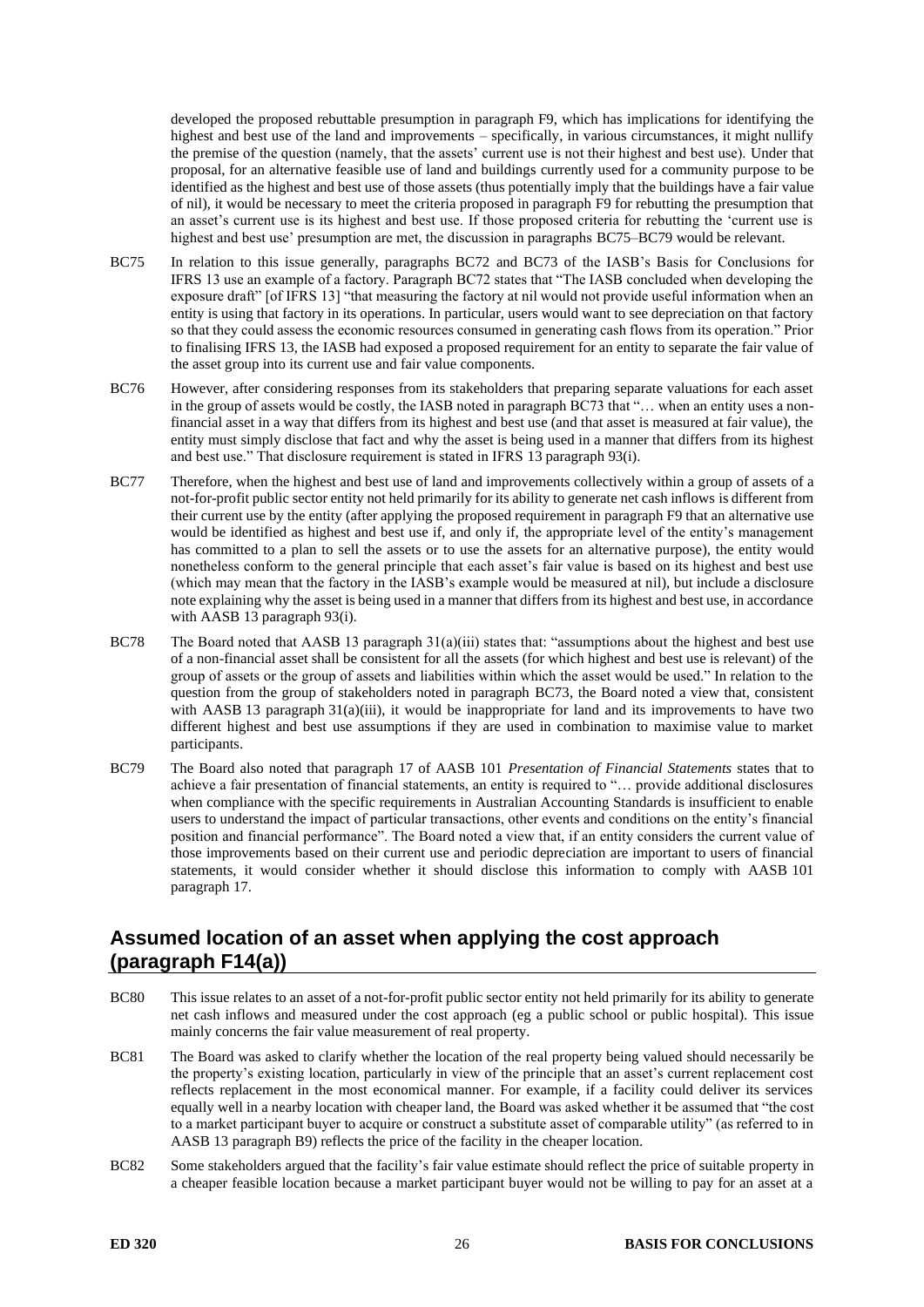more expensive location, if the facility could deliver its services equally well in a nearby location with cheaper land. They argued that applying the generally accepted principle that an asset's current replacement cost is measured on an optimised basis by reference to the price of a modern equivalent asset, the modern equivalent asset would be a nearby asset in a cheaper location.

BC83 These stakeholders argued that the market value premium of property in its existing location over a suitable alternative location is a commercial element superfluous to the entity's not-for-profit (service delivery) objectives. They note that their view is consistent with the following text of The Royal Institution of Chartered Surveyors' Guidance Note *Depreciated replacement cost method of valuation for financial reporting* (November 2018):<sup>1</sup>

> "Although the ultimate objective of the DRC method is to produce a valuation of the actual property in its actual location, the initial stage of estimating the gross replacement cost should reflect the cost of a site suitable for a modern equivalent facility. While this may be a site of a similar size and in a similar location to the actual site, if the actual site is clearly one that a prudent buyer would no longer consider appropriate because it would be commercially wasteful or would be an inappropriate use of resources, the modern equivalent site is assumed to have the appropriate characteristics to deliver the required service potential. The fundamental principle is that the hypothetical buyer for a modern equivalent asset would purchase the least expensive site that would realistically be suitable and appropriate for its proposed operations and the envisaged modern equivalent facility. …" (paragraph 7.1)

> "… An example could be a hospital that was originally constructed in the centre of a city that might now be better situated in the suburbs because of changes in the transport infrastructure or in the migration of the population it served." (paragraph 7.2)

BC84 In contrast, some other stakeholders argued that the current replacement cost of real property should always reflect the property's existing location, rather than the price of land in a cheaper feasible site. This is because the land's characteristics include its location, and the price premium for the existing site (compared with a cheaper feasible site) could be realised through sale and reinvested in other assets used to provide services. For example, the Application Guidance included in the New Zealand Accounting Standard for Public Benefit Entities entitled PBE IPSAS 17 *Property, Plant and Equipment* states that:

> "If depreciated replacement cost is used to measure the fair value of property, plant and equipment: (a) The value of the land shall reflect the fair value of the land held, in terms of both its size and location; …" (paragraph AG2)

> "In instances where land is underutilised, the fair value of the land shall be determined by reference to the highest and best use of such land. For example, in a case where specialised facilities are located in a prime central business district site but the operation would be able to run from a smaller sized and/or less valuable alternative site offering the same service potential, the fair value of the land would be the market value of the entire central business district-located site." (paragraph AG9)

- BC85 Similarly, some stakeholders argued that, from the perspective of market participants, the property in a more expensive location provides superior services. For example, an office space in a central business district location provides greater service capacity than office space in an inner suburb by having greater proximity to stakeholders and urban infrastructure and by assisting the entity to attract and retain staff. These stakeholders are also of the view that if the property's service capacity can be relocated to another location, then the highest and best use of the current property is not limited to its existing use; and therefore, should be valued at its current location, reflecting its highest and best use.
- <span id="page-26-0"></span>BC86 Having regard to these conflicting views, the Board noted that it could theoretically be argued that the current replacement cost of an item of real property of a not-for-profit public sector entity should be measured as follows:
	- (a) if the real property needs to remain in its existing location due to legal restrictions or operational requirements, the property's current replacement cost should be based on replacement in the existing location; and
	- (b) if the real property does not need to remain in its existing location, the property's current replacement cost should be measured in the location that results in the higher of the following measures:
		- (i) the price a market participant would be prepared to pay to remove the improvements and then sell the property as a vacant site for an alternative use – reflecting the property's

<sup>1</sup> This Guidance Note is not explicitly identified as applying to fair value measurements, or non-fair value measurements, using depreciated replacement cost. However, paragraphs 2.1 and 2.2 of the Guidance Note refer to depreciated replacement cost being used in relation to the 'cost approach' to valuation, and to the market and income approaches as the other principal approaches to valuation, implying the Guidance Note would be relevant to fair value measurements (even if not exclusively).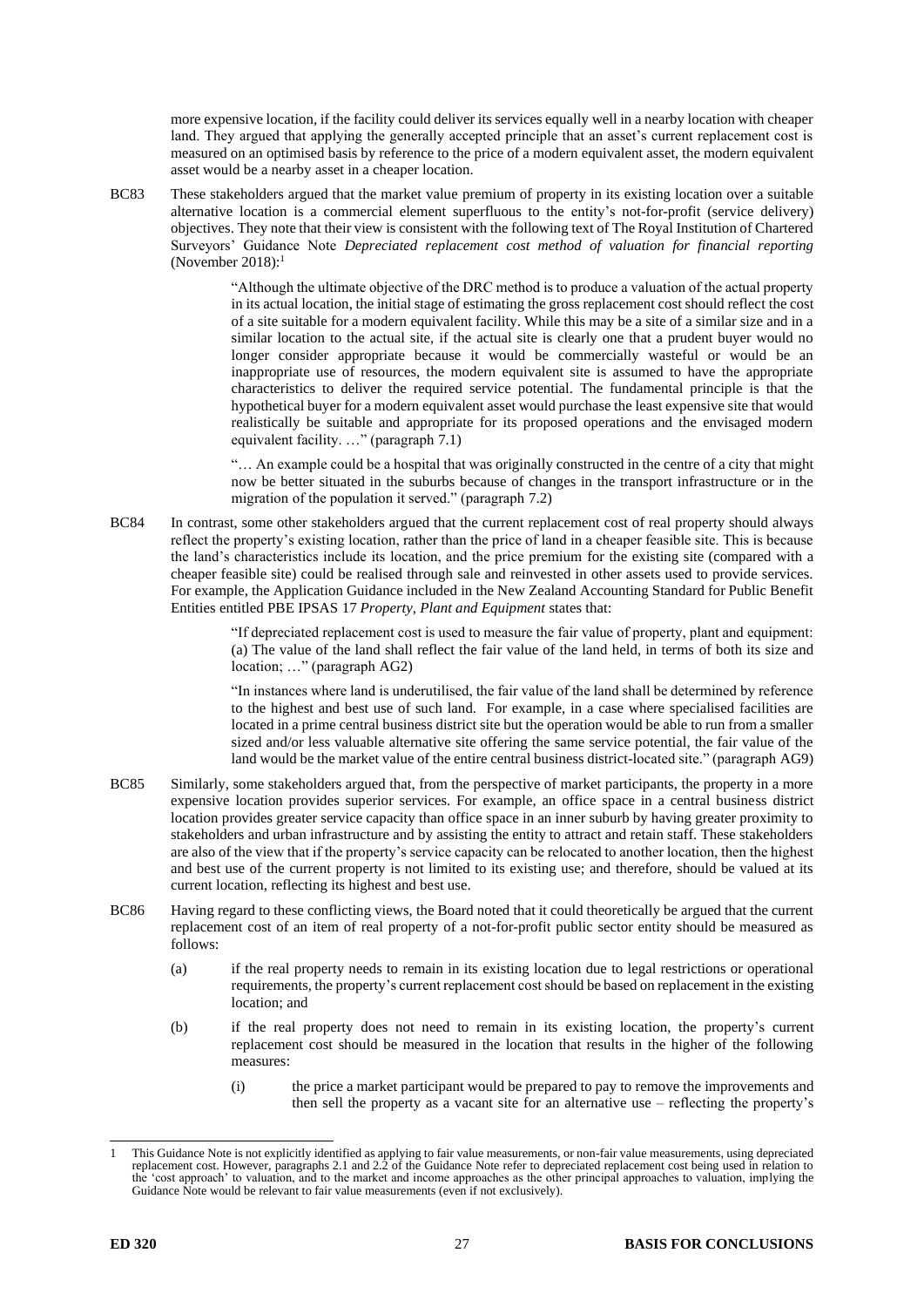existing location. This is because an asset's fair value can never be less than the price for which that asset could be sold at the measurement date (excluding transaction costs); and

- (ii) the price a market participant would be prepared to pay to replace the service capacity of the land and improvements in their existing use in the most economical manner. This amount would include the market price of land in the cheapest legally permissible location compatible with the entity's operational requirements for the facility. This is because, as an alternative to purchasing the asset subject to measurement, a market participant would build a modern equivalent property in an alternative site, if it would be cheaper than purchasing the asset in its existing location.
- <span id="page-27-0"></span>BC87 However, on further deliberation, the Board observed that the approach described in paragraph [BC86](#page-26-0) would have the following disadvantages:
	- (a) it is inconsistent with the view, which the Board supports, that the current replacement cost of real property should always be measured in its existing location because the service capacity of a property being replaced is the sum of:
		- (i) its capacity to provide services in its current use; and
		- (ii) its residual value (the present value of the net cash inflows from sale of the property at the end of the useful life of the improvements on the land), including the subsequent sale of the land component of the property (at its existing location). An asset's residual value contributes to the entity's capacity to provide services (and thus, indirectly, is another component of the existing asset's service capacity);
	- (b) it is unnecessarily complex. It would generally be very difficult to identify which location, of a potential variety of alternative locations with possibly significantly different market prices of land, might be used as the assumed alternative location; and
	- (c) it would be time-consuming and costly for preparers and auditors of financial statements. The additional cost of potentially preparing multiple valuations and due diligence assessments would be unlikely to be justified by the benefits to users of the financial statements.
- BC88 In light of the concerns in paragraph [BC87,](#page-27-0) the Board concluded that the current replacement cost of an asset, including real property, of a not-for-profit public sector entity not held primarily for its ability to generate net cash inflows should be measured by assuming the asset is replaced in its existing location, even if it would be feasible to relocate the asset to a cheaper location.

### **Nature of costs included in current replacement cost (paragraphs [F14\(](#page-11-6)b)[–F15\)](#page-12-0)**

- BC89 The Board was asked to clarify which costs should be included in the current replacement cost of an asset held by a not-for-profit public sector entity when applying the cost approach under AASB 13 paragraphs B8–B9, particularly where such an asset is constructed by or on behalf of the entity (ie not replaced in a single transaction). Specifically, stakeholders requested the Board to clarify whether the following costs should (among other costs) be included in the current replacement cost of the asset subject to measurement (the subject asset):
	- (a) once-only costs (ie costs of parts of an asset not expected to actually be replaced in the future, because they are not expected to wear out, but that would need to be incurred in a hypothetical acquisition or construction of the subject asset assuming it does not presently exist);
	- (b) costs of removal and disposal of unwanted existing structures on land; and
	- (c) intrinsically linked disruption costs, including costs of restoring another entity's asset that would be disrupted in a hypothetical replacement of the subject asset (the nature of disruption costs is explained in paragraph [BC107\)](#page-30-0).
- BC90 Stakeholders also requested the Board to clarify, when identifying the component costs to include in an asset's current replacement cost, whether it should always be assumed that the asset would be replaced in the most economical manner, even if the entity would, in its ordinary course of operations, be required to incur additional costs.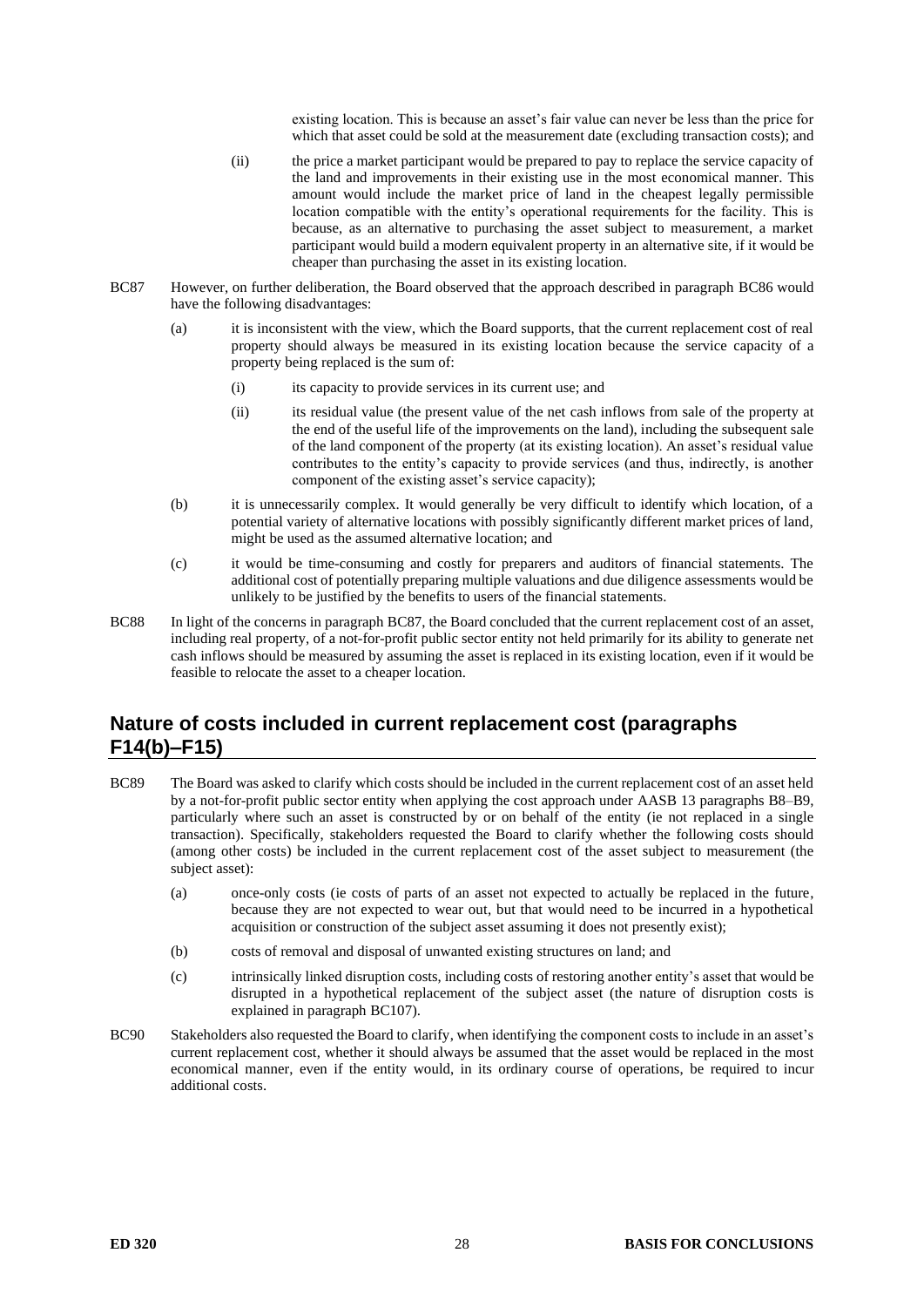# **The overall principle**

- BC91 The Board noted that, consistent with International Valuation Standard IVS 105 *Valuation Approaches and Methods* (effective 31 January 2022), measuring the fair value of an asset applying the cost approach generally requires an entity to:
	- (a) estimate the replacement cost of a reference asset as input; and
	- (b) adjust that estimated replacement cost of a reference asset for any differences between the current service capacity of the reference asset and the subject asset.
- <span id="page-28-0"></span>BC92 IVS 105 mentions that a reference asset could be a modern equivalent asset or a replica asset. Paragraph 70.5 of IVS 105 describes a modern equivalent asset as an asset "… that provides similar function and equivalent utility to the asset being valued, but which is of a current design and constructed or made using current costeffective materials and techniques."
- BC93 Paragraph 70.6 of IVS 105 states that using the reproduction cost method (ie the reference asset is a replica of the subject asset) to measure the value of the subject asset is appropriate in circumstances such as the following:
	- (a) the cost of a modern equivalent asset is greater than the cost of recreating a replica of the subject asset; or
	- (b) the utility offered by the subject asset could only be provided by a replica rather than a modern equivalent.
- BC94 In respect of determining which costs should be included in estimating the current replacement cost of the subject asset, two main views have been expressed by stakeholders:
	- (a) View 1: The current replacement cost of an asset should exclude any components of the asset that will not require replacement in the future because their service capacity does not expire over time (ie once-only costs should be excluded). For example, in relation to a road, they argue that an estimate of its current replacement cost should exclude the cost of design work, earthworks and formation costs because those components do not wear out or become otherwise obsolete, and therefore do not require replacement in the future; and
	- (b) View 2: An asset's current replacement cost should be based on the current market buying prices the entity would need to incur at the measurement date to perform the construction work it performed when it constructed the asset (ie the nature of the costs included in the asset's current replacement cost should be based on the entity's environment when it constructed the asset rather than the entity's current environment, which affects market participants' pricing assumptions at the measurement date).
- BC95 The Board concluded that neither View 1 nor View 2 fully reflects the principles of AASB 13. This is because:
	- (a) IFRS 13 paragraph BC30 states that the definition of fair value in IFRS 13 assumes a hypothetical exchange transaction. Therefore, the components of replacement cost included in an asset's fair value are not limited to actual replacement transactions expected to occur in the future; and
	- (b) AASB 13 paragraphs B8–B9 state that the cost approach to measuring an asset's fair value reflects the amount that would be required *currently* to replace the asset's service capacity. From the perspective of the market participant seller, the price that would be received for the asset is based on the cost to a market participant buyer to acquire or construct a reference asset (as described in paragrap[h BC92\)](#page-28-0), adjusted for obsolescence.
- BC96 The Board concluded that the current replacement cost of an asset includes all necessary costs intrinsically linked to acquiring or constructing the asset at the measurement date (and not at the asset's historical date of construction). This is because a market participant buyer of the subject asset would need to incur those costs if it acquires the subject asset at the measurement date, whether that buyer acquires the subject asset from the entity or constructs the subject asset itself. Consequently, in estimating the current replacement cost of an asset, an entity estimates all necessary costs intrinsically linked to acquiring or constructing the subject asset assuming it presently does not exist (ie the market participant buyer does not presently possess the subject asset and needs to acquire it in its entirety); therefore, the following costs (among other costs) should be included in an asset's current replacement cost:
	- (a) once-only costs; and
	- (b) costs of removal and disposal of unwanted existing structures on land (where it would be necessary for a market participant buyer to incur those costs).
- BC97 The Board noted a comment made by some stakeholders that it might seem counter-intuitive, when applying the cost approach, to assume (for the purposes of a hypothetical sale) that the asset does not exist, when the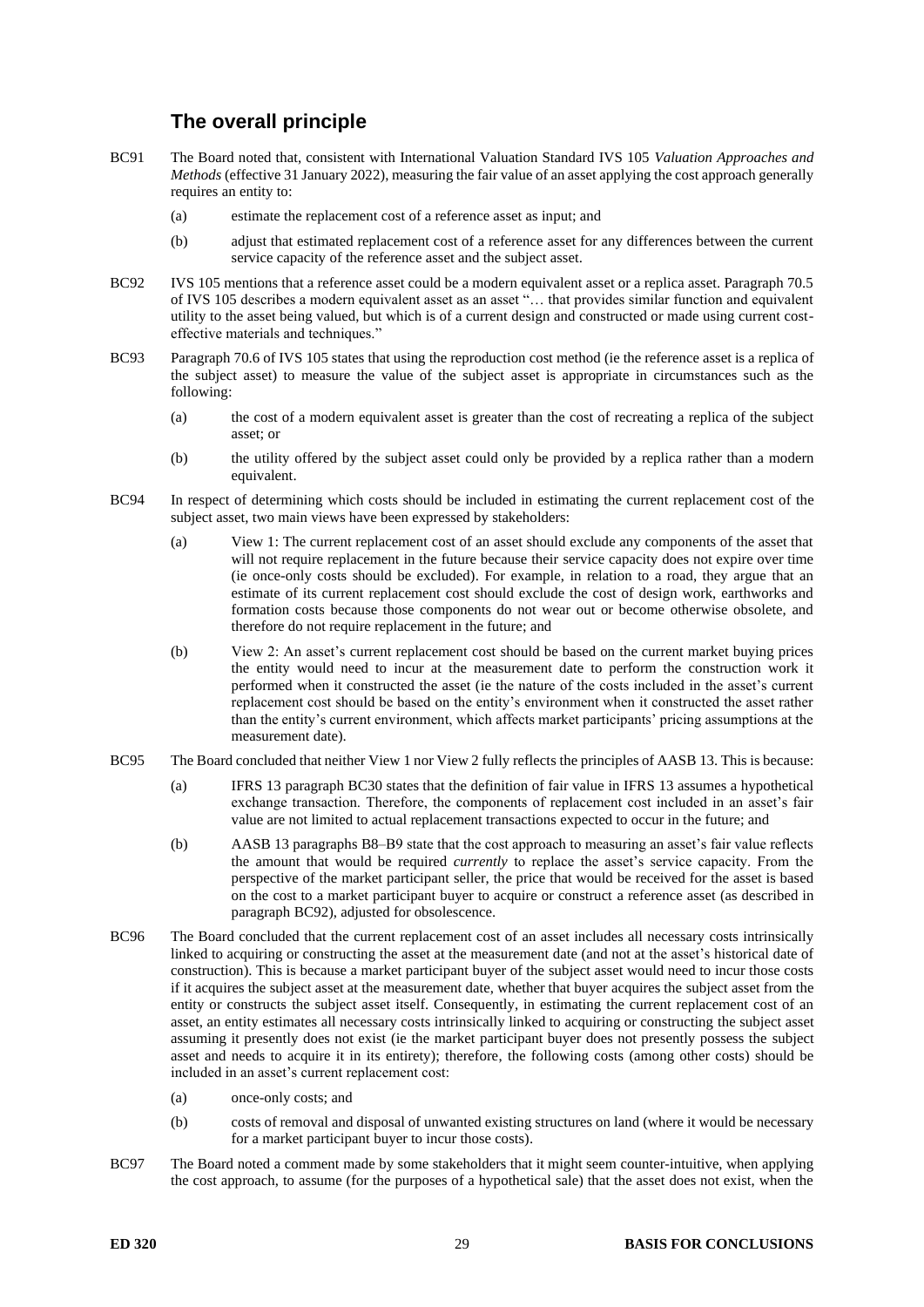asset actually exists. The Board acknowledged that the definition of fair value in AASB 13 paragraph 9 refers to the price that would be received to *sell* an asset (ie exit price). However, when the best evidence of an asset's fair value (maximising the use of relevant observable inputs) is not data about an asset's selling price or net cash inflows from use (and therefore the cost approach is applied), the asset's fair value is derived by regard to the asset's market *buying price* (often the sum of a number of purchase prices for the asset's components). In this regard, the market buying price that a market participant buyer would be prepared to pay for an asset that is the subject of measurement (ie the subject asset) is estimated by reflecting the fact that the market participant buyer presently does not possess the subject asset. Often, it would be necessary to use the pricing assumptions of the entity holding the subject asset (eg when the asset is specialised) to estimate the pricing assumptions of a market participant buyer; in that context, it is assumed that the entity does not hold the asset (as a proxy for the market participant buyer).

### **Once-only costs**

BC98 Current replacement cost assumes hypothetical replacement or reconstruction of the asset being measured, and is not limited to costs of replacements the entity expects to incur in the future (which is a matter of budgeting rather than measurement of existing resources). To conclude otherwise would imply that the fair value of an asset measured under the cost approach would be zero if, at the measurement date, the holder of the asset expects the asset neither to be replaced at the end of its useful life nor to have components replaced during its remaining useful life. Therefore, the Board reached the view that the current replacement cost of an asset does not exclude once-only costs that market participants would expect to necessarily incur when constructing the asset, despite once-only costs not being expected to actually be incurred again in the future by the entity in relation to the subject asset.

#### **Costs of removal and disposal of unwanted existing structures on land**

- BC99 Entities would need to apply judgement in the circumstances of the subject asset to determine the necessary costs intrinsically linked to acquiring or constructing the asset at the measurement date, assuming the subject asset presently does not exist. This would include whether it would be necessary for the market participant to remove and dispose of existing structures on land in order to hypothetically construct the subject asset at the measurement date.
- BC100 For example, to measure the current replacement cost of a specialised building, an entity would consider whether a market participant buyer would be able to acquire a vacant site in the area surrounding the existing location. If suitable vacant sites are available, market participants would be unlikely to pay for the current cost to demolish existing structures on the site (and, therefore, it would be unlikely that such a cost would be considered 'necessarily incurred'). Similarly, if market participants are able to acquire a suitable parcel of land with an existing structure that they could modify as necessary to create a modern equivalent asset, it would be unnecessary to remove and dispose of existing structures on land in order to hypothetically construct the subject asset.
- BC101 Some stakeholders commented that the treatment of costs to remove and dispose of unwanted existing structures on land in order to hypothetically construct the subject asset at the measurement date should be consistent with the treatment of costs of dismantling and removing an item of property, plant and equipment and restoring the site on which it is located (AASB 116 paragraph 16 identifies this latter type of costs as part of the cost of an item of property, plant and equipment). Those stakeholders commented that if there is no present obligation for an entity to incur costs to remove and dispose of unwanted existing structures on land in order to hypothetically construct the subject asset at the measurement date,such costs should not be included in an asset's current replacement cost. Some other stakeholders asked for clarification of the relationship between those costs and the costs of dismantling and removing an item of property, plant and equipment and restoring the site on which it is located.
- <span id="page-29-0"></span>BC102 The costs included in an asset's current replacement cost, as a measure of the amount a market participant buyer would be prepared to pay for the asset, represent the costs avoided by a market participant buyer as a result of the entity possessing the service capacity embodied in the subject asset. Consistent with the related comment in AASB 13 paragraph B9, the market participant buyer is prepared to pay the current amount of those costs avoided, and no more. For example, if:
	- (a) instead of acquiring the subject asset, a market participant buyer would have no choice but to incur costs to remove and dispose of unwanted existing structures on land as part of the costs to construct an asset with service capacity equivalent to that of the subject asset (because of a lack of suitable vacant sites at the measurement date); and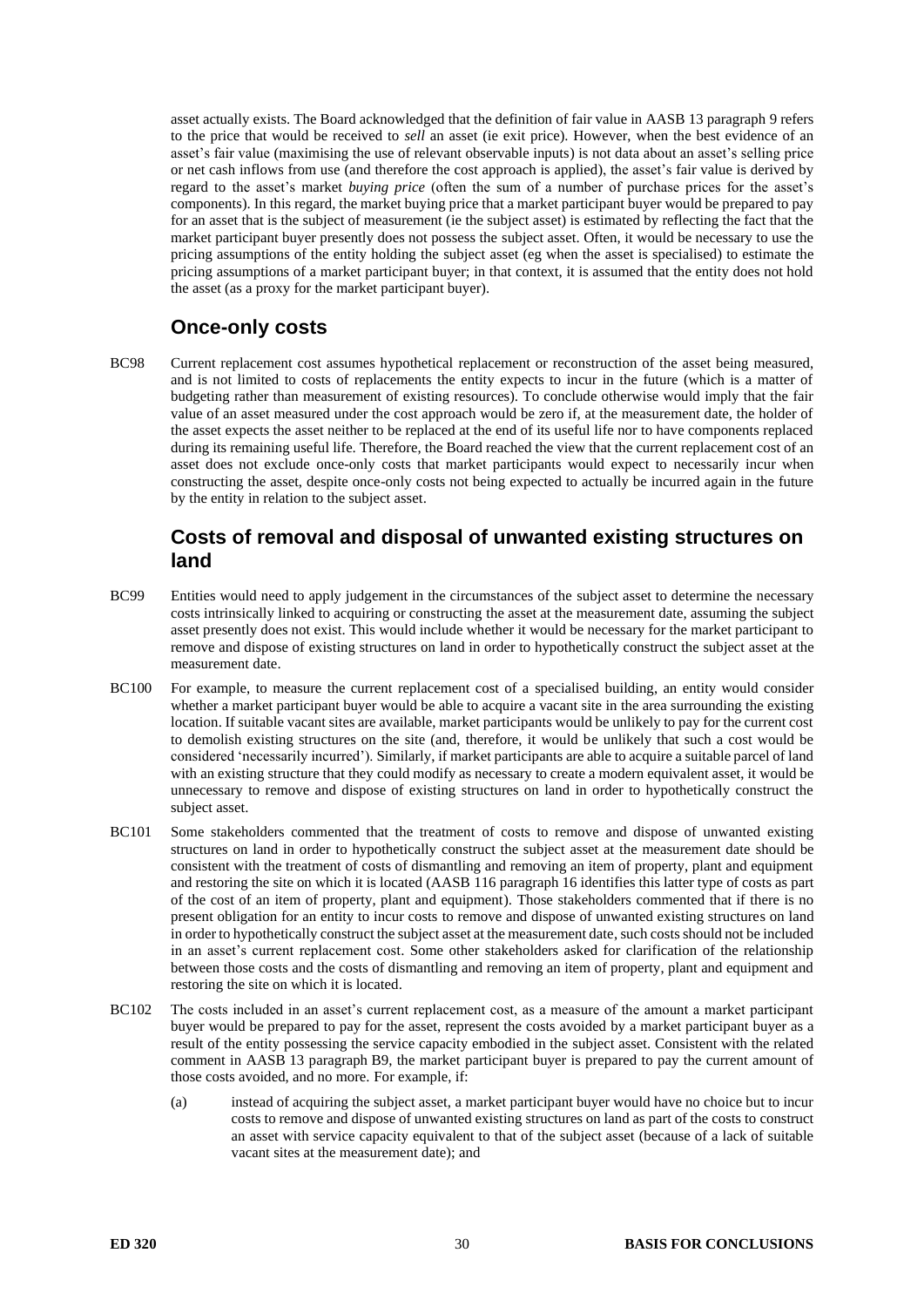(b) the subject asset (land or improvements, or both) does not have any of those unwanted structures and therefore acquiring the subject asset would save a market participant buyer from incurring those removal and disposal costs,

those costs to remove and dispose of unwanted existing structures on land would be included in the subject asset's current replacement cost.

- BC103 Where the conditions in paragraphs [BC102\(](#page-29-0)a) and (b) are satisfied, the costs to remove and dispose of unwanted existing structures on land would be those of the typical market participant buyer. However, in the absence of reasonably available observable data about the costs saved by the market participant buyer, the entity would use its own assumptions about the removal costs it would incur if, hypothetically, those unwanted structures existed.
- BC104 In contrast with costs to remove and dispose of unwanted existing structures on land, the costs of dismantling and removing an item of property, plant and equipment and restoring the site on which it is located are endof-economic-life costs. The determination of whether those latter costs would merit inclusion in the asset's current replacement cost would involve an assessment of whether the market participant buyer of the subject asset would pay for those costs, which in turn would depend on whether possessing the subject asset would save the market participant buyer from having to incur those end-of-economic-life costs.
- BC105 The Board considered that, in general, end-of-economic-life costs are asset-related costs that are unlikely to be avoided by the market participant buyer as a result of acquiring the subject asset. Therefore, it would generally seem logical to exclude those costs from an estimate of the subject asset's current replacement cost. The Board observed that Illustrative Example 2 accompanying AASB Interpretation 1 *Changes in Existing Decommissioning, Restoration and Similar Liabilities* states that, if an asset's valuation does not include an amount for these end-of-economic-life costs for which the entity has recognised a provision, the carrying amount of the asset will need to be adjusted by adding back an appropriate amount for the provision (Interpretation 1 paragraph IE7(b)). The IFRS Interpretation Committee's Basis for Conclusions on the IFRS Interpretation adopted as AASB Interpretation 1 states that the provision is accounted for separately from the valuation of the asset to ensure it is not counted twice (paragraph BC25(a)).
- BC106 However, the Board also considered that the identification of whether the costs of dismantling and removing an item of property, plant and equipment and restoring the site on which it is located would merit inclusion in an asset's current replacement cost would depend on the circumstances, and is a matter for detailed valuation assessments. Therefore, the Board decided not to stipulate whether those costs should be included in an asset's current replacement cost.

### **Disruption costs, including costs to restore another entity's assets**

- <span id="page-30-0"></span>BC107 The Board was asked to clarify whether the subject asset's current replacement cost should include the cost to restore another entity's asset that would be disrupted during the hypothetical construction of the subject asset (eg drainage works of another entity disrupted when replacing a road). The Board decided to develop proposed guidance on such restoration costs and other disruption costs arising upon the hypothetical construction of the subject asset; those costs are collectively termed 'disruption costs' in this [draft] Standard. Examples of disruption costs other than costs of restoring another entity's assets are costs of directing and diverting traffic (including the hire of safety barriers) and costs of employing safety officers.
- BC108 The key principle underpinning the inclusion of disruption costs (including, but not limited to, costs to restore another entity's assets that would be disrupted during the hypothetical construction of the subject asset) in the current replacement cost of a subject asset is that, as specified in paragraph [F14\(](#page-11-6)b), to reflect the pricing assumptions of market participants, a subject asset's current replacement cost includes all necessary costs intrinsically linked to acquiring or constructing that asset at the measurement date.
- <span id="page-30-1"></span>BC109 The Board considered the following comments expressed by some stakeholders that it would be inappropriate to include the cost to restore another entity's asset in the current replacement cost of an asset held by the entity:
	- (a) because the entity does not control the other entity's asset that is being restored, it would be inappropriate to include in the measurement of the subject asset costs relating to the asset that would be restored;
	- (b) if the entity did not incur those costs when the subject asset was initially constructed, or if those disrupted assets did not exist when the subject asset was initially constructed. This is because including such restoration costs would increase the subject asset's fair value simply because of a change in the asset's operating environment (without the entity having improved the asset's service capacity), which would not faithfully represent the entity's performance; and
	- (c) if the other entity is within the same consolidated group as the holder of the subject asset, including those costs would result in double counting the restoration costs in the consolidated financial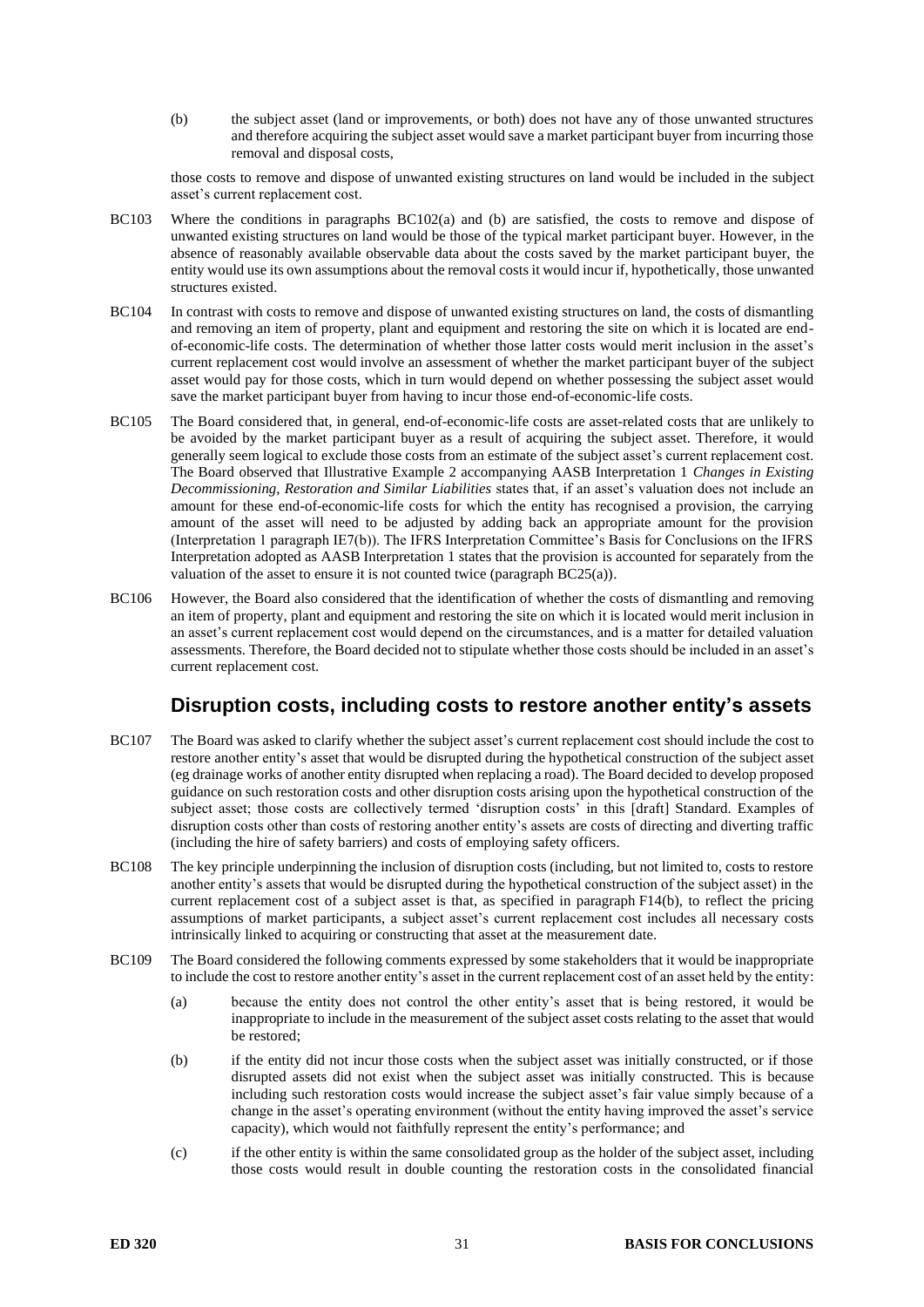statements for the group. This is because the consolidated financial statements would include both of the following costs used under the cost approach:

- (i) the current replacement cost of the disrupted asset of the other entity; and
- (ii) the current replacement cost of the subject asset, including the costs to restore the other entity's asset.
- BC110 In relation to the concern noted in paragraph [BC109\(](#page-30-1)a), the Board regards such restoration costs as costs of obtaining access to the service capacity embodied in the entity's subject asset. The Board noted that such costs restore, rather than enhance, the disrupted asset and, accordingly, are confined to the consequences of acquiring or replacing the entity's subject asset.
- BC111 In relation to the concern noted in paragraph [BC109\(](#page-30-1)b) about recognition of an increase in an asset's fair value without the entity incurring a related cost (and therefore a gain being recognised), the Board noted that these increases are examples of various increases in the market buying prices of components of assets that continue to be held by the entity and do not involve a related cost to the entity. The Board considered that a market participant would be willing to pay more for an asset due to the change in the asset's operating environment, despite the asset's service capacity to produce outputs not having improved. This is because all costs to restore another entity's asset would necessarily be incurred by a market participant if it were to acquire or construct the subject asset at the measurement date. Those additional restoration costs are necessarily incurred to obtain access to the services the subject asset is expected to generate. Similarly, a market participant would consider the costs currently avoided by possessing the subject asset: these costs are not limited to those already incurred by the entity or to restoration costs that would have been incurred to initially acquire or construct the asset.
- <span id="page-31-0"></span>BC112 The Board agrees with the concern noted in paragraph [BC109\(](#page-30-1)c) that the consolidated financial statements of the group to which the entity belongs would be overstated if both the disrupted asset and the subject asset are measured at their current replacement cost and included in the consolidated financial statements. Therefore, the Board decided that the current replacement cost of the subject asset should exclude any costs that hypothetically would be incurred to restore assets of an entity within the same consolidated group as the holder of the subject asset.
- BC113 In reaching that decision noted in paragraph [BC112](#page-31-0) about the double-counting issue described in paragraph [BC109\(](#page-30-1)c), the Board considered whether, instead, it would be appropriate to exclude such restoration costs from current replacement cost, on the grounds of simplicity, for all non-financial assets of not-for-profit public sector entities not held primarily for their ability to generate net cash inflows. However, the Board decided against this approach because feedback from some stakeholders (in particular, local governments) supported including restoration costs for another entity's assets – consistent with local governments not being identified as entities included in a group of entities that prepares consolidated financial statements.
- BC114 The Board acknowledged that the proposed exclusion of such restoration costs for assets of entities within the consolidated group to which the holder of the subject asset belongs would depart from the conceptual principle that an individual entity's assets are accounted for by reflecting the entity's perspective (rather than the perspective of the group). The Board considered that a more conceptual variation of the approach noted in paragraph [BC112](#page-31-0) would be to provide guidance that such restoration costs are included in an individual entity's financial statements where the entity is part of a group of entities that prepares consolidated financial statements, but eliminated on consolidation. However, in view of the cost involved in tracking such restoration costs at each measurement date, only to omit those restoration costs from the consolidated financial statements for the group, the Board considers that the costs of applying that more conceptual variation would be likely to outweigh the benefits of that approach.
- BC115 The Board also considered a concern expressed by some stakeholders that including the cost to restore another entity's asset in the subject asset's current replacement cost implies that the subject asset presently exists, which contradicts the general assumption in paragraph [F14\(](#page-11-6)b) that the replacement cost of an asset is calculated by assuming that the asset presently does not exist. The Board disagrees with this view. The Board observed that, when acquiring or constructing an asset in a hypothetical transaction, assets of other entities may be disrupted. The fact that those disrupted assets of other entities might not have existed when the subject asset was actually acquired is irrelevant to the assumptions about a hypothetical current acquisition transaction.
- BC116 The Board considered whether to omit the statement in paragraph [F14\(](#page-11-6)b) that estimates of the replacement cost of the subject asset assume that the asset presently does not exist, while retaining that paragraph's requirement that all necessary costs intrinsically linked to acquiring or constructing the subject asset at the measurement date are included the subject asset's current replacement cost. However, the Board noted that the assumption in paragraph [F14\(](#page-11-6)b) provides the conceptual underpinning for that paragraph's requirement: without it, that requirement would simply be a rule. The assumption links the measurement of current replacement cost to the fair value measurement objective of estimating the amount the market participant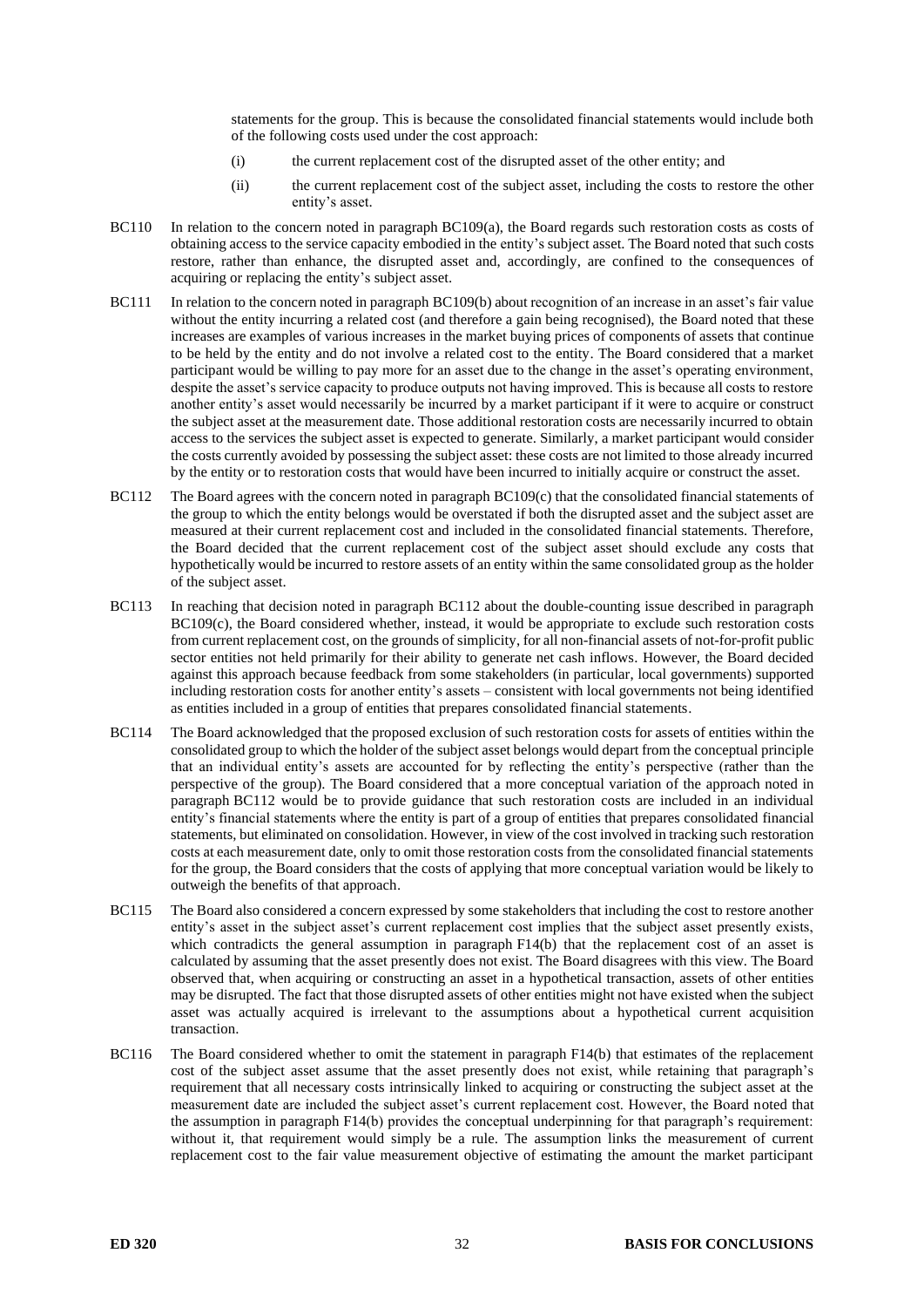buyer would pay for the asset, since the market participant buyer is assumed not to possess any part of the subject asset when bidding for that asset.

BC117 The Board does not propose including in the subject asset's current replacement cost any costs to restore other assets of the entity that would be disrupted in a hypothetical construction of the subject asset. This is because including those costs would double count them in fair value measurements of the entity's assets. If those other assets controlled by the entity are measured under the cost approach, their current replacement cost would include all costs of constructing them (or paying another entity to construct them) in their entirety. Therefore, the sum of the current replacement costs of each of the entity's assets should exclude any restoration costs relating to the entity's own assets.

#### **Whether calibration is needed**

<span id="page-32-0"></span>BC118 In relation to including in the current replacement cost of a subject asset restoration costs of another entity's assets that were not incurred on initial acquisition of the subject asset (see paragraph [BC109\(](#page-30-1)b)), one stakeholder requested the Board to clarify whether including in an asset's current replacement cost any costs not yet actually incurred by the entity (and therefore resulting in a higher fair value of the asset compared with the initial capitalisation of cost) would require the application of the 'calibration' techniques referred to in AASB 13 paragraph 64. The stakeholder commented that, if calibration were required, the estimate of an asset's current replacement cost would be calibrated in such a manner that the estimate reflects actual transaction prices (ie excludes any cost components not yet incurred by the entity, such as those hypothetical costs to restore another entity's assets described above). AASB 13 paragraph 64 states that:

> "If the transaction price is fair value at initial recognition and a valuation technique that uses unobservable inputs will be used to measure fair value in subsequent periods, the valuation technique shall be calibrated so that at initial recognition the result of the valuation technique equals the transaction price. Calibration ensures that the valuation technique reflects current market conditions, and it helps an entity to determine whether an adjustment to the valuation technique is necessary (eg there might be a characteristic of the asset … that is not captured by the valuation technique). After initial recognition, when measuring fair value using a valuation technique or techniques that use unobservable inputs, an entity shall ensure that those valuation techniques reflect observable market data (eg the price for a similar asset …) at the measurement date."

- <span id="page-32-1"></span>BC119 The Board considered the suggestion in paragraph [BC118](#page-32-0) and decided not to propose requiring estimates of a non-financial asset's current replacement cost to be restricted to actual transactions, as an application of AASB 13 paragraph 64. This is because:
	- (a) the Board considers that many inputs to estimates of the current cost of restoring another entity's asset (eg current unit costs, including costs of labour and materials) are likely to be observable, whereas AASB 13 paragraph 64 applies to valuation techniques that use unobservable inputs; and
	- (b) using costs of restoration work yet to be incurred involves neither of the circumstances specifically mentioned in AASB 13 paragraph 64, namely:
		- (i) calibration being necessary to ensure the fair value estimate reflects current market conditions; and
		- (ii) the valuation technique does not capture a characteristic of the asset.
- BC120 If AASB 13 paragraph 64 were to be applied to the situation described in paragraph [BC118](#page-32-0) measuring those assets at their actual transaction price, which would be lower than its current replacement cost that includes unavoidable hypothetical costs required in paragrap[h F15\(](#page-12-0)b) – it would appear to nullify the aim of AASB 116 paragraph Aus15.1. That paragraph requires not-for-profit entities to initially measure the cost of an item of property, plant and equipment at fair value in accordance with AASB 13 where the consideration for the asset is significantly less than fair value principally to enable the entity to further its objectives. The transaction price would apparently be the amount of consideration paid for the asset, by applying AASB 13 paragraph 64, fair value at initial recognition would equal the cost of acquisition (rendering AASB 116 paragraph Aus15.1 redundant).
- <span id="page-32-2"></span>BC121 In relation to paragraph [BC119\(](#page-32-1)b), the Board noted that paragraphs BC143–BC146 of the IASB's Basis for Conclusions on IFRS 13 indicate that the valuation adjustments involving calibration relate to measurement uncertainty, mainly in respect of financial assets and liabilities. The two circumstances identified in IASB paragraph BC145 that are not confined to financial assets and liabilities are where:
	- (a) calibration is necessary to capture a characteristic of the asset or liability; and
	- (b) measurement uncertainty has arisen from a significant decrease in the volume or level of market activity for the asset or liability.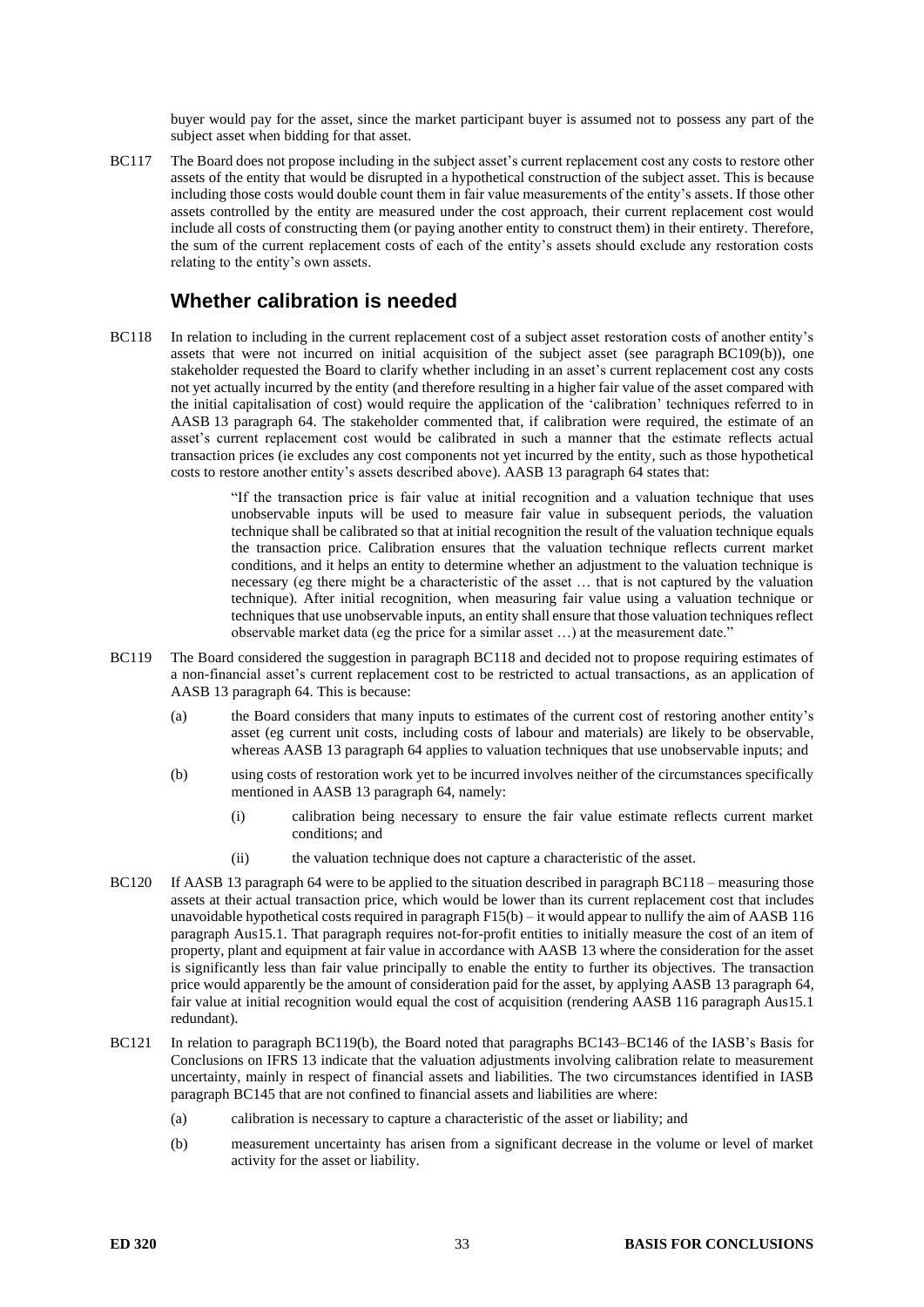BC122 The Board considers that neither of the circumstances referred to in paragraph [BC121](#page-32-2) seems particularly applicable to the treatment of restoration costs yet to be incurred by the entity at the measurement date.

#### **The most economical manner of hypothetical replacement**

- BC123 Application of the cost approach assumes implicitly a hypothetical acquisition or construction of the subject asset occurs in the most economical manner. However, stakeholders informed the Board that in many cases, not-for-profit public sector entities would incur costs additional to the cheapest legally permitted costs in order to maintain an adequate quality of services to the public. Where the entity or another market participant replaces an asset, and it would necessarily incur additional costs than the cheapest legally permitted costs, the more expensive costs would be those most likely to be included in the pricing assumptions of the market participant and to be incurred in the ordinary course of operations.
- BC124 Therefore, the Board decided to propose in paragraph [F15\(](#page-12-0)c) that, when determining the costs necessarily incurred in acquiring or constructing the subject asset at the measurement date:
	- (a) those costs should be based on the context of the entity's expected manner of replacement in the ordinary course of operations; and
	- (b) if replacing an asset in the ordinary course of the entity's operations would mean that it would be necessary for the entity to incur costs additional to the cheapest legally permitted costs to the entity, the higher costs should be included in the subject asset's current replacement cost.

#### **Finance costs**

- BC125 The Board was asked to provide guidance to not-for-profit public sector entities on whether they should include finance costs, including borrowing costs, in the fair value of an asset that is not held primarily for its ability to generate net cash inflows and is measured at current replacement cost under the cost approach if it necessarily takes a substantial period of time to get ready for its intended use (ie whether the current replacement cost of such an asset should include finance costs that would be incurred during a hypothetical construction). In particular, if a private sector entity constructs an asset on behalf of the not-for-profit public sector entity, and if finance costs were to be included in the asset's current replacement cost, some stakeholders asked for guidance on whether the private sector entity's, or public sector entity's, asset-specific borrowing rate should be used in estimating the finance costs.
- BC126 The Board observed that the treatment of borrowing costs and other finance costs when measuring the current replacement cost of an asset is not specific to not-for-profit entities in the public or private sector. It concluded that, in light of AASB 13 not specifying the treatment of those costs for fair value measurements by for-profit entities, it would be inappropriate to mandate a particular treatment for not-for-profit entities applying AASB 13.
- BC127 The International Valuation Standards Committee (IVSC) has indicated that consideration should be given to including borrowing costs and equity costs in the fair value of property, plant and equipment. IVS 105 states:

"The cost elements *may* differ depending on the type of the asset and *should* include the direct and indirect costs that would be required to replace/recreate the asset as of the valuation date. Some common items to consider include: (a) direct costs … (b) indirect costs: … **7. finance costs (eg, interest on debt financing)**, and 8. profit margin/entrepreneurial profit to the creator of the asset (eg, return to investors)." (paragraph 70.11, emphasis added)

- BC128 The Board noted that some stakeholders argue that a not-for-profit public sector entity should exclude borrowing costs from the current replacement cost of an asset if that entity elects, under AASB 123 *Borrowing Costs* paragraph Aus8.1, not to capitalise borrowing costs into the cost of qualifying assets. Some of those stakeholders argued that including borrowing costs in an asset's current replacement cost after writing them off on initial recognition of a qualifying asset would give rise to a revaluation gain that reflects inconsistent treatment of borrowing costs at different measurement dates – which they argue would not faithfully represent a change in the asset's value. The Board notes that this is a similar concern to that noted in paragraph [BC109\(](#page-30-1)b) regarding restoration costs included in the current replacement cost of an asset without having been incurred during the asset's initial construction, giving rise to what some stakeholders regard as an anomalous gain.
- BC129 The Board considered that the accounting policy choice regarding capitalisation of borrowing costs at the asset's initial recognition under AASB 123 is irrelevant to how those costs should be treated in subsequent measurements of an asset that necessarily takes a substantial period of time to get ready for its intended use. This is because the price that market participant buyers would pay for an asset is unaffected by accounting policies adopted in respect of that asset. The recognition of initial costs and subsequent measurement are fundamentally different processes. Therefore, there should be no presumption that the treatment of borrowing costs should be consistent for both. The Board observed that AASB 13 paragraph B4 identifies a range of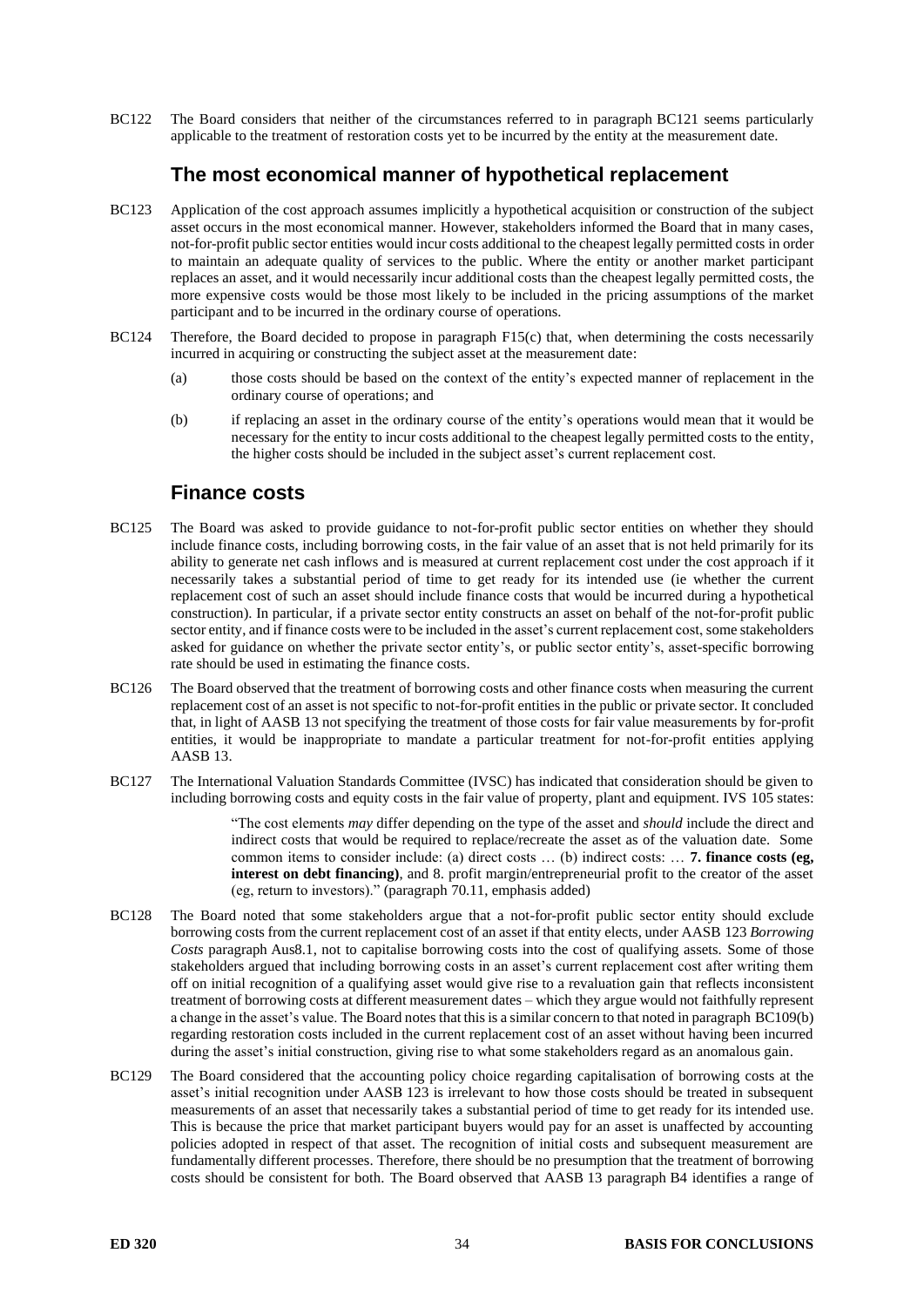circumstances in which an asset's fair value at initial recognition can differ from its transaction price, indicating that items of comprehensive income can arise from differences between the transaction price reflected in initial measurement and fair value.

#### **Which entity's borrowing rate should be used?**

- <span id="page-34-1"></span>BC130 The Board was also asked to provide guidance to not-for-profit public sector entities about which entity's borrowing rate should be used to measure those borrowing costs, if borrowing costs were to be included in the asset's current replacement cost. The Board considered that, for assets for which the market selling price of an identical or comparable asset is directly observable, the market approach would likely be used to estimate the asset's fair value. Consequently, for such assets, it would be unnecessary to identify which entity's interest rate to use in estimating the asset's fair value because that market selling price would implicitly include any market participant assumptions regarding borrowing and finance costs.
- <span id="page-34-0"></span>BC131 For assets for which the market selling price of an identical or comparable asset is not directly observable, the cost approach might be used to estimate the asset's fair value. Where the cost approach is used, if borrowing costs or other finance costs are included in the asset's fair value measurement, under the proposed general guidance in paragraphs [F4](#page-10-0) and [F5:](#page-10-2)
	- (a) if all relevant information about market participant assumptions needed to estimate the fair value of the asset is reasonably available, including information about finance costs assumptions, the entity would use those assumptions in measuring the fair value of the asset; or
	- (b) if not all relevant information about market participant assumptions needed to estimate the fair value of the asset is reasonably available, the entity's own assumptions would be used as a starting point to determine the amount of finance costs to include in the asset's current replacement cost. The entity would adjust those assumptions for any reasonably available information about any different data used by other market participants relating to borrowing and other finance costs.
- BC132 However, in respect of the situation described in paragraph [BC131\(](#page-34-0)b), the Board observed that, in most cases in which the asset subject to measurement has specialised features, information about other market participants' finance costs (including borrowing costs) specific to constructing the subject asset is unlikely to be reasonably available because applicable finance costs would depend on the financial circumstances of the constructor of the asset. When information about other market participants' finance costs is not reasonably available, the holder of the asset would use its own assumptions in estimating the amount of any finance costs to include in the subject asset's current replacement cost (if the entity determines that finance costs should be included in that asset's current replacement cost).
- BC133 In relation to paragraph [BC130,](#page-34-1) regarding applying the market approach to measure an asset's fair value when the market selling price of a comparable asset is directly observable, the Board noted that paragraph [F5\(](#page-10-2)a) states that an entity would make adjustments to that market selling price for the differences between the comparable asset and the asset subject to measurement using relevant market data. However, the Board considered that any such adjustments would exclude any explicit adjustments for borrowing costs or other finance costs because:
	- (a) the market selling price of the comparable asset would implicitly include any market participant assumptions regarding borrowing and finance costs; and
	- (b) borrowing costs and other finance costs considerations are only relevant when the cost approach is applied.

### **Economic obsolescence (paragraphs [F16](#page-12-1)[–F18\)](#page-12-3)**

- BC134 AASB 13 paragraph B9 states that obsolescence incorporated in an asset's current replacement cost includes 'external (economic) obsolescence'. Paragraph IE12(b) of IFRS 13 gives an example of economic obsolescence of a machine held for use, namely, "conditions external to the condition of the machine such as a decline in the market demand for similar machines".
- BC135 An equivalent notion of economic obsolescence of an asset or facility held by a not-for-profit public sector entity is a decline in demand for the services provided by the asset or facility, such as a school. The Board was asked to provide guidance on the circumstances in which a not-for-profit public sector entity should identify economic obsolescence of assets measured at fair value using the cost approach, in light of uncertainty and diverse interpretations. In particular, the Board was asked to clarify whether an entity should identify economic obsolescence of a facility that has suffered a reduction in demand for its services before a formal decision has been made to reduce the facility's physical capacity, including a plan for when that decision will be implemented.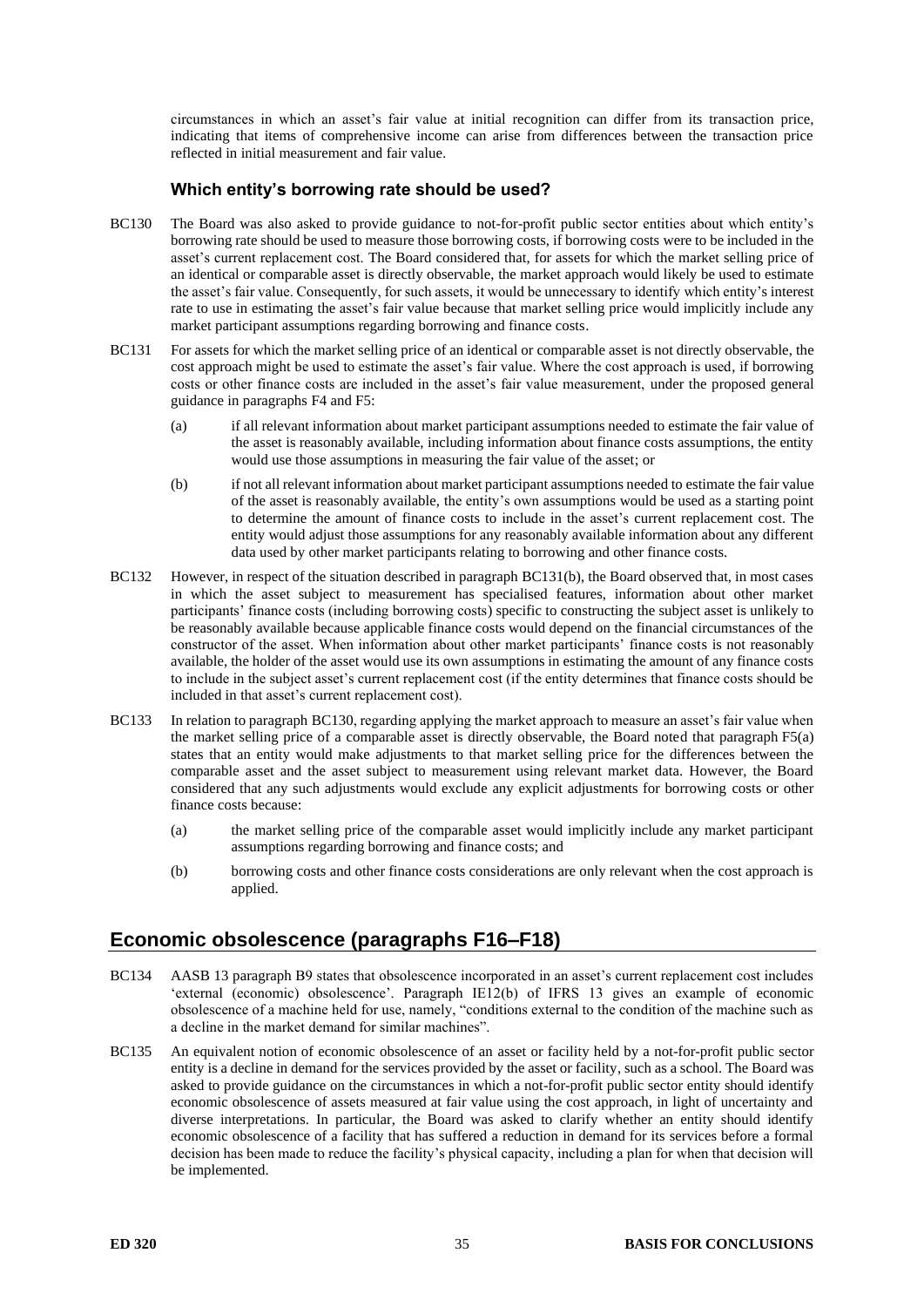- BC136 Some stakeholders argued that an entity should not identify economic obsolescence of a facility before a formal decision has been made to reduce the facility's physical capacity because, until then, it is highly unlikely to be clear whether – and to what extent – economic obsolescence exists. The Board noted that the primary consideration in assessing when to identify economic obsolescence is whether market participants would deduct an amount for economic obsolescence from the asset's replacement cost when pricing the asset. This would depend on the entity's circumstances, and not on whether a formal decision has been made to reduce the asset's physical capacity.
- BC137 In some instances, it might be clear that market participants would deduct an amount for economic obsolescence when pricing an asset, even if a formal decision has not been made. Deferring inclusion of economic obsolescence in the measurement of the asset's current replacement cost until a formal decision is made would not result in a faithful representation of the adjustment for obsolescence required by AASB 13 paragraph B9. In addition, such deferral would not result in the best estimate of the price that market participant buyers would pay for the asset, and therefore would be inconsistent with the requirement in AASB 13 paragraph 22 to measure an asset's fair value using the assumptions that market participants would use when pricing the asset.
- BC138 The Board observed that its conclusion on this issue is consistent with the guidance on the measurement of replacement cost in the IPSASB's Conceptual Framework (paragraph 7.41 of which states that an asset's replacement cost reflects reductions in required service capacity, without mentioning a need to formally decide to reduce the asset's capacity).
- BC139 The Board noted that part of the debate about the circumstances in which to identify economic obsolescence stemmed from perceptions that AASB 13 does not have regard to the temporary or cyclical nature of shortfalls in demand for services rendered by an asset when determining whether economic obsolescence exists. Therefore, the Board decided to clarify that surplus capacity of an asset that is necessary for stand-by or safety purposes should not be identified as economic obsolescence.
- BC140 Increases in demand that eliminate an apparent, but illusory, overcapacity need not be long-term in nature. For example, a school in a mining town might presently appear to have overcapacity but require a higher service capacity than indicated by present enrolments, because its enrolments are cyclical due to peaks and troughs in mining activity. Such apparent overcapacity is similar to standby assets held by entities to cope with peaks in demand: such standby assets are not affected by economic obsolescence simply because they are presently inactive. The Board observed that this is consistent with the guidance in:
	- (a) the IPSASB Conceptual Framework, paragraph 7.41 of which states that the appropriate service potential included in measuring an asset's replacement cost "is that which the entity is capable of using or expects to use, having regard to the need to hold sufficient service capacity to deal with contingencies"; and
	- (b) the New Zealand Accounting Standard for Public Benefit Entities entitled PBE IPSAS 17 *Property, Plant and Equipment*. Paragraph AG21 of the Application Guidance included in PBE IPSAS 17<sup>2</sup> states that: "No obsolescence adjustment is made in respect of surplus capacity that, while rarely or never used, is necessary for stand-by or safety purposes."
- BC141 The Board was asked to provide guidance on whether, for assets measured at current replacement cost and affected by economic obsolescence (eg excess capacity) an entity is required to perform two valuations (one based on the existing capacity, and another based on the estimated needed capacity) in order to estimate the gross replacement cost and related accumulated obsolescence of the asset. The Board concluded that only one valuation, based on the needed capacity (eg based on a school for 100 students in the example in paragraph [F18](#page-12-3) in the implementation guidance) would be required at the measurement date.

### **Approaches to estimating the fair value of specific public sector assets**

- <span id="page-35-0"></span>BC142 The Board was asked to provide guidance:
	- (a) on which types of public sector entity assets should be valued under the market, income or cost approach in AASB 13, respectively; and
	- (b) if the market approach is applied to measure the fair value of assets subject to public-sector-specific restrictions, on the quantum of the discounts deducted from the price of comparable assets that are not subject to those restrictions.
- BC143 In relation to the request noted in paragraph [BC142\(](#page-35-0)a), the asset types on which stakeholders requested guidance include:

<sup>2</sup> That Application Guidance was created by the New Zealand Accounting Standards Board and is additional to the text of IPSAS 17.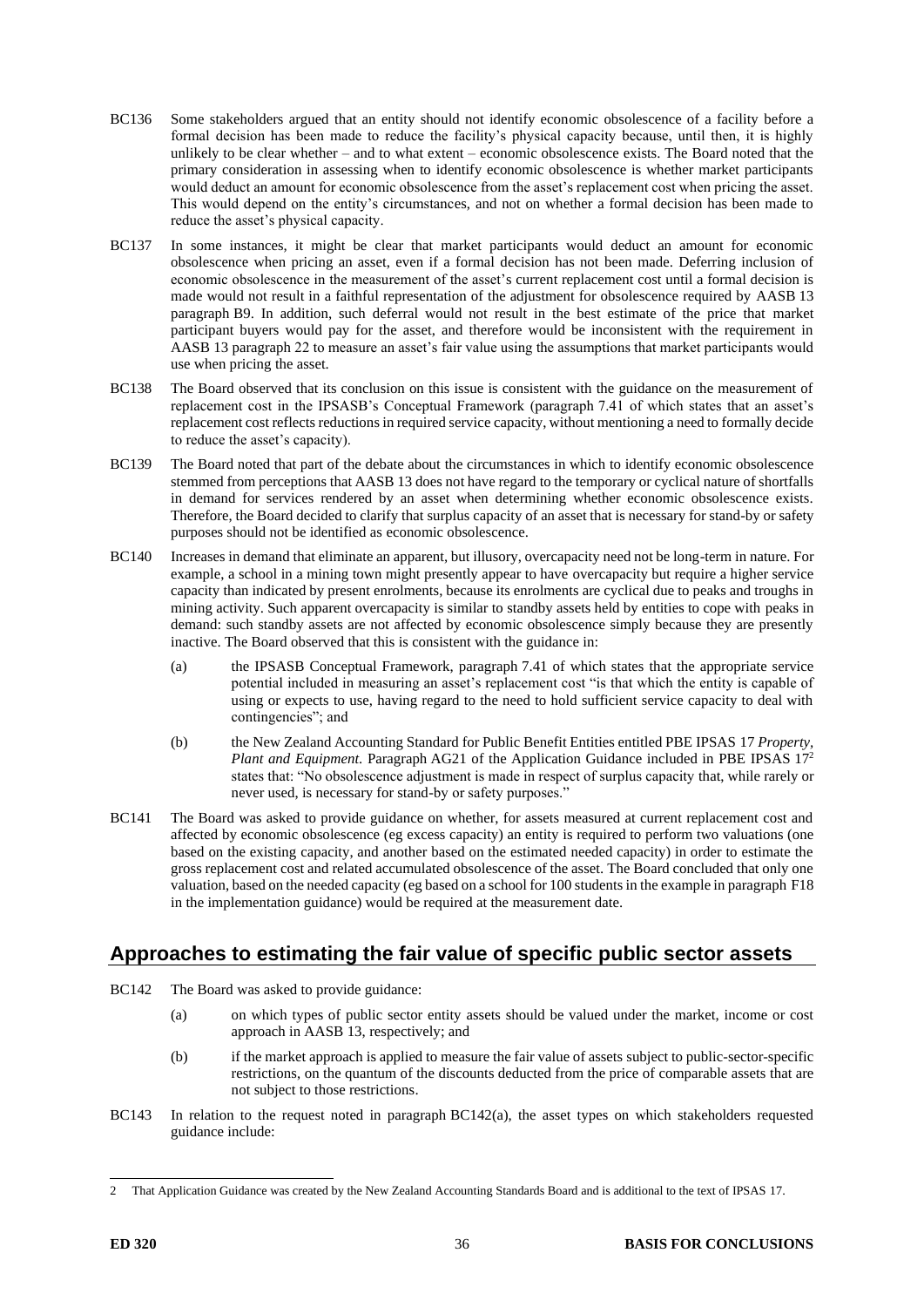- (a) freehold land for which there is an active and liquid market;
- (b) land not held in freehold title;
- (c) residential or commercial properties located on freehold title;
- (d) motor vehicles and other plant for which a primary market exists;
- (e) buildings and other man-made structures other than those located on freehold title, where the buildings are of a nature and type similar to those traded in an active and liquid market; and
- (f) infrastructure and other man-made assets other than those used primarily to generate profits (including roads, water, sewerage, recreational and park infrastructure assets).
- BC144 The Board observed that for various of these types of assets, there does not appear to be a not-for-profitspecific aspect to the issue; therefore, issuing guidance for not-for-profit entities in relation to their application of AASB 13 could result in the guidance being applied by for-profit entities, potentially leading to their inadvertent non-conformity with IFRS.
- BC145 AASB 13 paragraph 61 requires an entity to use valuation techniques that:
	- (a) are appropriate in the circumstances and for which sufficient data are available to measure fair value; and
	- (b) maximise the use of relevant observable inputs and minimise the use of unobservable inputs.
- BC146 A majority of stakeholders who provided input to the FVM project commented that the ability to apply judgement in the circumstances in choosing among the market approach, income approach and cost approach (or a combination of those approaches) generally works well for measuring the fair value of an asset. The Board considered this comment and formed the view that Australian Accounting Standards should not limit the application of the market approach, income approach or cost approach beyond any limits in the requirements of AASB 13 paragraph 61.
- BC147 Issuing the guidance requested by some stakeholders (ie specifying the approach to apply to different types of asset) would appear to conflict with the requirements of AASB 13 paragraph 61 because it might constrain entities from using the best evidence of fair value in the circumstances. In addition, AASB 13 paragraphs 62 and 63 indicate that using a combination of the market, income and cost approaches might be appropriate for various assets. Issuing guidance favouring particular approaches for particular types of assets might be incompatible with that 'combination of approaches' guidance in AASB 13.
- BC148 In relation to the request for guidance on the quantum of discounts deducted for the effects of restrictions when measuring the fair value of restricted assets using the market approach (see paragraph [BC142\(](#page-35-0)b)), the Board noted that, for land held by not-for-profit public sector entities, the market approach is primarily applied. The Board rejected the notion of developing guidance on the quantum of discounts in relation to land for the reasons set out in paragraphs [BC168](#page-39-1) an[d BC169.](#page-39-2)
- <span id="page-36-0"></span>BC149 Further, the Board observed that most public sector entities do not determine their own accounting policies for applying the requirements of Australian Accounting Standards, particularly in relation to policies for transactions that are common across the public sector – those policies are determined by the Treasury or Finance Department (or other authority) and the Office of Local Government in each jurisdiction. In relation to the Board's conclusion not to develop guidance beyond the scope of that proposed in this [draft] Standard, if the Treasury or Finance Department (or other authority) and/or the Office of Local Government in a jurisdiction desires greater consistency in the valuation approach(es) used to measure the fair value of particular types or classes of non-financial assets in a jurisdiction, it may choose to designate a valuation approach for application to those assets held by public sector entities in its jurisdiction. In effect, where AASB 13 requires the exercise of judgement regarding the appropriate valuation approach, the Treasury or Finance Department (or other authority) and/or the Office of Local Government may apply judgement on behalf of entities in its jurisdiction.

#### **Fair value measurement of land and improvements on land subject to public-sector-specific legal restrictions**

#### **Original request from stakeholders in 2017**

BC150 All land is subject to zoning restrictions, and some land may have an easement restriction. Stakeholders have informed the Board that many not-for-profit public sector entities are subject to public-sector-specific legal restrictions beyond the zoning and easement restrictions (such as legislation specific to public sector entities or directions from Ministers) prohibiting the entity from using the land and improvements on land for a purpose other than its current use. For example, a not-for-profit public sector entity might be subject to a legal restriction prohibiting it from using a hospital and the hospital land for a purpose other than as a hospital.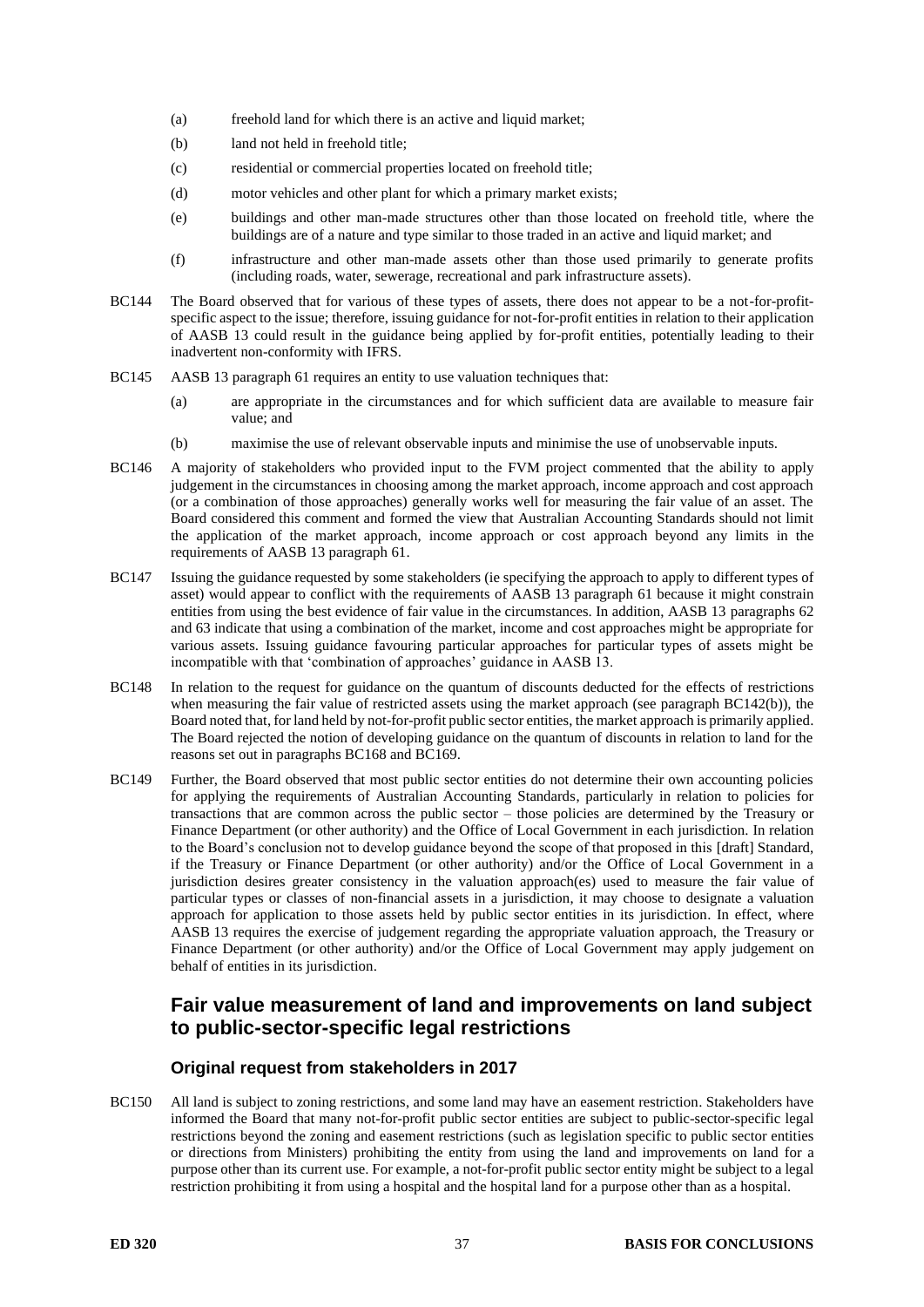- BC151 This section of the Basis for Conclusions (paragraphs [BC152–](#page-37-0)[BC170\)](#page-39-0) discusses public-sector-specific legal restrictions that are expected to be transferred to other not-for-profit public sector market participants in a hypothetic sale transaction. Legal restrictions that would not transfer to other market participants in a hypothetic sale transaction are not considered in fair value measurement of an asset.
- <span id="page-37-0"></span>BC152 The Board noted that in many cases, the current zoning of the land would reflect the land's public-sectorspecific legal restrictions, such as having a community zoning that restricts a parcel of land to be used for community purposes. However, there might be situations in which land is zoned for a commercial purpose, but the not-for-profit public sector entity holding the land is subject to legislation preventing that entity from using any of its non-financial assets for a commercial purpose.
- BC153 Panel members and other stakeholders who responded to ITC 34 originally asked the Board to provide guidance on:
	- (a) how public-sector-specific legal restrictions that would be expected to transfer to other public-sector market participants should be treated when measuring the fair value of land and improvements on land that are not held primarily for their ability to generate net cash inflows; and
	- (b) which measurement techniques should be used in measuring the fair value of such land.
- BC154 Stakeholders informed the Board that the fair value of some land subject to public-sector-specific legal restrictions and not held primarily for its ability to generate net cash inflows has been valued at a very low amount; sometimes a nominal amount (eg \$1 for some restricted land). They questioned whether measuring such restricted land at such a low value appropriately reflects the service potential of the restricted land. This question was asked in the context of paragraph Aus49.1 of the *Framework for the Preparation and Presentation of Financial Statements* (applicable to not-for-profit entities), which states that 'future economic benefits' or 'service potential' can be described as 'the scarce capacity to provide benefits to the entity that use them'.
- BC155 The Board did not form a view on whether measuring such restricted land at a low amount or nominal amount would reflect the capacity of the restricted land available to provide benefits to the holder of the land (or to provide services to the community). The Board is undertaking a project to adapt its *Conceptual Framework for Financial Reporting* (2019) for application by not-for-profit entities, including those in the public sector. The Board plans to consider the description of service potential in the context of an asset of a not-for-profit entity as part of that project. At this stage it is unclear whether that Board consideration would have implications for the measurement of restricted land.

#### **Feedback from public sector stakeholders during outreach**

- <span id="page-37-2"></span>BC156 After conducting wide-ranging outreach, including outreach on ITC 45, the Board noted feedback that there is not significant diversity in how the fair value of restricted land and improvements on restricted land not held primarily for their ability to generate net cash inflows are being measured. In this regard:
	- (a) most stakeholders commented that the market approach is used to measure the fair value of land, including land subject to public-sector-specific legal restrictions; whereas improvements on such restricted land are generally considered specialised assets, for which the cost approach is generally applied in measuring their fair value; but
	- (b) a minority of stakeholders commented that, when a parcel of land of a not-for-profit public sector entity not held primarily for its ability to generate net cash inflows is subject to public-sectorspecific legal restrictions, but an equivalent parcel of land with the same public-sector-specific legal restrictions is not obtainable in the marketplace at the measurement date for a price supported by observable market evidence, the fair value of such land should be measured using the cost approach.
- BC157 The views of these stakeholder groups are elaborated on in paragraphs [BC158](#page-37-1)[–BC168.](#page-39-3)

#### *The minority view regarding land subject to public-sector-specific legal restrictions*

<span id="page-37-1"></span>BC158 The minority of stakeholders mentioned in paragraph [BC156\(](#page-37-2)b) considered that the cost approach would be the most appropriate measurement technique for measuring the fair value of restricted land where an equivalent parcel of land subject to the same public-sector-specific legal restrictions is not obtainable in the marketplace at the measurement date for a price supported by observable market evidence. They also commented that if the cost approach is applied, those public-sector-specific legal restrictions would not reduce the fair value of such restricted land to an amount less than the price of equivalent land without those restrictions. This is because, if an equivalent restricted parcel of land is not obtainable in the marketplace, the entity would need to purchase an equivalent parcel of land without those restrictions to continue delivering services, and the existence of such a restriction does not affect the price of this purchase.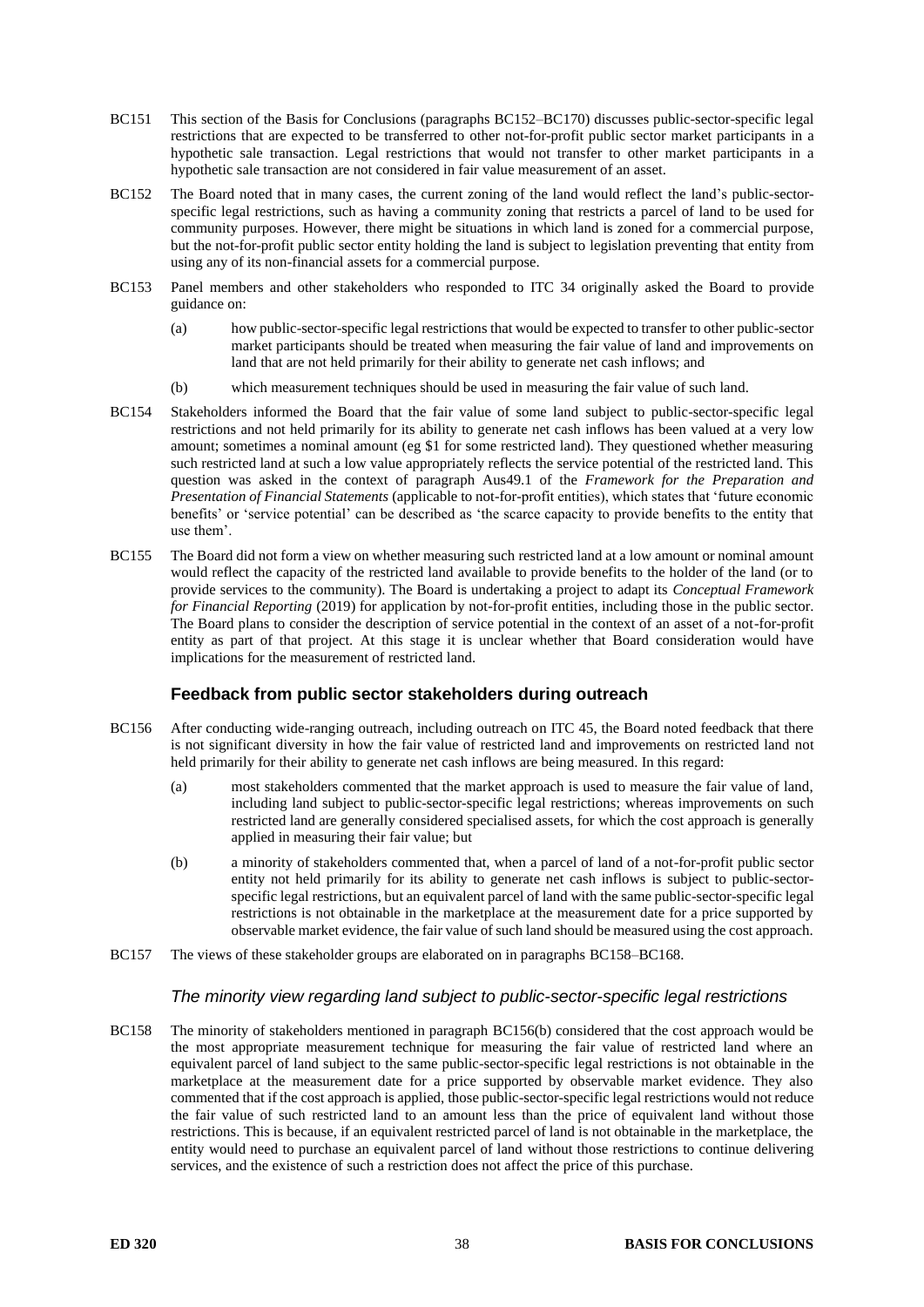- <span id="page-38-2"></span>BC159 Those stakeholders reached this view because they interpreted that, when applying the IASB's views in IFRS 13 paragraphs BC78–BC79:
	- (a) many parcels of land might have little value if sold on a stand-alone basis (due to the restrictions), but would have a significant value to the holder of the asset (in terms of the asset's ability to provide goods or services to beneficiaries) when used together with other non-financial assets; and
	- (b) the market approach might be inappropriate in measuring the land's fair value when the market price of the land represents the use of the land on a stand-alone basis rather than in combination with complementary assets.
- <span id="page-38-3"></span>BC160 Further, those stakeholders considered that, because the land subject to public-sector-specific legal restrictions is not held primarily for its ability to generate net cash inflows, it would generally be inappropriate to apply the income approach as an alternative to the market approach and, consequently, the cost approach should be used to measure the fair value of such restricted land.

#### *The majority view regarding land subject to public-sector-specific legal restrictions*

- BC161 The majority of stakeholders mentioned in paragraph [BC156\(](#page-37-2)a) expressed the view that land, including land subject to public-sector-specific legal restrictions, should generally be measured using the market approach. They disagree with the view expressed by the minority of stakeholders noted i[n BC158](#page-37-1) – that the cost approach should be applied in measuring such restricted land, and the fair value of such restricted land would not be lower than the price of equivalent land without such restrictions because of the effect of public-sector-specific legal restrictions, if an equivalent restricted parcel of land is not obtainable in the marketplace at the measurement date for a price supported by observable market evidence. Under the market approach, the fair value of a parcel of land should reflect any restrictions on that land, including any public-sector-specific legal restrictions, that would transfer to market participants in a hypothetical sale transaction.
- <span id="page-38-1"></span>BC162 This majority of stakeholders commented that although an 'equivalent' parcel of land with the same publicsector-specific legal restrictions might not be obtainable in the marketplace at the measurement date for a price supported by observable market evidence (because public-sector-specific legal restrictions often prevent an entity from selling the land), there are market transactions for other parcels of land that are suitable reference assets. Therefore, those stakeholders consider there are more relevant observable inputs for applying the market approach, rather than the cost approach, in measuring the fair value of land subject to such restrictions.
- BC163 Some of the stakeholders referred to in paragraph [BC162](#page-38-1) also commented that any improvements (eg a hospital building) on a parcel of land reduce the land's service potential. They consider that improvements on land would reduce the options the not-for-profit public sector entity holder of the land has to use the land for another purpose, unless the improvements are demolished.

#### **The Board's decision to not provide authoritative implementation guidance**

- <span id="page-38-0"></span>BC164 Notwithstanding the interpretation of paragraphs BC78 and BC79 of IFRS 13 in paragraphs [BC159](#page-38-2) and [BC160](#page-38-3) by a minority of stakeholders, in which they concluded that the cost approach would often be appropriate in measuring the fair value of land subject to public-sector-specific legal restrictions, the Board noted that AASB 13 paragraph 61 requires an entity to select measurement techniques:
	- (a) that are appropriate in the circumstances;
	- (b) for which sufficient data are available to measure fair value; and
	- (c) that maximise the use of relevant observable inputs and minimise the use of unobservable inputs.
- BC165 Therefore, the Board considered that determining appropriate measurement techniques for measuring the fair value of an asset is best regarded as relating to detailed valuation assessments and should not be mandated in Australian Accounting Standards. Unless there is significant diversity in applying accounting principles in practice, there is no clear case for mandating the use of a particular valuation technique in measuring the fair value of a particular type or class of assets.
- BC166 Despite the debate regarding fair value measurement of land subject to public-sector-specific legal restrictions, feedback from most stakeholders in targeted outreach and most feedback on ITC 45 indicated that, in practice, the fair value of each type or class of assets affected by this issue is being measured using a largely consistent approach – that is:
	- (a) for land subject to public-sector-specific legal restrictions, the market approach is used (although, as noted in paragraph [BC168](#page-39-3) below, at a more detailed level, different methods are being used to calculate the adjustments to reflect restrictions); and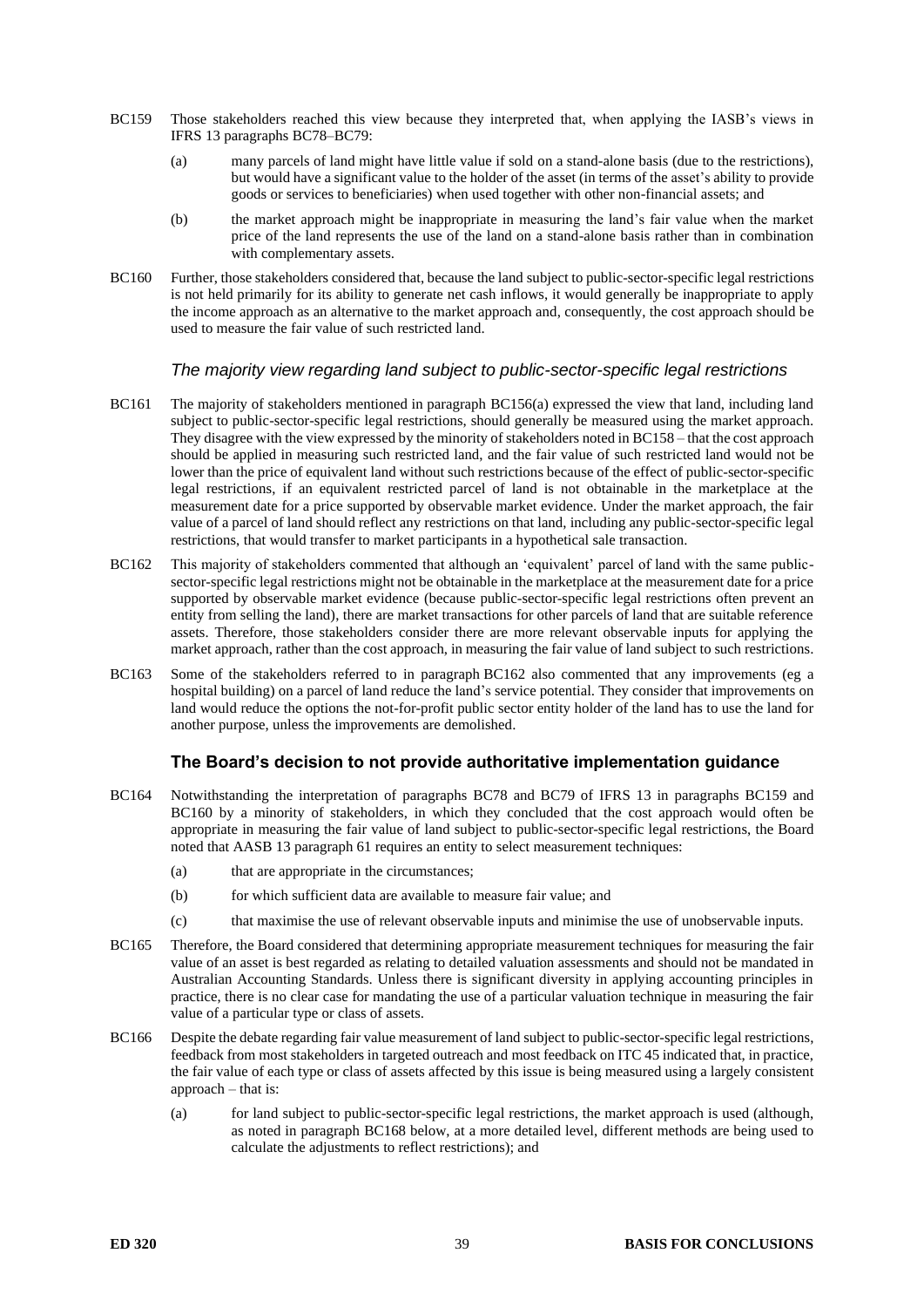- (b) for improvements on such restricted land, the cost approach is generally used, and an adjustment is not deducted to reflect the effect of public-sector-specific legal restrictions because the existence of a public-sector-specific legal restriction does not affect the price that the entity would need to incur to replace the asset at the measurement date.
- BC167 In addition, the Board noted that AASB 13 paragraph 11 states that a fair value measurement is for a particular asset; and, therefore, when measuring the fair value of an asset, the entity considers the characteristics of the asset if market participants would take those characteristics into account when pricing the asset at the measurement date, including the condition and location of the asset, as well as any restrictions on the sale or use of the asset. This would include consideration of any public-sector-specific legal restriction that would be transferred to a market participant.
- <span id="page-39-3"></span><span id="page-39-1"></span>BC168 Some stakeholders commented that there is diversity in practice regarding the amounts (eg percentages) of adjustments being deducted from the value of land to reflect public-sector-specific legal restrictions, and asked the Board to provide guidance to reduce that diversity. Further, some stakeholders informed the Board that different valuers use different methods in calculating the adjustments, for example:
	- (a) using the price of nearby land not subject to the same public-sector-specific legal restriction and explicitly deducting an adjustment for the effect of the restriction (explicit adjustment); or
	- (b) using the price of land with a much lower intensity of use and, consequently, a much lower value – than that of nearby land without a public-sector-specific legal restriction and not explicitly deducting an adjustment for the effect of the restriction because it is implicitly taken into account by using cheaper land in a lower-intensity-of-use location as a reference asset (implicit adjustment).
- <span id="page-39-2"></span>BC169 Since the condition and location of every parcel of land are likely to differ, and the effect of public-sectorspecific legal restrictions on fair value measurements of land might vary depending on the likelihood of the restrictions being lifted and whether the land is urban, suburban or rural, the Board considered that it would neither be practical nor appropriate for Australian Accounting Standards to specify the amount of appropriate adjustments (eg in percentage terms) under the market approach to reflect the effect of restrictions that would transfer to market participants.
- <span id="page-39-0"></span>BC170 As noted in paragraph [BC149,](#page-36-0) in deciding not to develop guidance specific to fair value measurement of land subject to public-sector-specific legal restrictions, the Board observed that if the Treasury or Finance Department (or other authority) and/or the Office of Local Government in a jurisdiction desires greater consistency in the valuation approach(es) used to measure the fair value of particular types or classes of nonfinancial assets in a jurisdiction, it may choose to designate a valuation approach for application to those assets held by public sector entities in its jurisdiction.

#### **Other measurement issues**

- <span id="page-39-4"></span>BC171 Some stakeholders asked the Board to provide guidance regarding the following:
	- (a) distinguishing obsolescence from depreciation;
	- (b) method of depreciation;
	- (c) description of accumulated obsolescence;
	- (d) treatment of changes in an asset's estimated remaining service potential;
	- (e) adjusting for additional functionality in the modern equivalent asset, under the cost approach;
	- (f) treatment of damage of an asset;
	- (g) allocating the fair value of groups of assets measured under the income approach to component assets;
	- (h) treatment of deferred maintenance expenditure;
	- (i) unit of account for an infrastructure asset; and
	- (j) curable and incurable obsolescence.
- BC172 The Board noted that none of the issues in paragrap[h BC171](#page-39-4) is a justifiable circumstance under the *AASB Notfor-Profit Entity Standard-Setting Framework* that would require not-for-profit-specific modifications or guidance. This is because:
	- (a) those issues are not specific to not-for-profit entities and the IASB did not provide any further guidance on those issues; and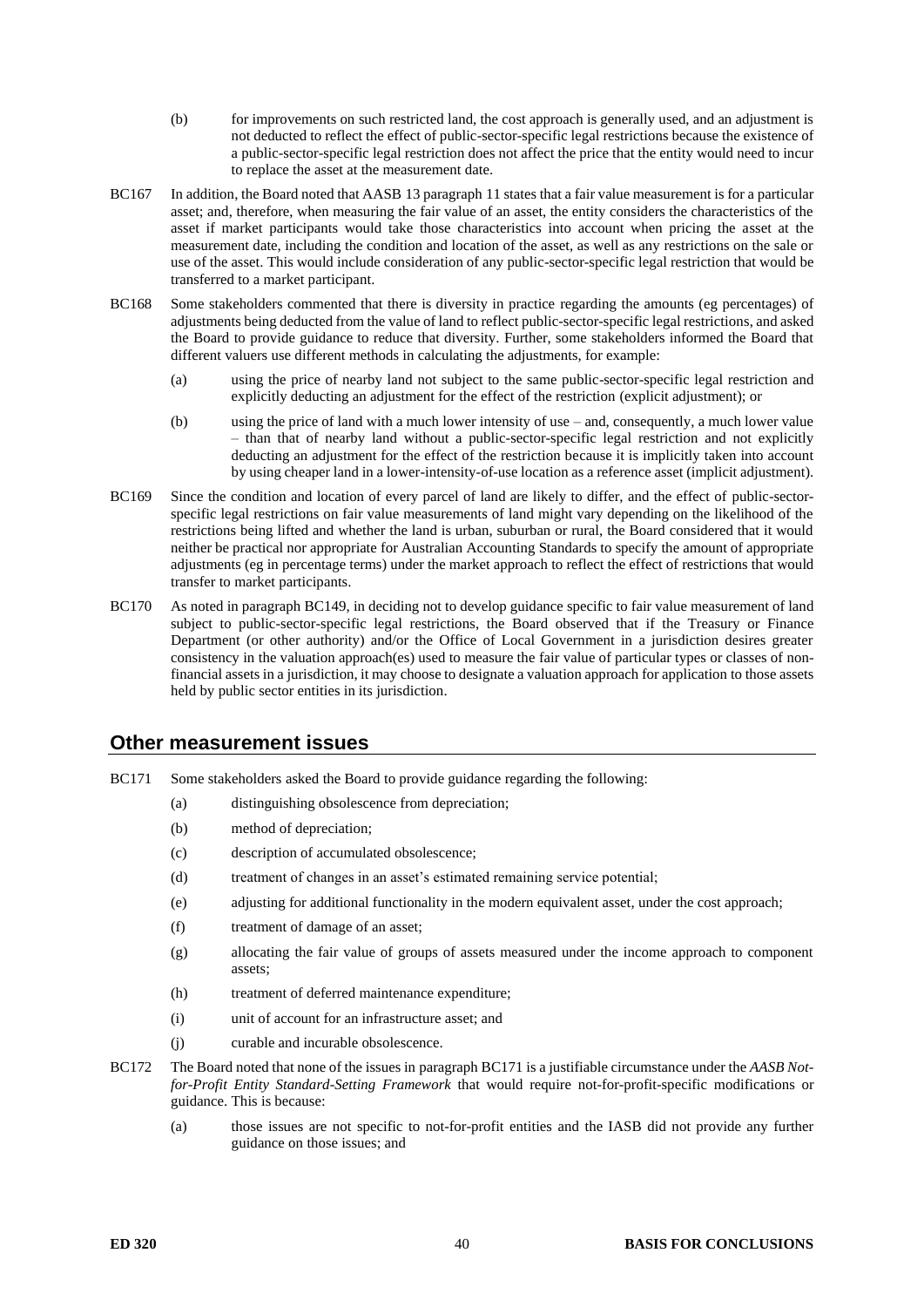- (b) there does not appear to be any gap or other flaw in existing pronouncements that would cause financial statements of not-for-profit public sector entities to inadequately reflect the objectives and qualitative characteristics of financial reporting or not reflect economic reality.
- BC173 The Board considered that some of those issues relate to detailed valuation assessments, and specific guidance on them should not be included in Australian Accounting Standards. The Board also considered that the treatment of many of the issues would depend on facts and circumstances, and the role of principles-based Standards does not include providing detailed guidance about the various outcomes that can arise.
- BC174 In addition, the Board noted that existing AASB pronouncements include guidance addressing some issues listed in paragraph [BC171.](#page-39-4) These items of guidance are noted in paragraphs [BC175](#page-40-0)[–BC179.](#page-40-1)

### **Distinguishing obsolescence from depreciation**

- <span id="page-40-0"></span>BC175 Some stakeholders asked the Board to clarify in Australian Accounting Standards that obsolescence for fair value measurement is different from depreciation. Since AASB 13 paragraph B9 specifies that obsolescence for fair value measurement under the cost approach is different from depreciation under AASB 116, the Board decided that additional guidance is not warranted. AASB 13 paragraph B9 states that: "Obsolescence … is broader than depreciation for financial reporting purposes (an allocation of historical cost) or tax purposes (using specified service lives)."
- BC176 The Board observed that aspects in addition to the depreciation of an asset need to be considered in measuring the fair value of an asset. AASB 13 paragraph 11 specifies that fair value measurements take into account characteristics of an asset that market participants would take into account, including, for example, the condition and location of the asset, and any restrictions on the sale or use of the asset.

# **Method of depreciation**

- BC177 Regarding comments by some stakeholders that many entities are applying the straight-line depreciation method by default, the Board considers that AASB 116 addresses this issue adequately. AASB 116 paragraph 60 states that: "The depreciation method used shall reflect the pattern in which the asset's future economic benefits are expected to be consumed by the entity."
- BC178 In addition, the Board observed that Example 3 in the Implementation Guidance (January 2012) accompanying IAS 8 *Accounting Policies, Changes in Accounting Estimates and Errors* illustrates how the change in carrying value and depreciation of a property, plant and equipment (and its related deferred tax) are calculated.

### **Description used in disclosures of accumulated obsolescence**

<span id="page-40-1"></span>BC179 In relation to the requirement in AASB 116 paragraph 73(d) to disclose accumulated depreciation for each class of property, plant and equipment, some stakeholders asked whether another description than 'accumulated depreciation' is permitted for disclosing the amount of accumulated obsolescence in financial statements. In accordance with the principle in paragraph 57(b) of AASB 101 *Presentation of Financial Statements* that the use of other terms, line items or subtotals in financial statements is permitted where such presentation is relevant to the understanding of the entity's financial position or financial performance, the Board considered that using a term other than 'accumulated depreciation' to describe accumulated obsolescence would not be a breach of AASB 116.

### **Effective date and transition**

- BC180 In accordance with paragraph 7.9.2 of the *AASB Due Process Framework for Setting Standards*, the Board decided to propose that the proposed authoritative implementation guidance set out in Appendix F should be applied prospectively for annual periods beginning on or after 1 January 2024.
- BC181 The Board noted that the existing Standard was initially required to be applied prospectively, consistent with IFRS 13 *Fair Value Measurement*. As stated in paragraph BC229 of the Basis for Conclusions on IFRS 13, "… the IASB concluded that a change in the methods used to measure fair value would be inseparable from a change in the fair value measurements (ie as new events occur or as new information is obtained, eg through better insight or improved judgement) ... Therefore, the IASB concluded that IFRS 13 should be applied prospectively (in the same way as a change in accounting estimate)." For the same reason, the Board considers that the proposed authoritative implementation guidance set out in Appendix F should be applied prospectively.
- BC182 The Board considered that the proposed authoritative implementation guidance clarifies the requirements of AASB 13, rather than changing those requirements. In applying the implementation guidance, an entity's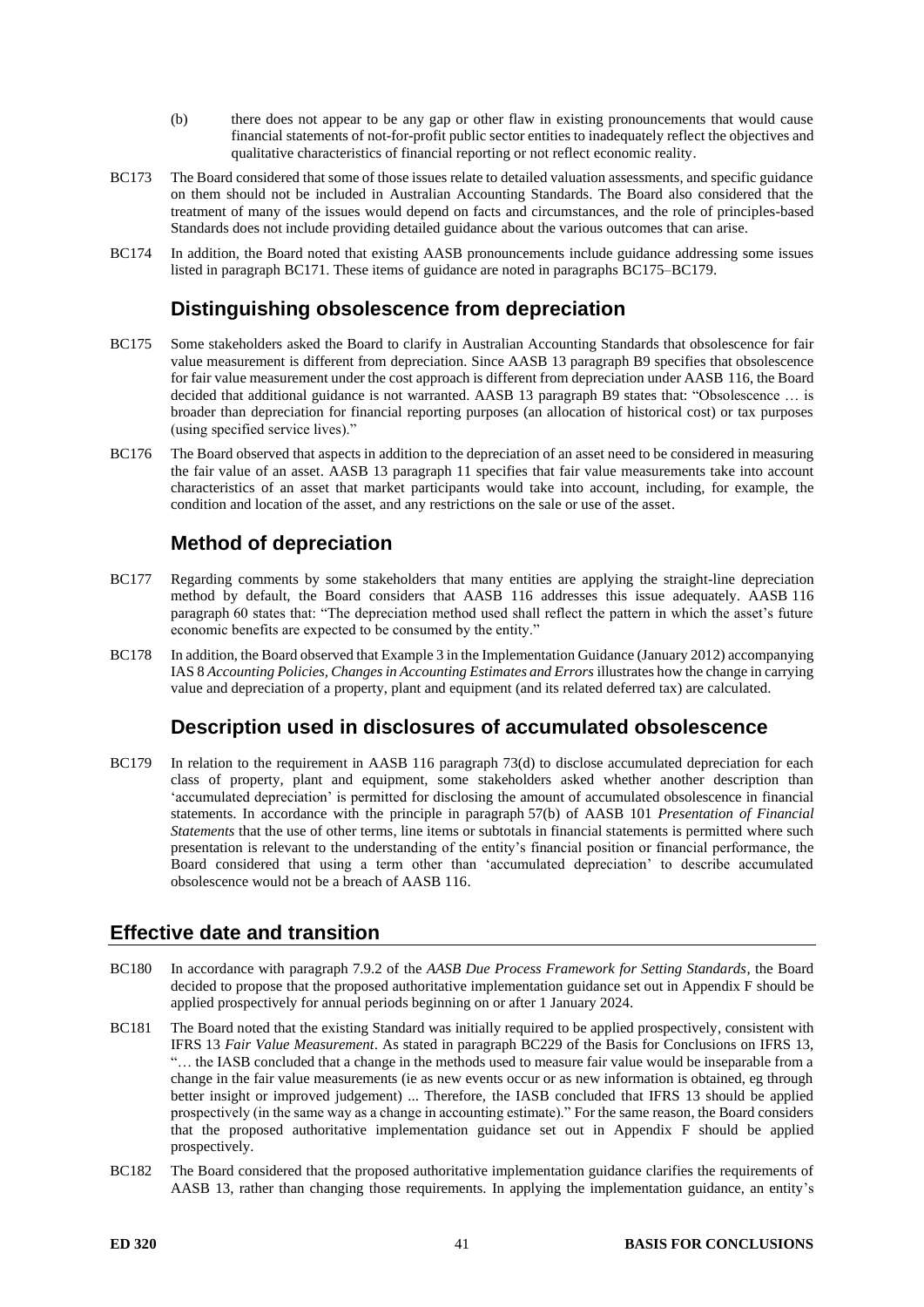changing practice in how it measures the fair value of non-financial assets not held primarily for their ability to generate net cash inflows does not indicate an error had been made previously in applying the existing requirements of AASB 13.

- BC183 In accordance with paragraphs 37–40 of AASB 108 *Accounting Policies, Changes in Accounting Estimates and Errors*, prospective application of the authoritative implementation guidance would require an entity to:
	- (a) recognise any change in asset values by adjusting the carrying amount of the affected assets and equity items in the period of the change; and
	- (b) disclose the nature and amount of the change in asset values that has an effect in the current period or is expected to have an effect in future periods, except for the disclosure of the effect on future periods when it is impracticable to estimate that effect.

### **Voluntary restatement of comparative information**

- BC184 In accordance with AASB 108, prospective application of a new accounting Standard does not involve restatement of comparative amounts disclosed in any prior period presented. However, the Board noted the view that some users of a public sector entity's financial statements might find it useful if comparative information were restated to disclose the adjusted carrying amounts of affected assets, and the corresponding adjustment to each affected component of equity, as if the implementation guidance had been applied from a preceding period presented in the financial statements.
- BC185 Accordingly, the Board decided to include Specific Matters for Comment (Questions [18–](#page-5-2)[20\)](#page-5-4) in this Exposure Draft regarding whether an option should be provided for not-for-profit public sector entities to elect to restate comparative information to the extent practicable.
- BC186 Restatement of comparative information in respect of particular preceding period(s) presented might be impracticable where, for example, the implementation guidance requires the inclusion in a non-financial asset's current replacement cost particular costs that have not previously been recorded by the entity, such as:
	- (a) particular once-only costs; or
	- (b) costs of restoring the assets of another entity that would hypothetically be incurred when acquiring or constructing the subject asset at the measurement date (see paragraph [F15\)](#page-12-0).
- BC187 The Board also noted that it would be impracticable to apply the proposed implementation guidance to information presented in respect of a particular preceding period if such application requires the use of hindsight, either in making assumptions about what management's intentions would have been in that preceding period or in estimating the amounts recognised, measured or disclosed in respect of that preceding period. AASB 108 paragraph 53 states that hindsight should not be used when adjusting amounts for a prior period.

### **Comparison with IFRS 13**

- BC188 Not-for-profit public sector entities complying with this [draft] Standard might not comply with IFRS 13 issued by the International Accounting Standards Board (IASB).
- <span id="page-41-0"></span>BC189 This [draft] Standard makes the following modifications in comparison with IFRS 13 (which are intended to elaborate its requirements in the public-sector context) in respect of certain non-financial assets of not-forprofit public sector entities not held primarily for their ability to generate net cash inflows:
	- (a) the asset's current use is assumed to be its highest and best use unless the appropriate level of the entity's management is committed at the measurement date to a plan to sell the asset or to use the asset for an alternative purpose (paragraphs [F9](#page-11-1)[–F11\)](#page-11-2); and
	- (b) if measured using the cost approach, to:
		- (i) assume that the asset will be replaced in its existing location, even if it would be feasible to replace the property in a cheaper location at the measurement date (paragrap[h F14\(](#page-11-6)a));
		- (ii) assume that the asset presently does not exist and all components of the asset need to be replaced based on its existing service capacity at the measurement date (paragraphs [F14\(](#page-11-6)b) an[d F15\)](#page-12-0);
		- (iii) include the costs necessarily incurred in the context of the entity's expected manner of replacement in the ordinary course of operations, rather than those necessarily incurred only using the cheapest legally permitted costs to the entity (paragraph [F15\(](#page-12-0)c)); and